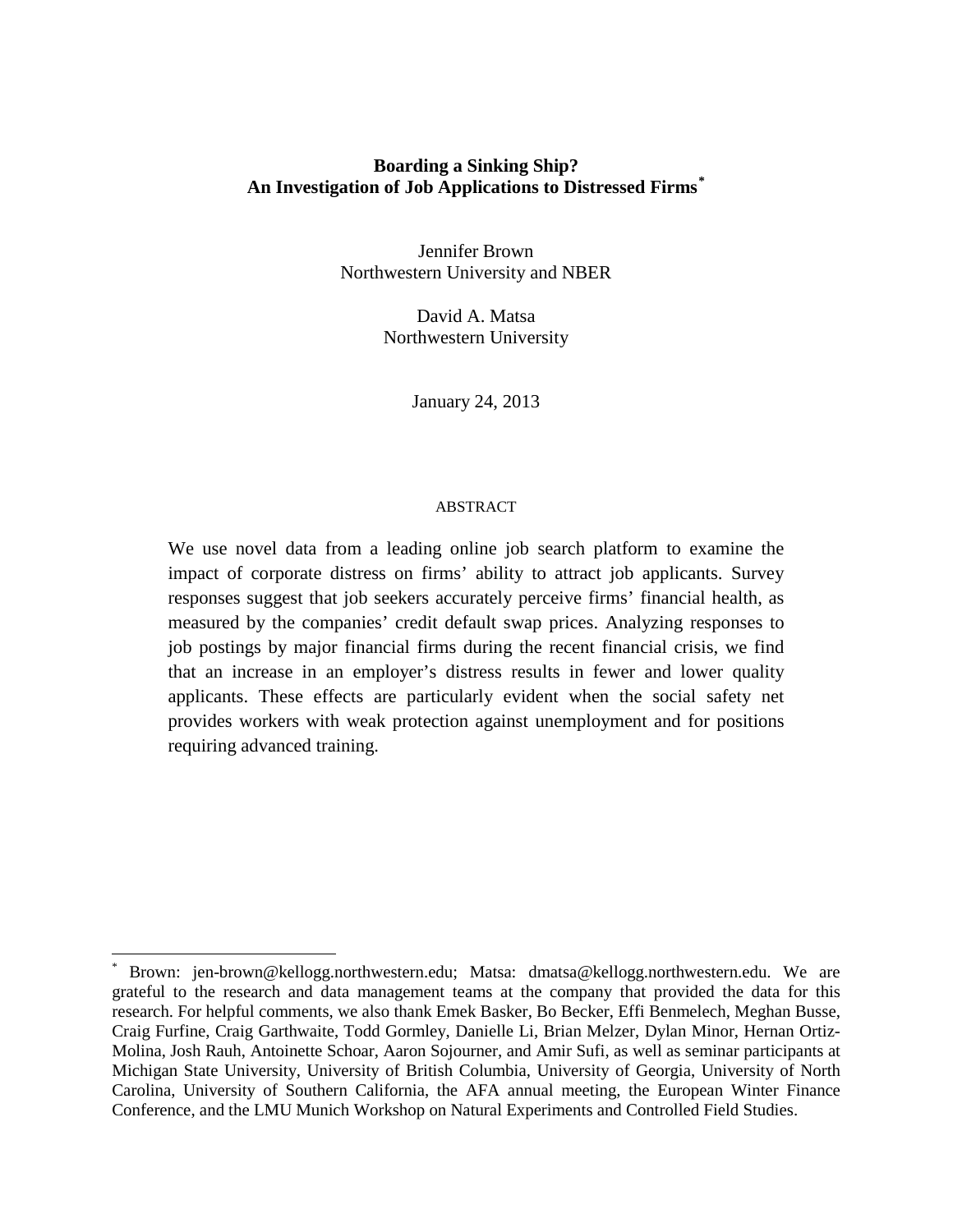# **1. Introduction**

A company's financial condition has far-reaching effects on the firm, including on its ability to attract and retain human capital. Corporate financial insecurity can lead current employees to search for more stable positions and new recruits to focus their searches elsewhere. Concerns about short-run solvency strain a distressed firm's reputation for treating employees fairly (Maksimovic and Titman 1991), and corporate distress often leads firms to downsize their workforce. Average employment decreases by 27% in the two years surrounding a bond default (Agrawal and Matsa 2012) and by 50% or more around a bankruptcy filing (Hotchkiss 1995).

Job loss can be extremely costly for workers—these workers face reductions in consumption during unemployment and less stability in earnings and employment, even ten years later (Gibbons and Katz 1991; Jacobson, LaLonde, and Sullivan 1993; Gruber 1997; Sullivan and von Wachter 2009). With job displacement also leading to worse health outcomes, higher mortality, lower achievement by children, and other adverse consequences (see Davis and von Wachter 2011 for a survey), even the prospect of job insecurity imposes sizeable psychological costs on workers (Sverke and Hellgren 2002).

Given all of these costs, workers are likely to avoid distressed firms. Unless distressed firms can offer a sufficient compensating wage premium, they may have difficulty recruiting new talent, particularly for positions that require firm-specific investments. Although such costs of distress feature prominently in theoretical explanations of firms' capital structure decisions (Titman 1984; Berk, Stanton, and Zechner 2010), their empirical relevance is less clear. Moreover, although labor economists have studied worker-firm matching and job search models in detail, there has been little empirical work on firm recruitment and hiring (Oyer and Schaefer 2011).

1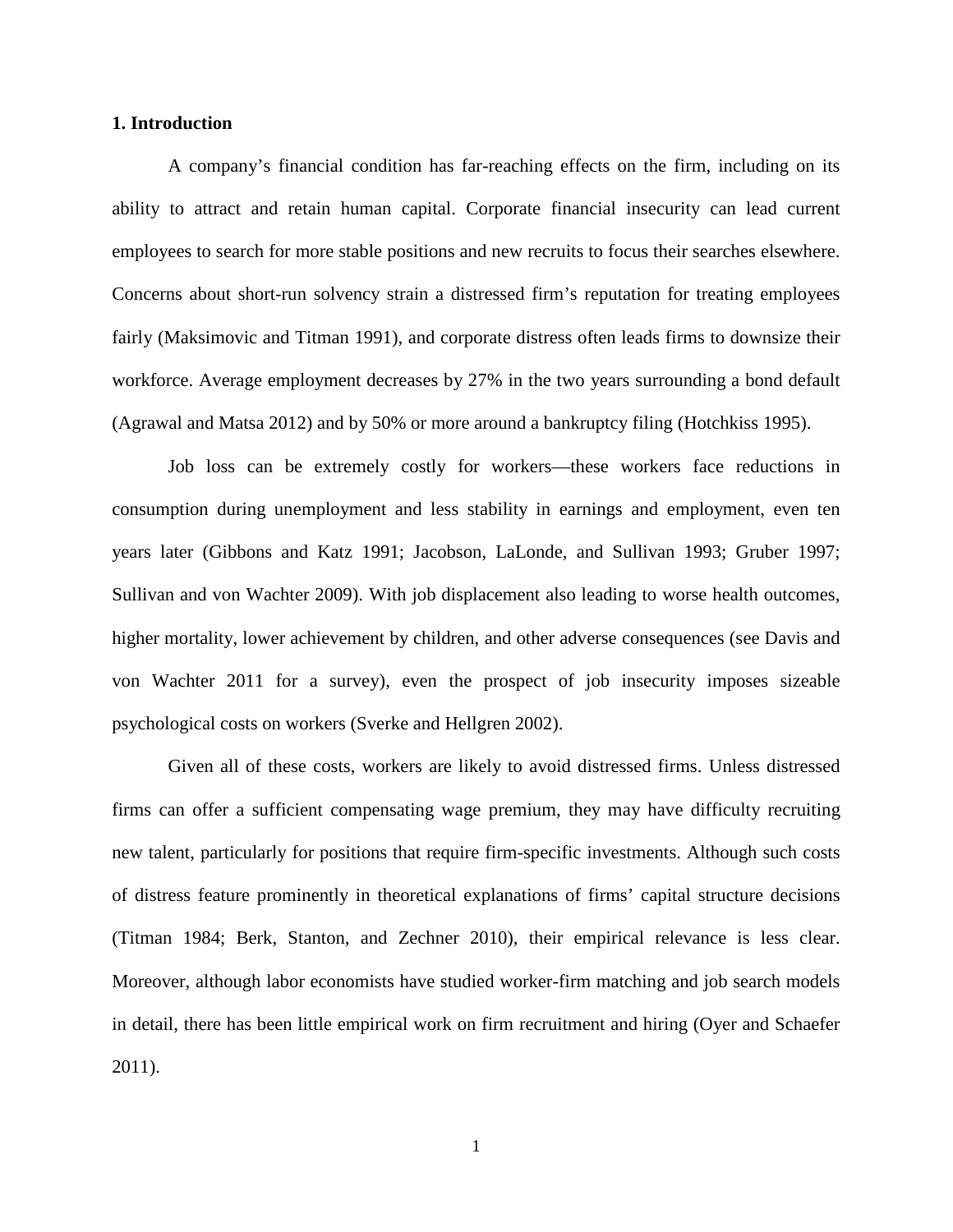Empirical evidence is sparse in part because it is challenging to separately identify the effects of corporate distress on demand and supply in the market for labor. Distress often reduces a firm's scale and labor demand, while also making the firm less attractive to workers and reducing labor supply. With data only on employment or wages, it is impossible to separate these channels empirically.

This paper exploits several novel datasets from a large online job search platform to overcome this identification challenge.<sup>1</sup> In total, the platform has millions of active users every month, more than half of whom are college graduates. With microdata on job applications, we can hold demand fixed and examine how the supply of workers to specific jobs at individual firms is affected by firms' financial health. We study a period of economic crisis—early 2008 to early 2010—and focus on prominent firms in the financial services industry.

We first examine survey responses of job seekers on the online platform to evaluate job seekers' perceptions of firms' financial health. In surveys conducted between October 2008 and March 2010, thousands of respondents were asked to assess the financial health of potential employers on a five-point scale. In all, the surveys elicited perceptions of about 145 firms. We match these firm-level assessments with indicators of financial strength, including daily credit default swap (CDS) prices. Consistently, we find that job seekers' perceptions are highly positively correlated with firms' true financial health.

Our second analysis examines whether applicants act on these perceptions. We exploit a second proprietary dataset that describes all of the jobs posted by forty high-profile financial services firms to the job search platform between April 2008 and December 2009.<sup>2</sup> Building on

 $\overline{\phantom{a}}$ 

<sup>&</sup>lt;sup>1</sup> We were provided the data under a nondisclosure agreement, which restricts us from identifying the online platform. This agreement places no constraints on the conclusions of the analysis.

 $2$  Our data provider requested that we restrict the application sample to one industry. We chose the financial sector because the application data have strong coverage, many firms have traded CDS, and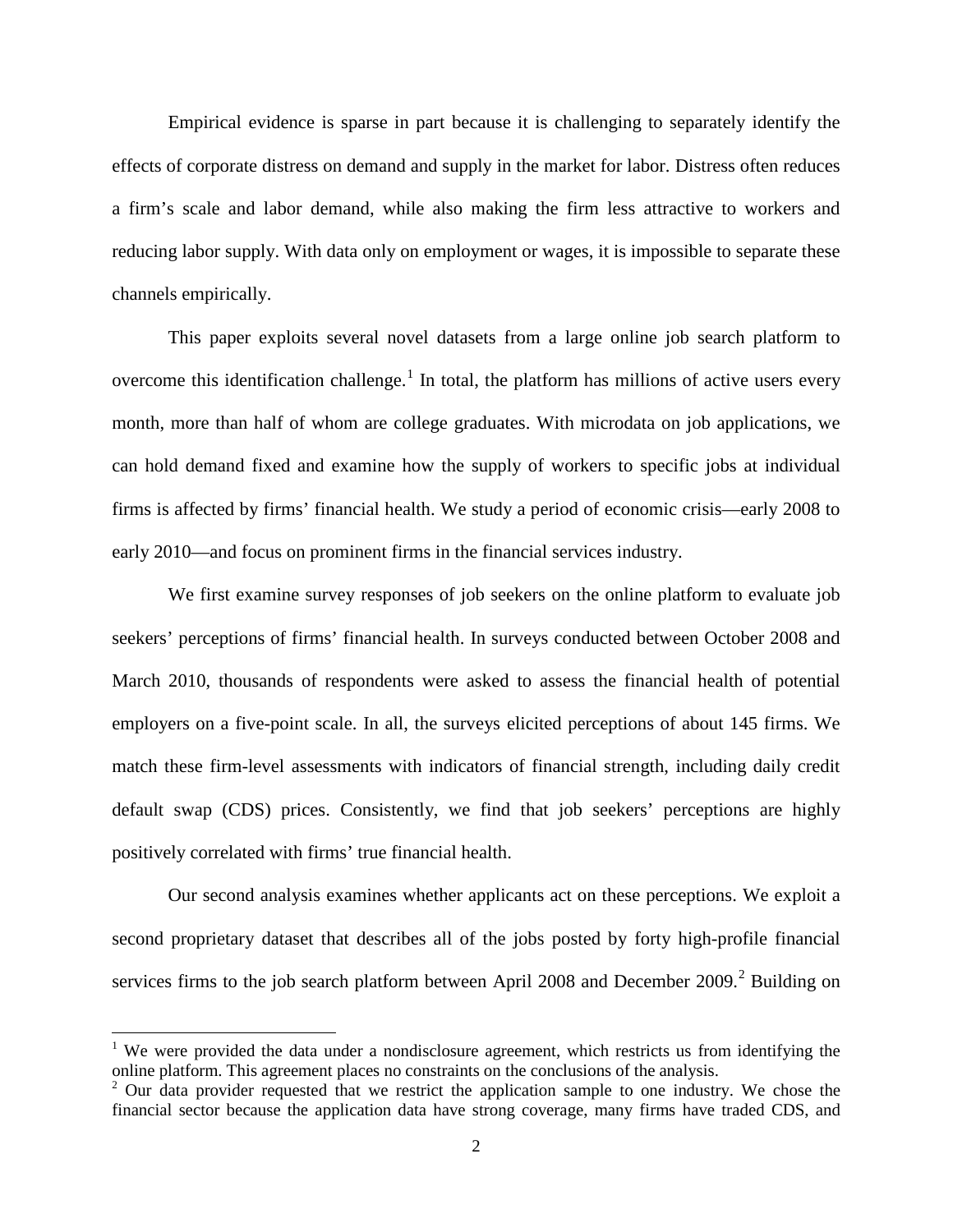Holzer, Katz, and Krueger (1991), we examine the volume of applications to open positions as a measure of workers' interest in these jobs. We match the application data with firms' CDS prices to assess the relationship between firm health and workers' willingness to apply.

During the recent crisis period that we study, corporate financial health varied substantially both between and within financial firms over time. Our identification strategy exploits these changes. The richness of the data allows us to develop a compelling counterfactual in our analysis. For example, we compare job seekers' interest in a given posting to their interest in other postings for the same type of job in the same geographic area and the same month, and we test whether the firm's credit default risk at the time of the posting affects the number of applications.<sup>3</sup> The detailed fixed effects rule out many possible alternative interpretations, such as a decline in the social status of finance jobs or changes in unobserved local industry- and occupation-specific firm investment opportunities or labor market conditions. All of our analyses also control for firm fixed effects so that we are measuring only time-varying relative differences in the demand for positions at each employer. We find that firms attract significantly fewer applications per job opening during periods of corporate distress. On average, about 20% fewer job seekers apply to a given position for each 10-percentage-point increase in the firm's probability of default (as indicated by its CDS price).<sup>4</sup> The results are not driven by outliers and are robust to alternative specifications, such as using equity (rather than CDS) prices to capture changes in firms' financial health. Given the low cost of submitting an online application to these

l

firms experienced considerable heterogeneity in distress in this period—some sample firms experienced extreme distress, some less extreme, and some not at all. The survey results show that potential applicants are aware of firms' financial conditions in other industries as well.

<sup>&</sup>lt;sup>3</sup> Of course, we are not suggesting that job seekers track individual firms' actual CDS prices over time. After establishing that job seekers' perceptions of firms' financial stability are correlated with CDS prices, we use these prices to proxy for firms' (actual and perceived) overall financial health.

 $4$  Throughout the paper, we abstract away from recovery, liquidity, and market, counterparty, and other risk premia in inferring firms' probabilities of default from their CDS prices.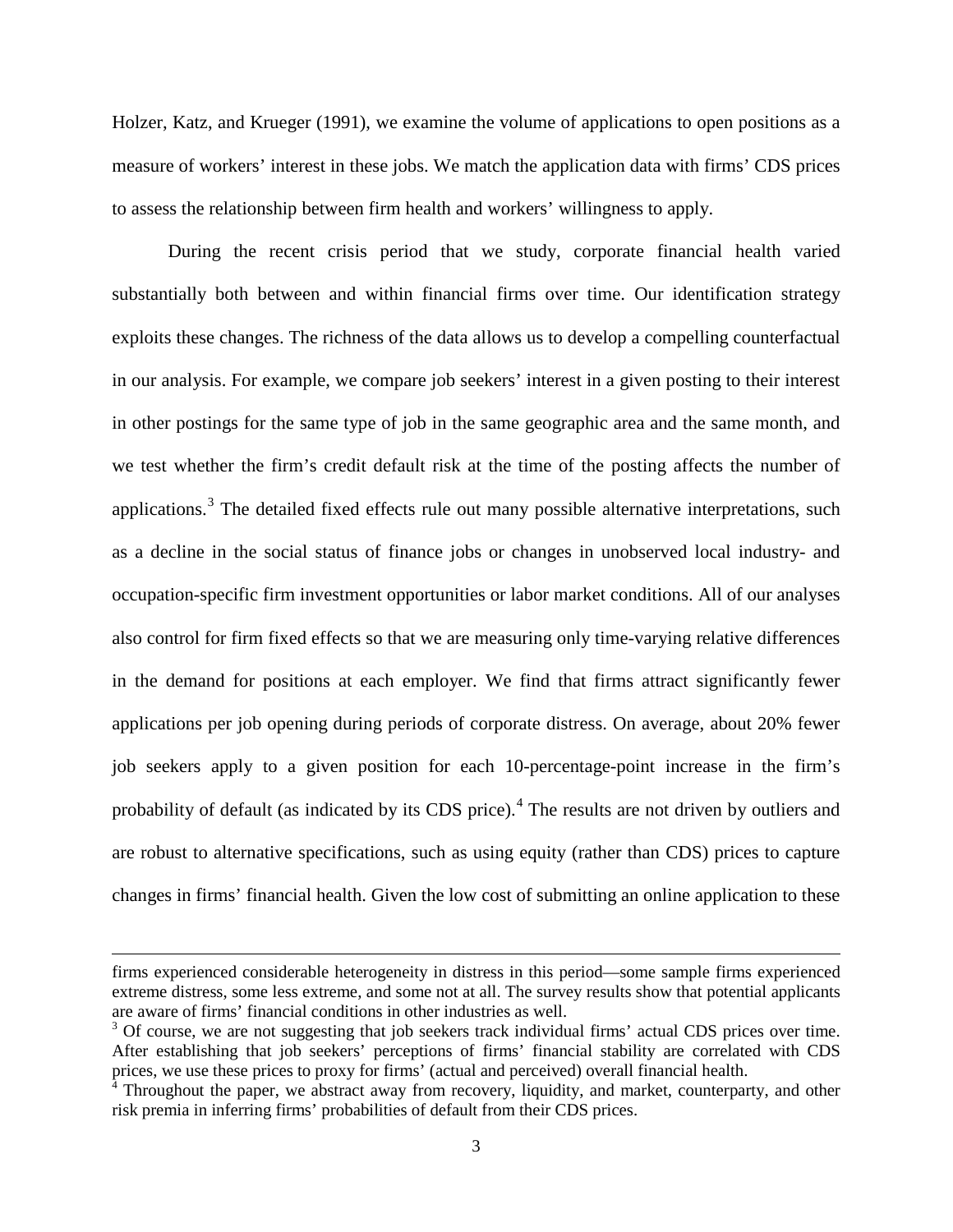jobs, we would expect to find even larger effects on potential applicants' propensity to *accept* a job offer at a distressed firm.<sup>5</sup>

Analyses of potential mechanisms confirm that the decline in applications cannot be fully explained by shifts in labor demand. First, we consider the possibility that firms recruit for different positions during periods of distress; if the positions posted were more specialized, then the decline in observed applications could be attributed to there being a smaller pool of potential applicants. But to the contrary, when we control for the jobs' specific titles, the results remain negative and statistically significant. Second, we consider whether distressed firms attract fewer applicants because they are constrained to offer lower salaries. However, we find that advertised salaries, if anything, increase when a firm is in distress—consistent with distressed firms paying a compensating differential to offset a decrease in labor supply.

Heterogeneity in the effect along two dimensions further supports the interpretation that firms' distress affects labor supply—that is, holding fixed other job-specific and labor marketspecific characteristics, a worker prefers to work for a firm that is in better financial health. We exploit state-level variation in unemployment insurance (UI) and find that workers are less sensitive to potential employers' distress in locations in which unemployment costs are lessened by a stronger social safety net.

We also find that large upfront costs make job seekers reluctant to apply to distressed firms. Relocating to take a job is typically quite costly; in addition to the financial cost, relocating disrupts social and familial networks. If corporate distress reduces a firm's desirability as an employer, then we would expect the largest reductions among applications from workers who would need to relocate to start work. Consistent with a reduction in labor supply, we find that the proportion of job applications received from out-of-state applicants decreases by

l

<sup>&</sup>lt;sup>5</sup> Our data provider does not observe who is interviewed or hired for the open positions.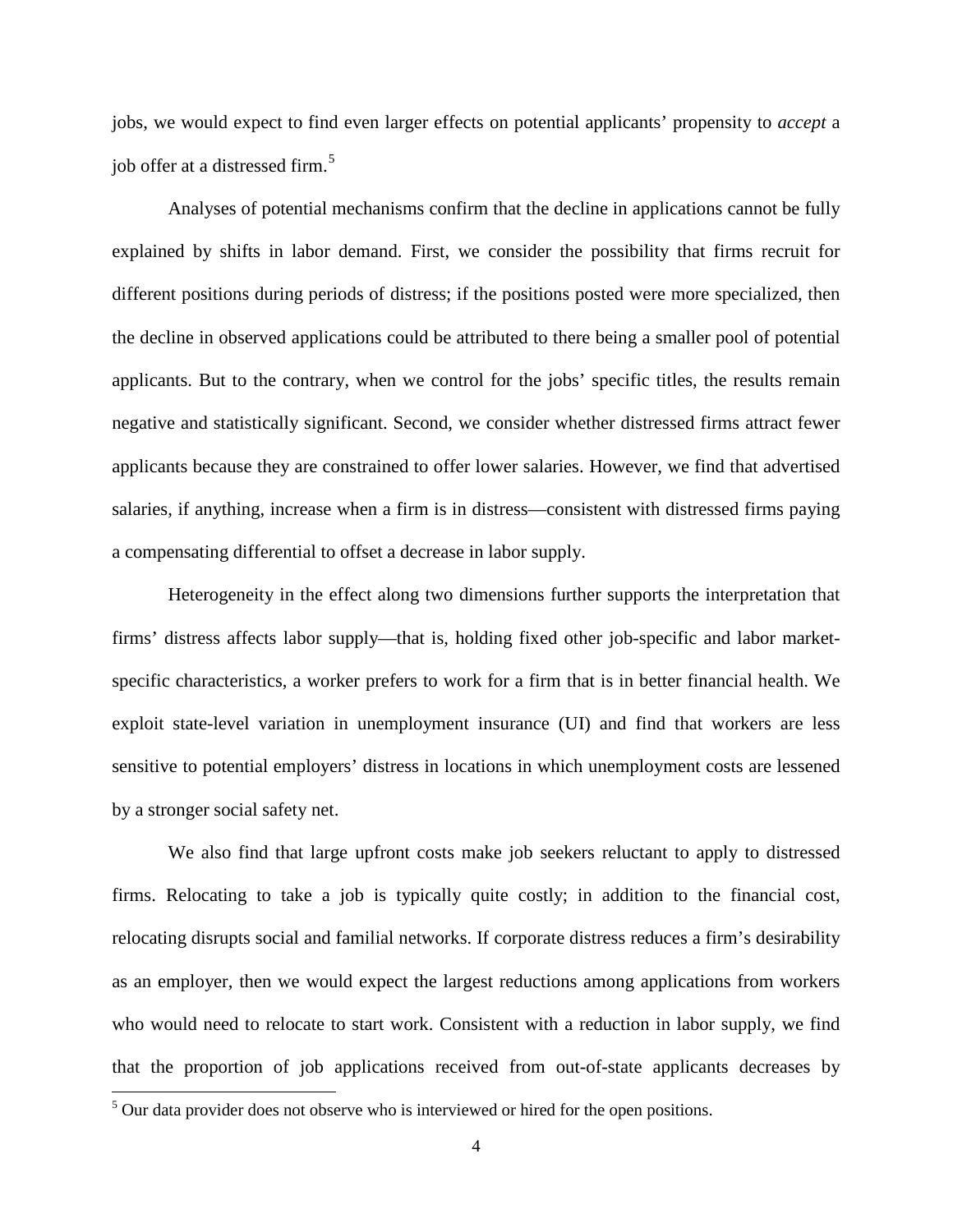approximately 7% for a 10-percentage-point increase in the probability of default.

The negative effect of corporate distress on labor supply has potential implications for distressed firms' human capital accumulation and retention. We find that applicants' average quality, as measured by the average earnings and education of their ZIP codes, declines with firm distress. Furthermore, the estimated sensitivity of applications to distressed companies is most pronounced and consistent for jobs with high educational requirements. These results align with Topel (1991) and Topel and Ward's (1992) findings that the costs of unemployment are higher for workers who have been in their jobs longer and that job tenure is positively correlated with education. Connolly and Gottchalk (2006) argue that highly educated workers bear particularly large unemployment costs because jobs that require substantial education also often require firmspecific investment by the employee. It is also possible that more highly educated workers are more attuned to changes in firms' financial health.

Although our application results apply directly to distressed firms' challenges in recruiting new employees, firm characteristics that attract new workers are likely similar to those that encourage existing workers to remain with the firm. We find that distressed firms actively try to hire new employees despite large, concomitant overall declines in employment, suggesting that these firms experience relatively high employee turnover. Current workers are likely reluctant to stay with a distressed firm because of diminished job security and other outcomes of corporate distress.

Our analysis broadly supports the argument that firms suffered both directly and indirectly because of their distress during the recent economic crisis. Existing theories—and the empirical evidence presented in this paper—may explain, in part, why distressed firms struggle to regain financial stability. Indeed, a firm's distress appears to be reinforced by its inability to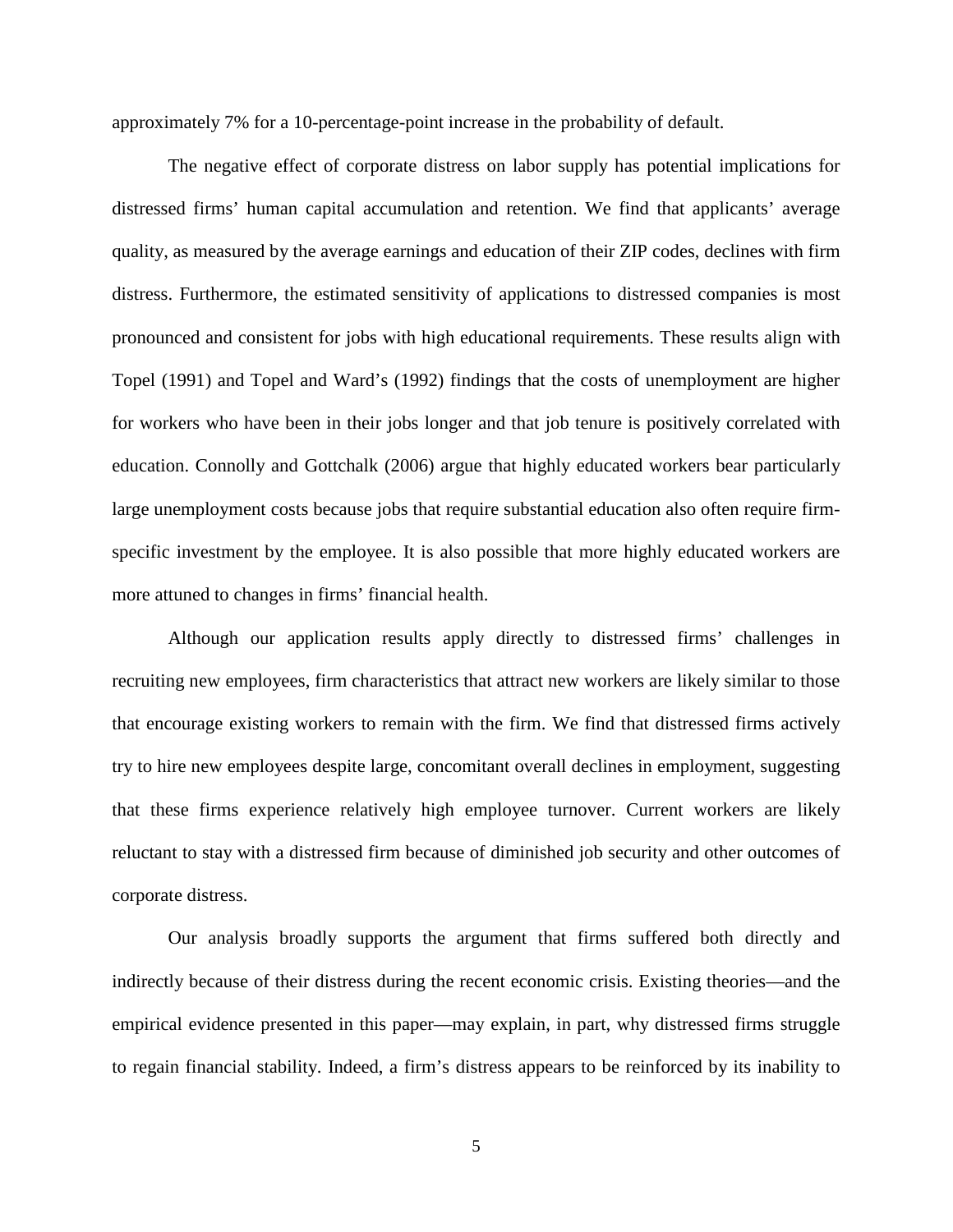retain and attract skilled workers who could contribute to recovery.

For the most part, our analysis does not distinguish between economic and financial distress—that is, whether job seekers are responding strictly to firms' deteriorating operating performance or also to the firms' financial structure—but it is likely that corporate debt amplifies workers' responses to operating shortfalls. To the extent that the reductions in labor supply documented in this paper are related to concerns about job security, we would expect workers to respond similarly to financial distress, which has been shown to increase the likelihood of downsizing and job insecurity (Agrawal and Matsa 2012).

Firms can avoid financial distress and create value by choosing more conservative financial policies. Agrawal and Matsa (2012) find that increases in legally mandated unemployment benefits, which reduce workers' exposure to unemployment risk, lead to increases in corporate leverage. Kim (2012) exploits new manufacturing plant openings to argue that firms increase financial leverage when their workers have additional alternative job opportunities should the firm encounter distress. Other recent papers also integrate labor economics and finance and focus on the use of leverage as a strategic input in the bargaining process between workers and firms (e.g., Matsa 2010; Chen, Kacperczyk, and Ortiz-Molina 2011; Benmelech, Bergman, and Enriquez 2012).

Since Titman (1984), indirect costs have been used to rationalize the reluctance of firms to use debt financing despite the large tax and other benefits of debt. In their classic study, Andrade and Kaplan (1998) analyze 31 highly leveraged transactions and estimate financial distress costs to be about 10% to 20% of firm value. But the exact sources of these costs remain unclear. In addition to the labor market effects examined in this paper, distress may affect real asset prices (Pulvino 1998), competitors' collateral values (Benmelech and Bergman 2011), and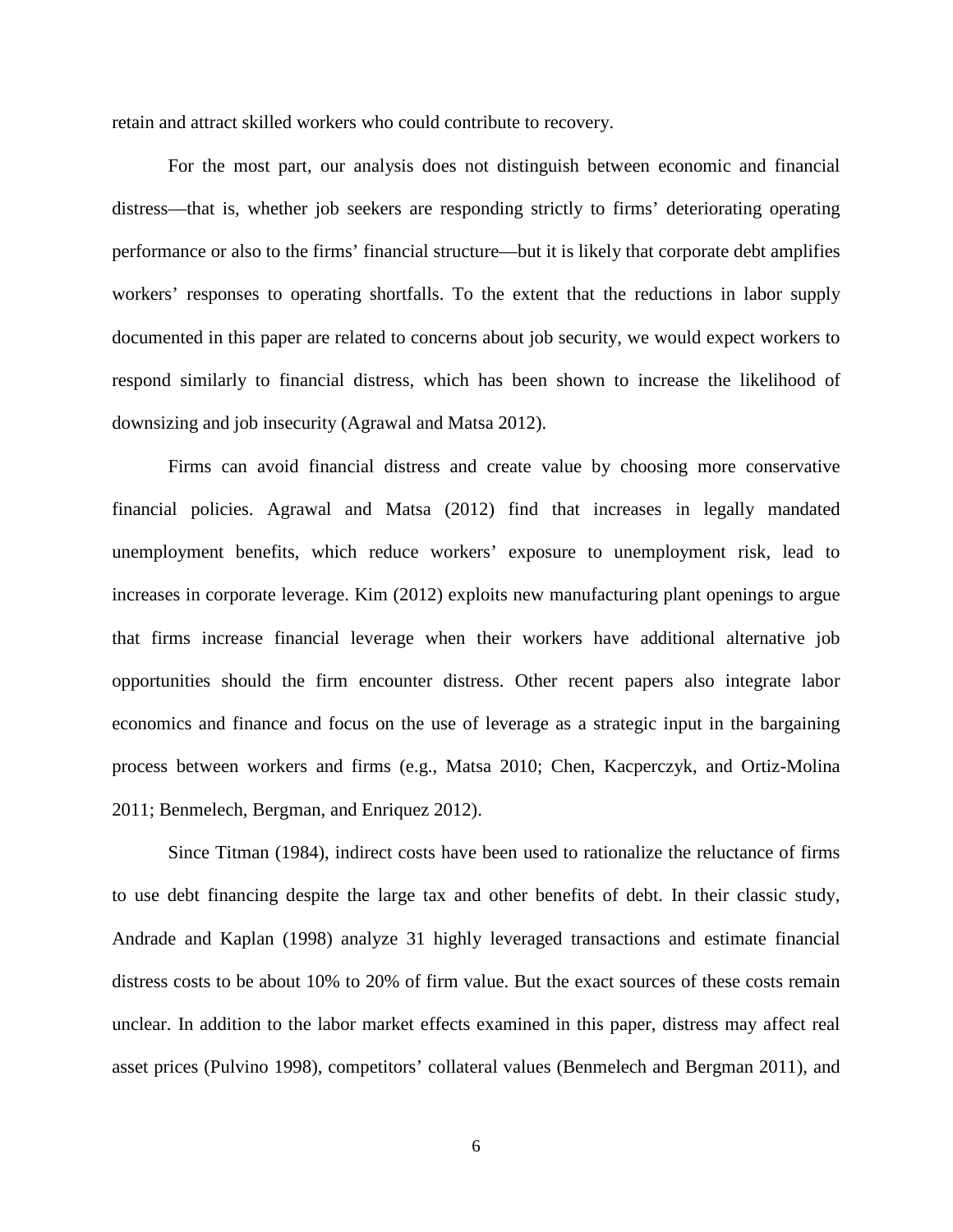how firms compete in product markets, including entry (Chevalier 1995a), exit (Kovenock and Phillips 1997; Zingales 1998), pricing (Chevalier 1995b; Phillips 1995; Chevalier and Scharfstein 1996), and product quality (Rose 1990; Borenstein and Rose 2003; Matsa 2011; Phillips and Sertsios 2012). Most recently, Hortascu et al. (2012) find that prices for used automobiles respond to high-frequency fluctuations in manufacturers' distress. They estimate that a 10-percentage-point increase in the probability of default decreases the price of a used car by \$68 (or 0.5%); the labor market impacts appear be much larger, as we find the volume of applications drops by about 20%.

Our findings also advance the literature on compensating wage differentials for unemployment risk. Labor economists, dating back to 18th century Scottish economist Adam Smith (1976), theorize that workers require higher wages to compensate them for bearing unemployment risk. Empirical estimates of compensating wage differentials are typically based on worker surveys in which unobserved worker characteristics, including their productivity, could be correlated with unemployment risk (e.g., Abowd and Ashenfelter 1981; Topel 1984; Fishback 1998; Averett, Bodenhorn, and Staisiunas 2005). In his handbook chapter on compensating wage differentials, Sherwin Rosen (1986) concludes that "On the empirical side of these [research] questions, the greatest potential for further progress rests in developing more suitable sources of data" (p. 688). We find that, when firms' probability of default is 10 percentage-points higher, they post 16-to-18-log-point higher wages for a given open position.

Finally, while employee job search has been well-studied, much less is known about firms' search for employees (Oyer and Schaefer 2011). Existing research focuses primarily on vacancy durations (van Ours and Ridder 1992) and rates (Holzer 1994) or firms' recruitment strategies (Barron, Bishop and Dunkelberg 1985; Burdett and Cunningham 1998). One exception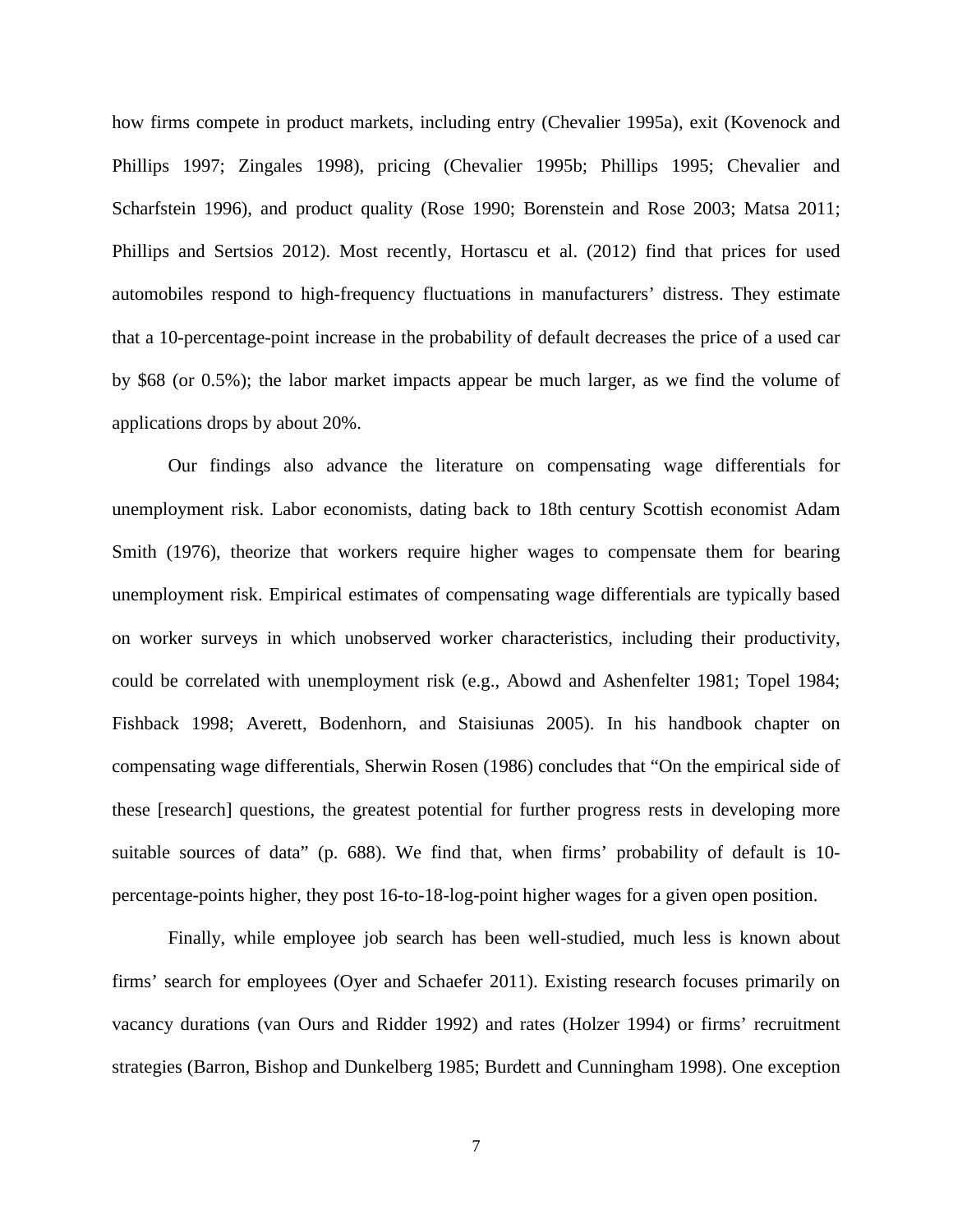is Manning (2000), who finds that the volume of applications to low-wage jobs at five British firms responds to advertised wages, location, and the firms' proximity to public transportation. Our paper takes this literature in a different direction by analyzing human resource activities in the broader context of the firm. Specifically, we show that a business's financial condition has meaningful consequences for the recruitment and retention of human capital.

In Section 2, we examine job seekers' self-reported perceptions of firms' financial health. In Section 3, we analyze the relationship between firms' financial success and the volume of applications attracted to open positions. In Section 4, we consider competing explanations for the relationship, and we explore potential implications of our results in Section 5. We conclude in Section 6.

# **2. Do job seekers accurately perceive firms' financial health?**

l

To study the accuracy of job seekers' perceptions of companies' financial positions, we analyze new data from a set of proprietary surveys. The 85 surveys were conducted by a large online job search platform between October 2008 and March 2010.

A typical survey asked respondents to consider four firms that are labor market competitors in a given industry. The questions asked job seekers to indicate their perception of firms' performance on several dimensions, including salary, training, reputation, and company financials. Answers were given on a five-point scale, where "1" indicates a perception of very weak performance and "5" indicates a perception of very strong performance in a particular dimension. Respondents who were unsure (or, assumedly, unfamiliar with the firm in question) were asked to indicate "0", and their responses are excluded from the data used in our analysis.<sup>6</sup>

<sup>&</sup>lt;sup>6</sup> On average, approximately 38% of respondents indicated that they were unsure about the firms' financial health (26% for financial services firms). The "unsure" rates were similar for questions about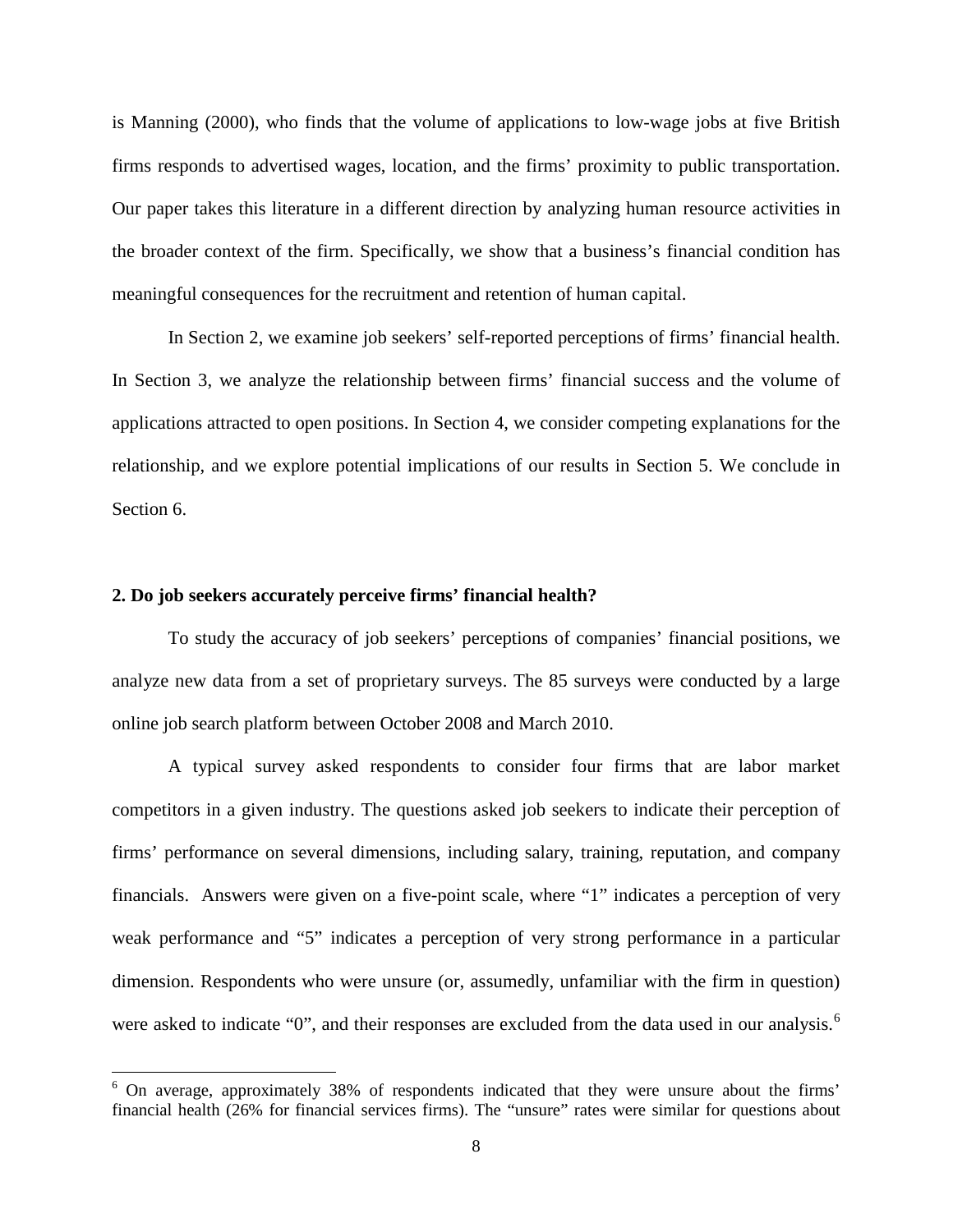Respondents' perceptions of a firm's financial health are summarized by average scores on the five-point scale. In the analysis that follows, we examine these average scores at the firm-survey level.

To assess whether job seekers' perceptions of firms' financial health reflect companies' actual performance, we matched the survey responses to daily credit default swap (CDS) prices. CDS prices provide a measure of individual firms' financial health. CDS are financial contracts that pay off when a firm defaults on a specific existing loan or bond obligation. A firm's debt holders may use CDS as protection against a bad financial event; however, unlike traditional insurance, CDS buyers need not hold any of the firm's actual debt. CDS prices are typically denoted in basis points and increase with the probability of default—that is, CDS prices are higher for riskier companies. Consider a simple example in which the CDS price for a firm's debt is 150 basis points or 1.5%. An investor can buy \$1 million worth of CDS protection from a large bank for \$15,000 each period. If the firm were to default on its entire debt, then the bank would pay \$1 million to the CDS buyer.

In broad terms, the CDS prices that we examine reflect the likelihood that firms fall into severe financial trouble within five years. Throughout our analysis, we use prices, obtained from Bloomberg, for five-year CDS contracts covering firms' senior bonds. These CDS prices are available on a daily basis. We also compare survey respondents' assessments to quarterly accounting data from Compustat.

Although we are restricted from identifying which specific firms are covered by the surveys, Table 1 reports summary statistics. As described in Panel A, the surveys collectively

 $\overline{\phantom{a}}$ 

companies' reputations and higher for questions about corporate culture, compensation, and training. Unawareness about firms' financial health appears to be unrelated to distress—the correlation of CDS price and the percentage of respondents who are unsure is small and not statistically significant (-0.02;  $p = 0.84$ .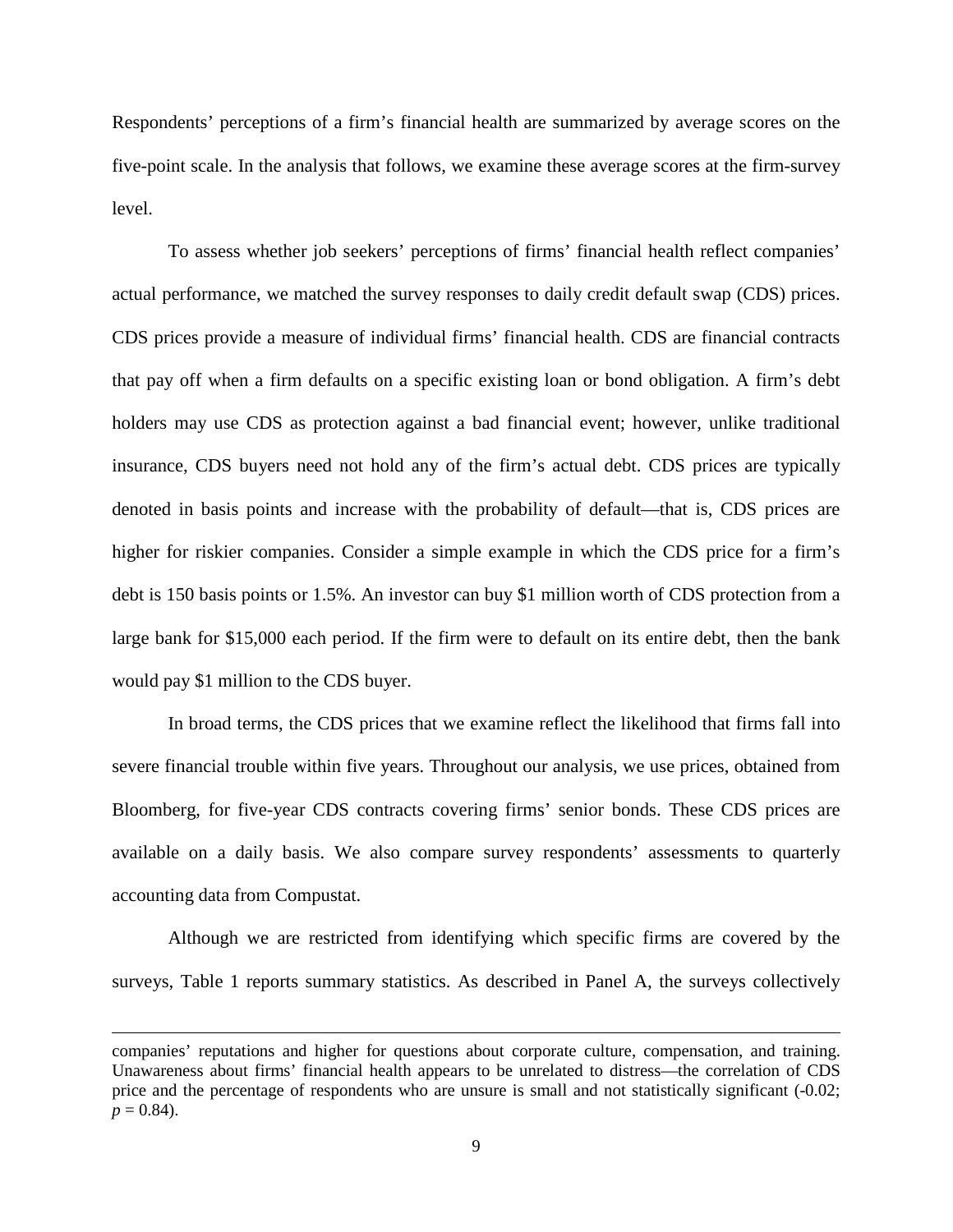cover 145 unique firms for which CDS prices or Compustat data are available. Some firms are included in multiple surveys, yielding 194 total firm observations and 126 observations for which CDS prices are available. On average, about 150 survey responses underlie each firm observation. The average survey financial score is 3.3 on the five-point scale.

The surveys mostly cover large firms. Panel B of Table 1 describes the survey firms using data from the Compustat quarterly file for the first quarter of 2008 (prior to start of the surveys). Among survey firms with information in Compustat, the average market capitalization was \$32 billion. The average return on assets was 2%, sales growth was 11%, and the market-tobook ratio was 1.65. Although the typical survey firm had modest financial leverage—total debt averaged 29% of book assets—a minority were highly leveraged with 17% having more than 50% leverage. Panel C of Table 1 reports the firms' distribution across industries. The two most represented industries are manufacturing and finance with about thirty firms each. Overall, the sample includes large firms that performed moderately well during the previous quarter.

Figure 1 compares CDS prices to job seekers' average rating of the financial health of firms included in the survey.<sup>7</sup> Panel A presents results for all firms for which data were available. The figure is striking—when the CDS price is high, indicating that a firm is at higher risk of defaulting on its credit obligations, job seekers perceive the firm's weak financial position.

The recent economic crisis, which began in late 2007, provides us with an opportunity to study the labor-related costs of firm distress over a period in which many firms were experiencing dramatic changes in their financial health. The rise and fall of firms in the financial industry received widespread attention—the health of both distressed and healthy financial

l

 $<sup>7</sup>$  To conceal firms' identities, Figures 1 and 2 only include firms with CDS prices below 1,000 basis</sup> points. The regression analyses include all firm observations.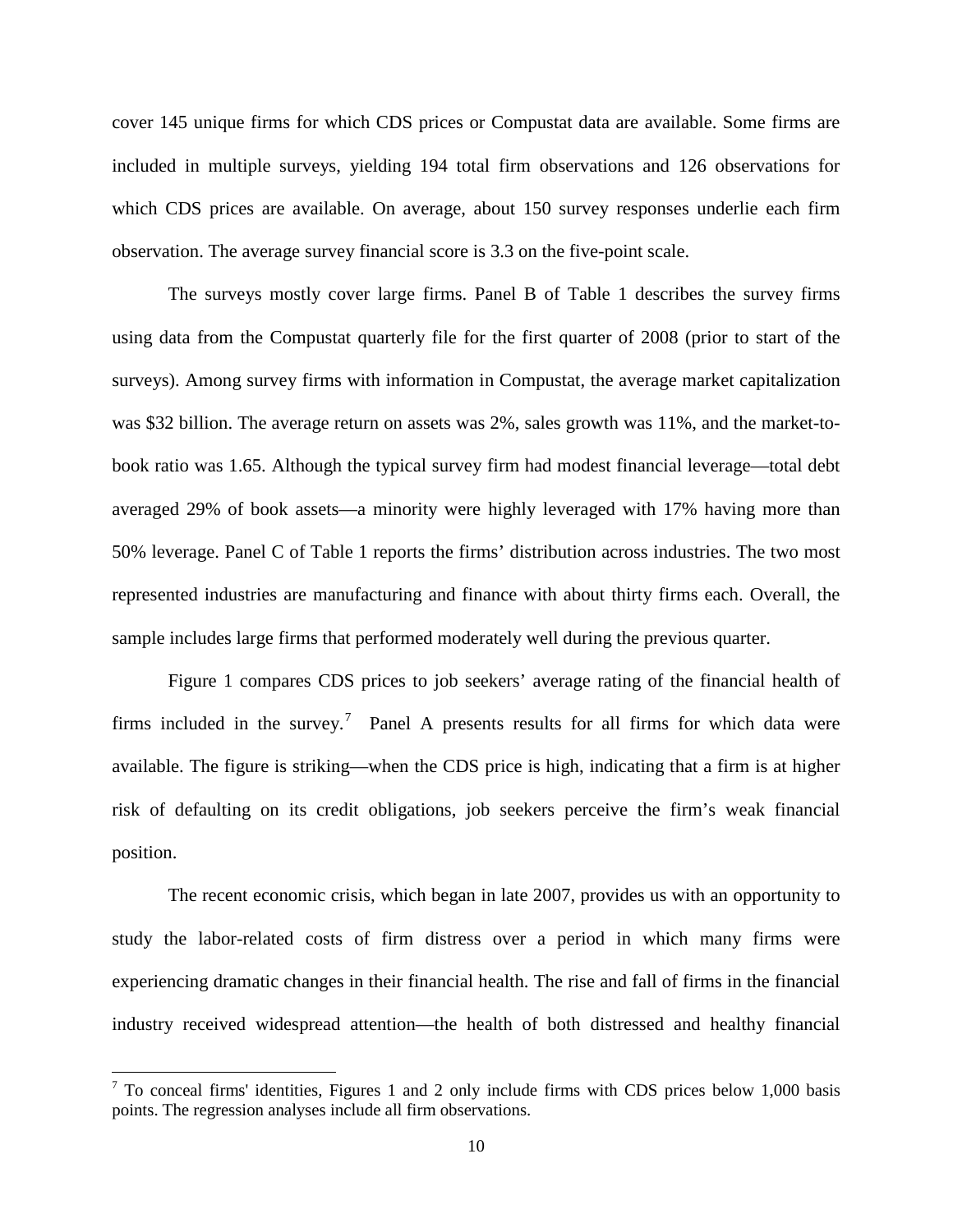services firms was likely to be particularly salient for job seekers in 2008 and 2009.

Thirty firms in the financial services industry (including banks, lenders, investment firms, and insurance companies) are among the firms covered in the surveys. Panel B of Figure 1 plots CDS prices and finance-related survey scores for the eighteen of these firms for which CDS prices are available. Similar to the plot with all firms, job seekers' perceptions of firms' financial health appear to be associated with the firms' actual financial positions.

Both panels of Figure 1 suggest a clear link between job seekers' perceptions and firms' actual financial health. Regression analysis, controlling for several other factors that might influence survey scores, provides further evidence of the relationship. Table 2 reports these regression results; Panel A presents results for all firms in the surveys for which CDS prices are available, and Panel B focuses on firms in the financial services industry. In various specifications, we include controls for firms' industries (using three-digit NAICS codes) and survey quarter fixed effects.

In all of the regressions, the coefficient on the CDS price variable is negative and statistically significant ( $p < 0.01$ ). In general, a one-standard-deviation increase in CDS prices reduces the average survey score by 0.17 to 0.19 (approximately 0.4 to 0.5 of a standard deviation). Job seekers' are unlikely to be tracking CDS prices in a literal sense; more likely, their perceptions are based on indirect sources, such as media reports and word of mouth. Whatever forms their perceptions, our results suggest that they accurately reflect the overall health of individual firms.

In addition to CDS prices, other financial measures also provide compelling evidence that job seekers perceive differences in firms' health. Using quarterly financial data from S&P's Compustat, we generate several variables to represent aspects of companies' financial strengths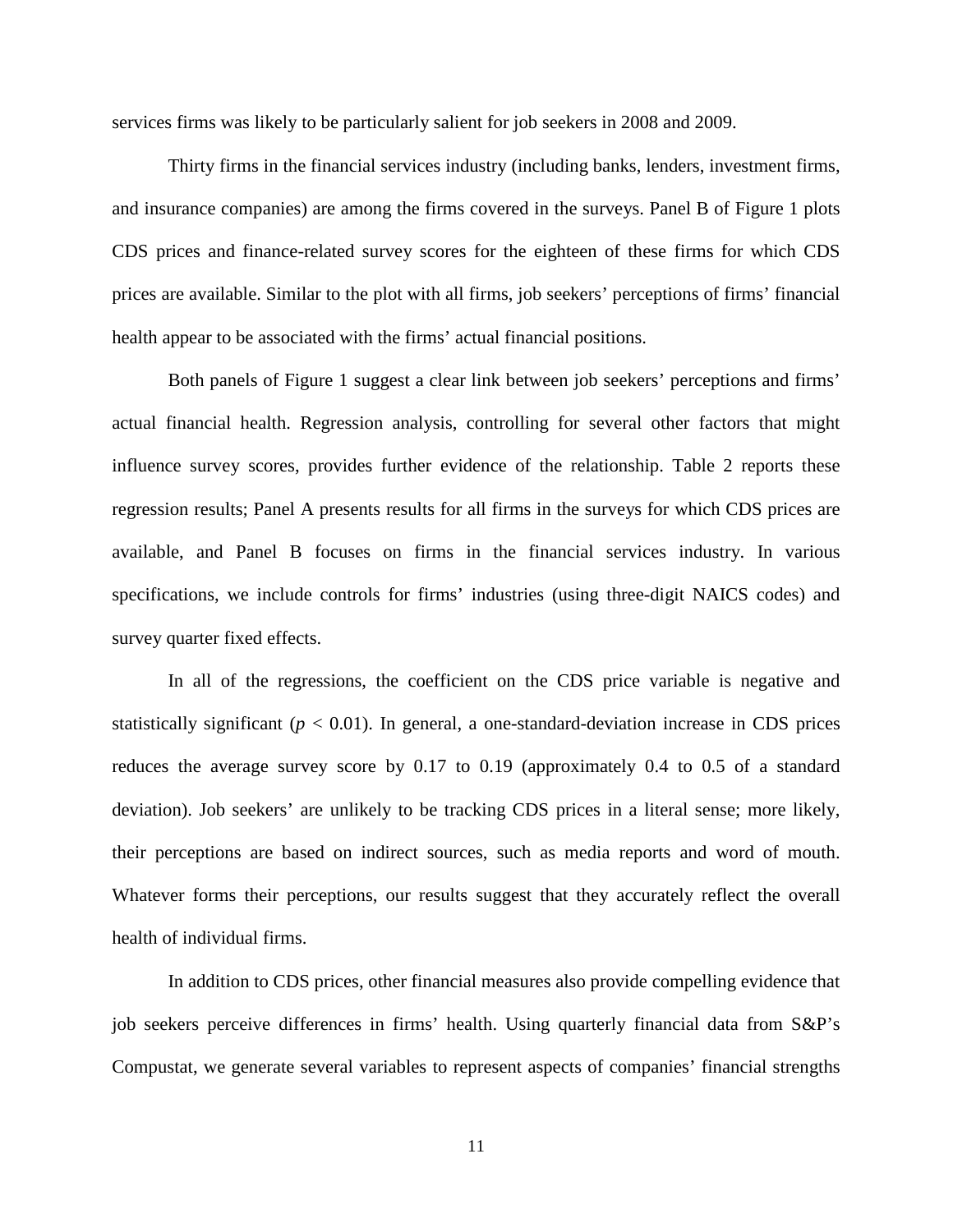or weaknesses: quarterly return on assets reflects a firm's current profitability; sales growth (over last year, same quarter) reflects a firm's past performance; and the market-to-book ratio reflects a firm's future prospects.

Because recent performance is likely the most salient for job seekers, we examine the conditional correlation of the mean survey response and a firm's performance in the previous quarter. Table 3 reports results from several robustness checks for all firms and for the subsample of firms in the financial services industry. Again, our results suggest that job seekers' perceptions of firms' financials are highly correlated with firms' actual performances.

Panel A of Table 3 reports results for the full sample. Results in column 3.A indicate that a one-standard-deviation increase in quarterly return on assets is associated with an increase in the average survey score of 0.1 (approximately 0.13 of a standard deviation;  $p < 0.01$ ). Similarly, a one-standard-deviation increase in sales growth (column 3.B) or the market-to-book ratio (column 3.C) is also linked to 0.1 point higher survey scores ( $p < 0.10$  and  $p < 0.01$ , respectively). In Panel B of Table 3, we restrict the survey sample to ratings of financial services firms. Among these firms, a one-standard-deviation increase in quarterly return on assets is associated with a 0.4 point improvement in the survey score (nearly 0.9 of a standard deviation; *p* < 0.01; column 3.E). As reported in columns 3.F and 3.G, a one-standard-deviation increase in sales growth or the market-to-book ratio is associated with an improvement of approximately 0.1 and 0.2 survey points (approximately 0.25 and 0.50 of a standard deviation;  $p < 0.05$  and  $p <$ 0.01, respectively).<sup>8</sup> Overall, the patterns in Table 3 provide further evidence that job seekers' assessments reflect firms' actual financial health.<sup>9</sup>

 $\overline{\phantom{a}}$ 

<sup>&</sup>lt;sup>8</sup> For the sample of financial services firms, the standard deviation is 1.56% for return on assets, 20.28% for sales growth, and 0.79 for the market-to-book ratio.

<sup>&</sup>lt;sup>9</sup> The magnitude and statistical significance of the results in Tables 2 and 3 are very similar when the regression coefficients are weighted by the number of survey respondents.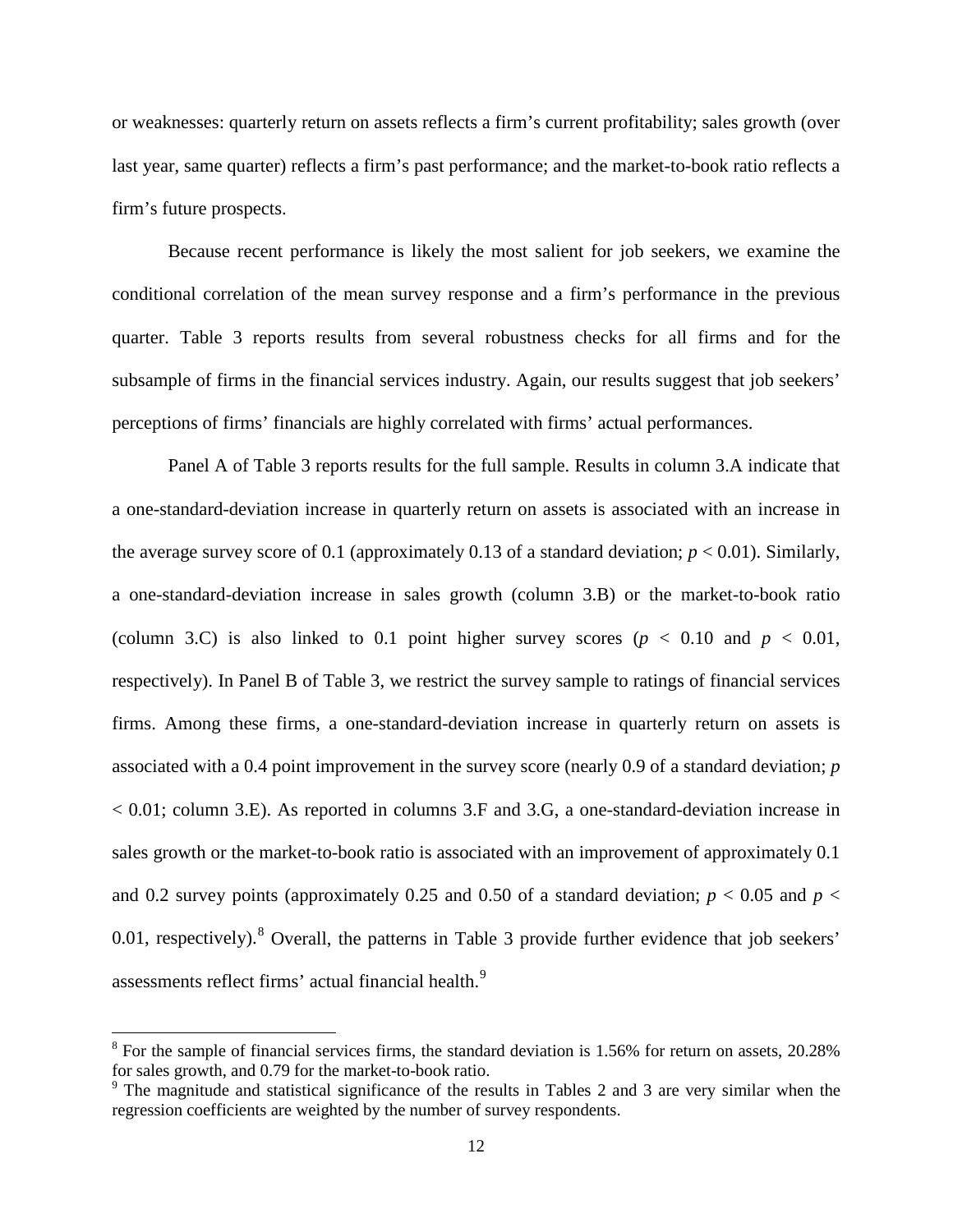A final test suggests that job seekers perceive firms' economic *and* financial distress. In columns 3.D and 3.H, we report regressions that relate firms' financial scores with both their return on assets and CDS price. The results show both relationships to be statistically significant. Even after controlling for a firm's operating performance, job seekers' rating of the company's financials is sensitive to the firm's likelihood of defaulting on its debt obligations. The sensitivity declines when we control for operating performance (see Table 2) but remains sizeable and statistically significant ( $p < 0.01$ ). In both samples, after conditioning on ROA, a one-standarddeviation increase in CDS prices reduces the average survey score by 0.16 to 0.17 points (approximately 0.40 of a standard deviation).

# **3. Does firms' financial health affect job seekers' application behavior?**

The surveys analyzed above suggest that job seekers' perceptions are attuned to firms' financial health. But do these perceptions affect the firms' appeal to potential applicants? We next examine how employers' financial health affects job seekers' choices of where to submit applications. We ask: Do distressed firms attract fewer applications to open positions?

Our analysis focuses on firms in the financial services industry during the volatile months between April 2008 and December 2009. Variation over this time period allows us to identify the relationship between firms' financial health and their search for employees. Figure 2 presents daily CDS prices for 99 financial services firms from  $2008$  to  $2010$ .<sup>10</sup> The solid line represents the median CDS price, and the dashed lines represent the  $25<sup>th</sup>$  and  $75<sup>th</sup>$  percentile prices, respectively. Some firms fared relatively well over this period—the  $25<sup>th</sup>$  percentile of the CDS price appears relatively stable over time. As suggested by the dramatic change in the 75<sup>th</sup>

l

 $10$  These 99 firms are all of the firms in the financial sector with total assets greater than \$25 billion for which CDS prices are available.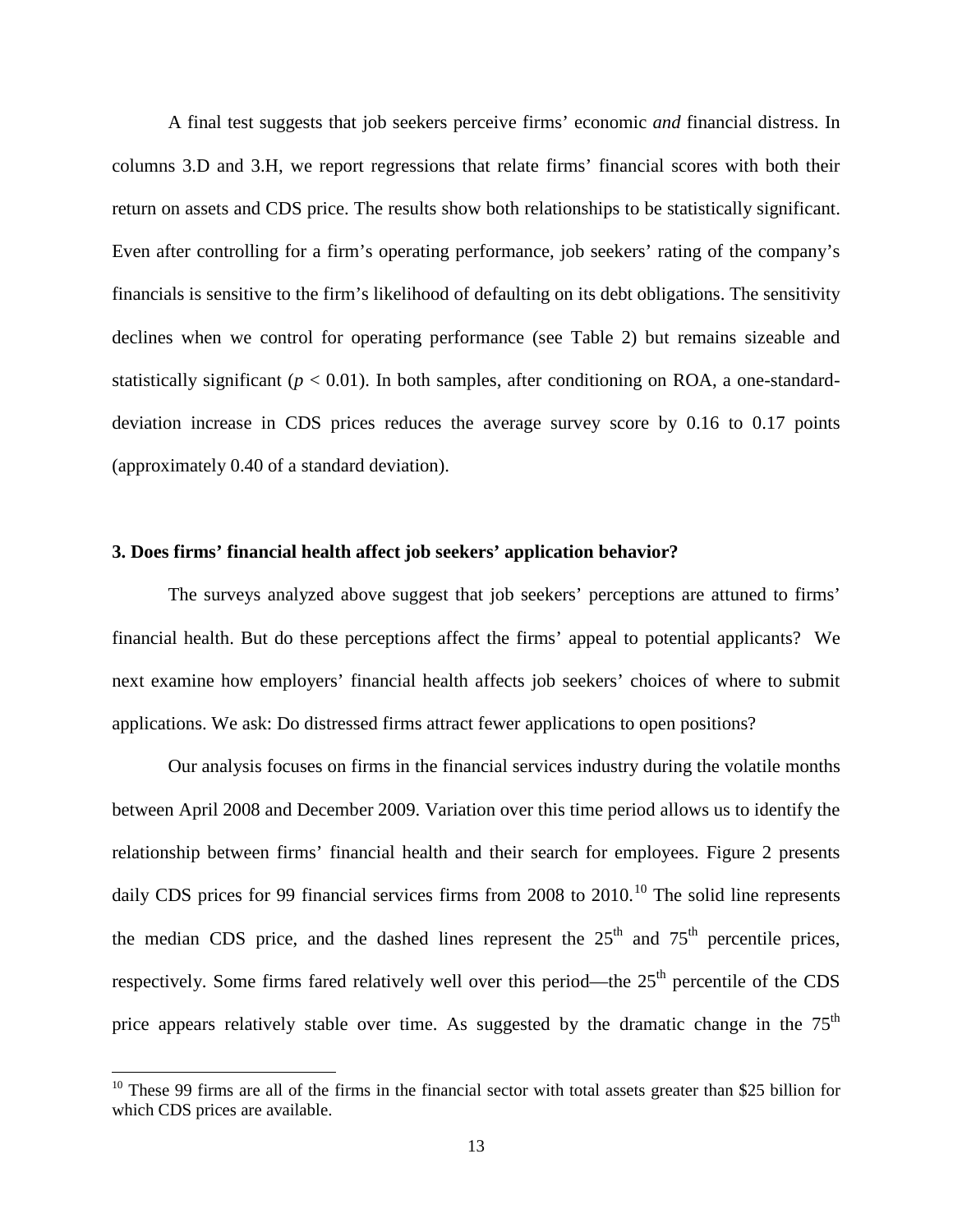percentile CDS price, however, other firms suffered near collapse.

In the analysis that follows, we restrict our sample to the forty large financial firms with total assets exceeding \$25 billion and for which both job applications data and CDS prices are available. The job listing and application data are from the same large online job-search platform. This proprietary dataset includes job postings for some of the highest-profile financial services firms in the United States—indeed, most of the firms are household names.

The platform allows firms to post job listings and job seekers to apply to these positions. The platform is supported by revenue from companies posting positions and from advertising; job seekers use the platform for free. All job listings include firm identity, job title, and location information. Firms may also elect to describe the job tasks, educational requirements, compensation, and other benefits. Job seekers can browse job categories—filtering by location, educational requirements, and job characteristics—or search the platform using key words. Firms cannot pay to improve their jobs' placement in these search results.

Summary statistics are reported in Table 4. The sample includes data for 96,065 unique jobs posted by the forty firms between April 2008 and December 2009. The postings include a wide range of positions, including jobs in retail branches (e.g. teller, account executive, and financial advisor) and back-office jobs (e.g. telephone bankers, financial analysts, software engineers, administrative assistants). Figure 3 shows the geographic distribution of job postings, which are spread across all fifty U.S. states roughly in proportion to population.<sup>11</sup> On average, firms posted approximately 2,400 jobs during this 91-week period; the median firm posted roughly 660 jobs. Applications were thick—an average firm attracted 138,646 applications over

 $\overline{\phantom{a}}$ 

 $11$  Our findings are not limited to large states; for example, we obtain similar estimates when we exclude all states that comprise more than four percent of the sample (California, Florida, Illinois, New York, and Texas).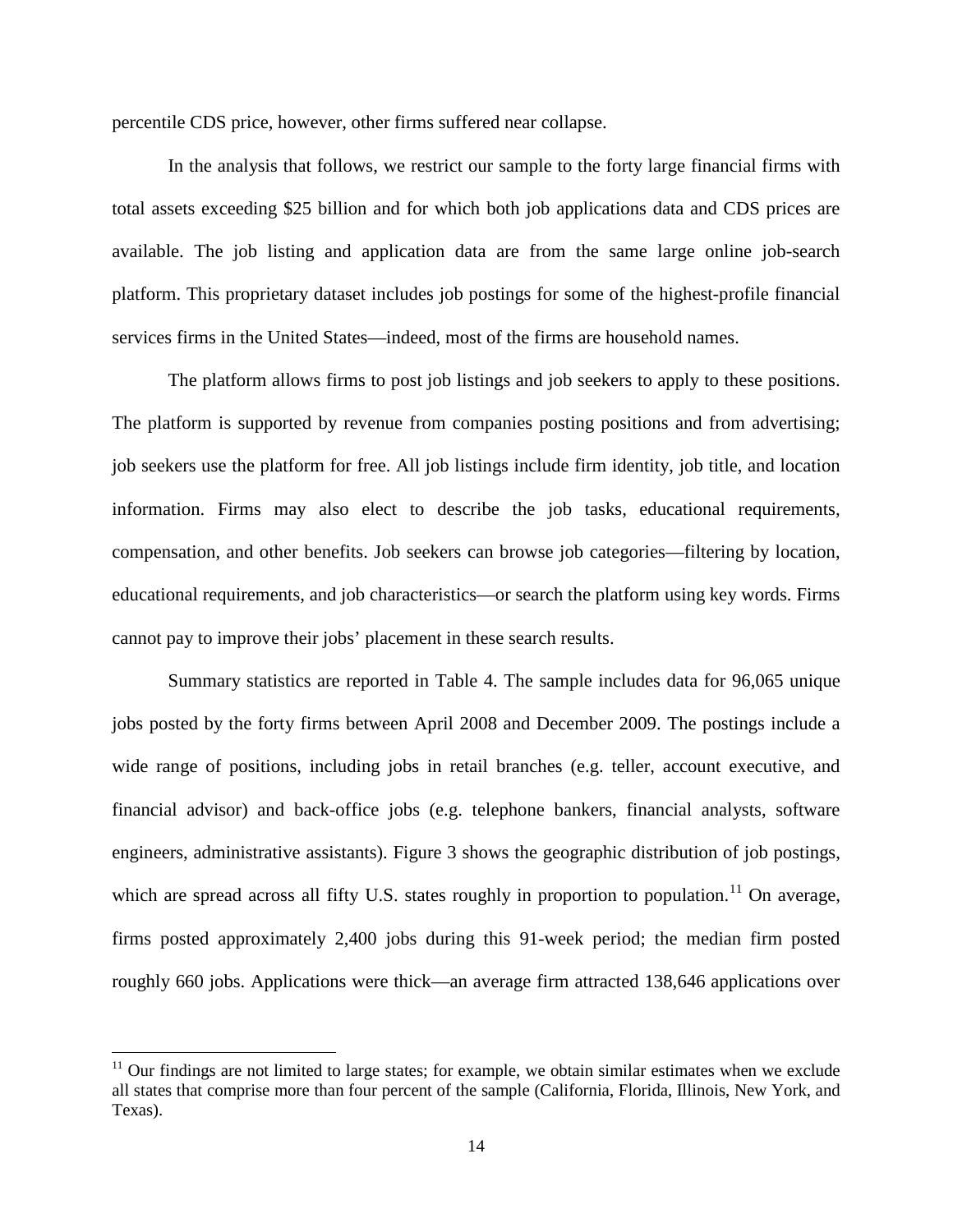the study period, and the average job posting received 57.7 applications (median 28).<sup>12</sup>

We collected daily CDS prices for the forty firms of interest. Over the 10,110 firm-days on which jobs were posted, CDS prices averaged \$279 for \$10,000 of protection (median \$174). As shown in Figure 2, however, CDS prices varied considerably, both within and between firms over the study period. An average firm posted jobs in 70% of the weeks in the period of study; conditional on posting any job in a given week, firms averaged nearly 38 listings per week (median 14).

Figure 4 plots the total number of jobs posted each month by the forty firms of interest and these firms' median CDS price. There is a marked decline in job postings from the end of 2008 to mid-2009, the time period over which CDS prices were high for many of the firms in our sample. In the regression analysis that follows, we control for these aggregate patterns using month fixed effects.

To explore the impact of corporate distress on firms' appeal to workers, we examine the relationship between firms' default risk and the volume of applications that they attract. We start by examining the number of applications firms received in October 2008, the month after Lehman Brothers collapsed. Figure 5 depicts the cross-sectional relationship between the number of applications per job posting and firms' CDS price. To avoid identifying specific firms, we plot the predicted number of applications as a quadratic function of the CDS price. Firms with higher CDS prices receive fewer applications per posting—whereas a firm with a CDS price of 100 for \$10,000 of protection receives approximately 65 applications per position, a firm with a CDS of price of 1,000 receives fewer than 45.

Figure 5 shows a stark pattern; but without any controls and with only a single cross-

 $\overline{\phantom{a}}$ 

 $12$  We do not observe job postings to which no one applied. If firms' distress decreases the number of applications (as our later analysis suggests), then missing these observations may lead us to understate this relationship.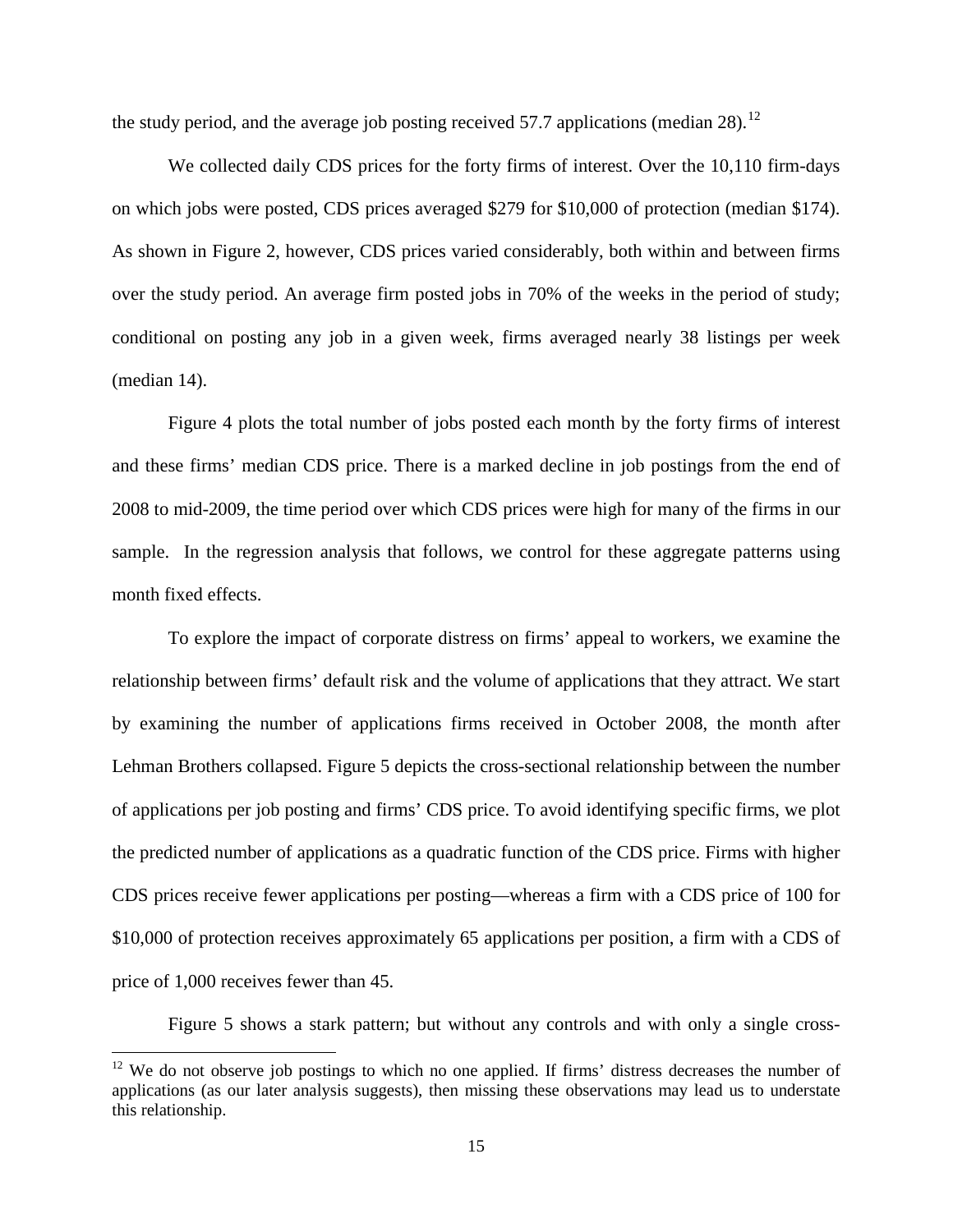section, we cannot distinguish whether the relationship is attributable to the company's financial health or to other firm characteristics. To address these concerns, we turn to multivariate regression analysis on the full panel—using variation over time and across firms, we capture the impact of individual firms' distress on job seekers' behavior, while controlling for other firm-, time-, location-, and job-specific factors.

In these regressions, the unit of observation is a unique job posting, and the dependent variable is the natural log of the number of applicants. We use a firm's average CDS price for the calendar month in which the job was first posted.<sup>13</sup> For ease of interpretation, the CDS price variable is denoted as the price to purchase \$1 of default protection, such that the price effectively represents the probability of default, if you set aside the pricing effects of recovery, liquidity, and risk premia. Standard errors are clustered at the firm level to account for correlation across jobs posted by the same company.

Table 5 presents results from baseline regressions that use various sets of controls. The specification reported in column 5.A controls for firm and month fixed effects. The firm fixed effects account for any fixed differences between firms, such as industry, year of incorporation, and broad market positioning. The month fixed effects account for the changing aggregate economic conditions during the financial crisis; for example, the effects sweep out the aggregate patterns illustrated in Figure 4. The results suggest that a \$0.10 increase in the price of \$1 of CDS protection is associated with a nearly 20 log point decline in the number of applications per posting  $(p < 0.05)$ . To account for geographic variation in job opportunities and changes across states over time, column 5.B includes state fixed effects, and column 5.C includes a separate state fixed effect for every month in the sample period. The state fixed effects are assigned based on where the specific job is located, not where the firm is headquartered or incorporated. The

l

 $13$  Job postings are typically open to potential applicants for thirty days.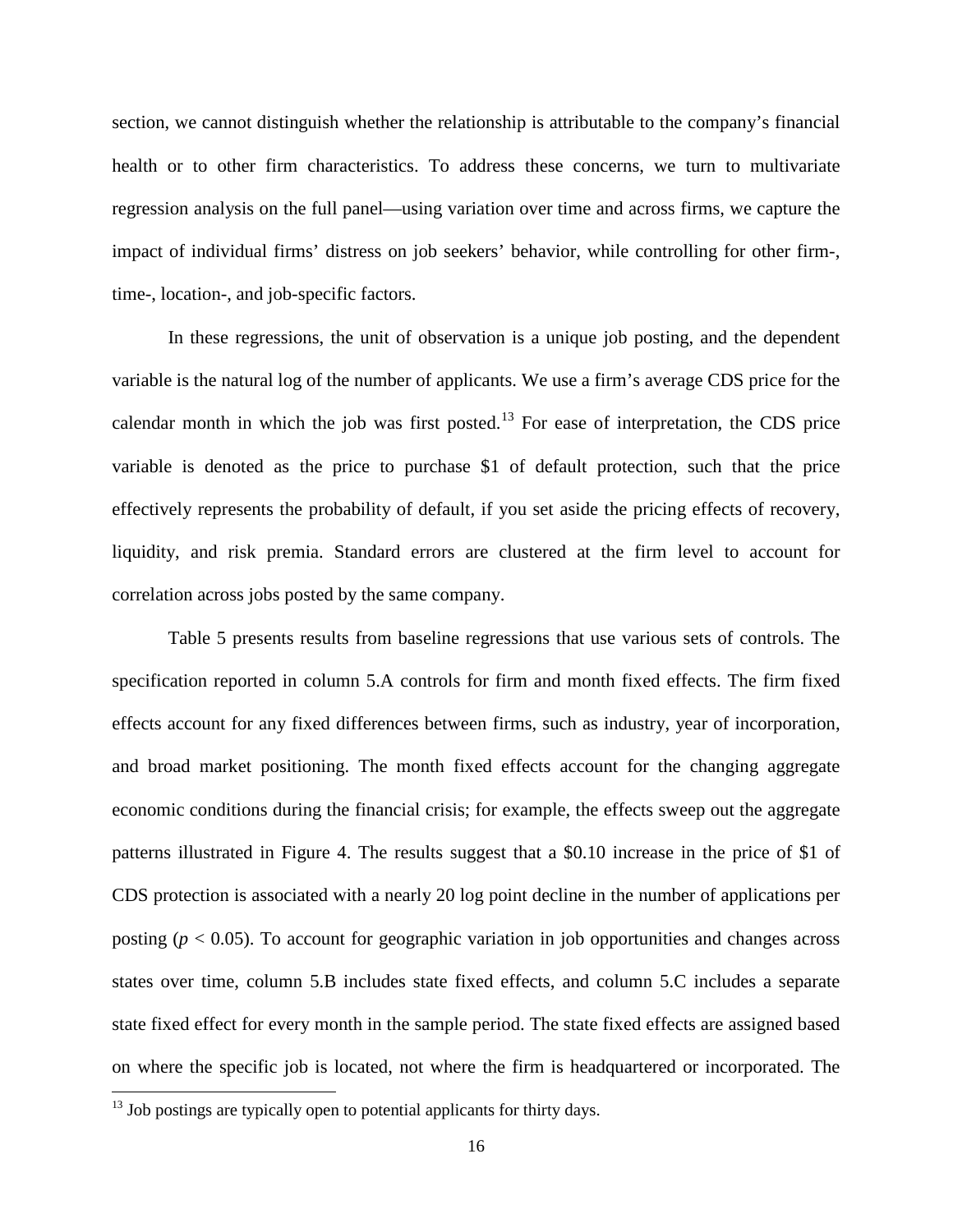coefficients on CDS price are similar and suggest that a \$0.10 increase in the price of CDS protection is associated with a 17 to 18 log point drop in applications ( $p < 0.05$  and  $p < 0.01$ , respectively).

Even with the detailed firm and state-month controls, it is possible that there is variation over time in the characteristics of the jobs posted by a given firm. This could bias the results if any changes in job characteristics were correlated with CDS prices. For example, administrative and clerical jobs always tend to receive more applications than do accounting jobs; one might ask: are distressed firms relatively more likely to post accounting jobs when CDS prices deteriorate? To evaluate this possibility, we exploit a classification provided by the online platform. Posted jobs are assigned up to four of nineteen job types.<sup>14</sup> Examples of job types include administrative and clerical, sales, professional services, finance, and customer service.

Column 5.D presents results that include indicator variables for each of the nineteen classification codes. The coefficient on CDS price is virtually unchanged—a \$0.10 increase in the CDS price is associated with a 17 log point decline in applications  $(p < 0.01)$ . In column 5.E, we allow for even finer heterogeneity in job types by including the interactions between job classifications for positions that fall into multiple job categories. For example, we separately control for customer service jobs in banking and customer service jobs in insurance. In total, this amounts to 679 unique detailed job classifications. The coefficient on CDS price is again negative and statistically significant—a \$0.10 increase in the CDS price is associated with a 13 log point decline in applications ( $p < 0.01$ ).

In a final specification, we allow the impact of these 679 detailed job types to vary by state-month. With these additional interactions, the specification identifies the relationship

l

 $14$  The classification includes eighteen named categories. Any job type represented in less than 2% of job postings was coded as the  $19<sup>th</sup>$  category, "Other".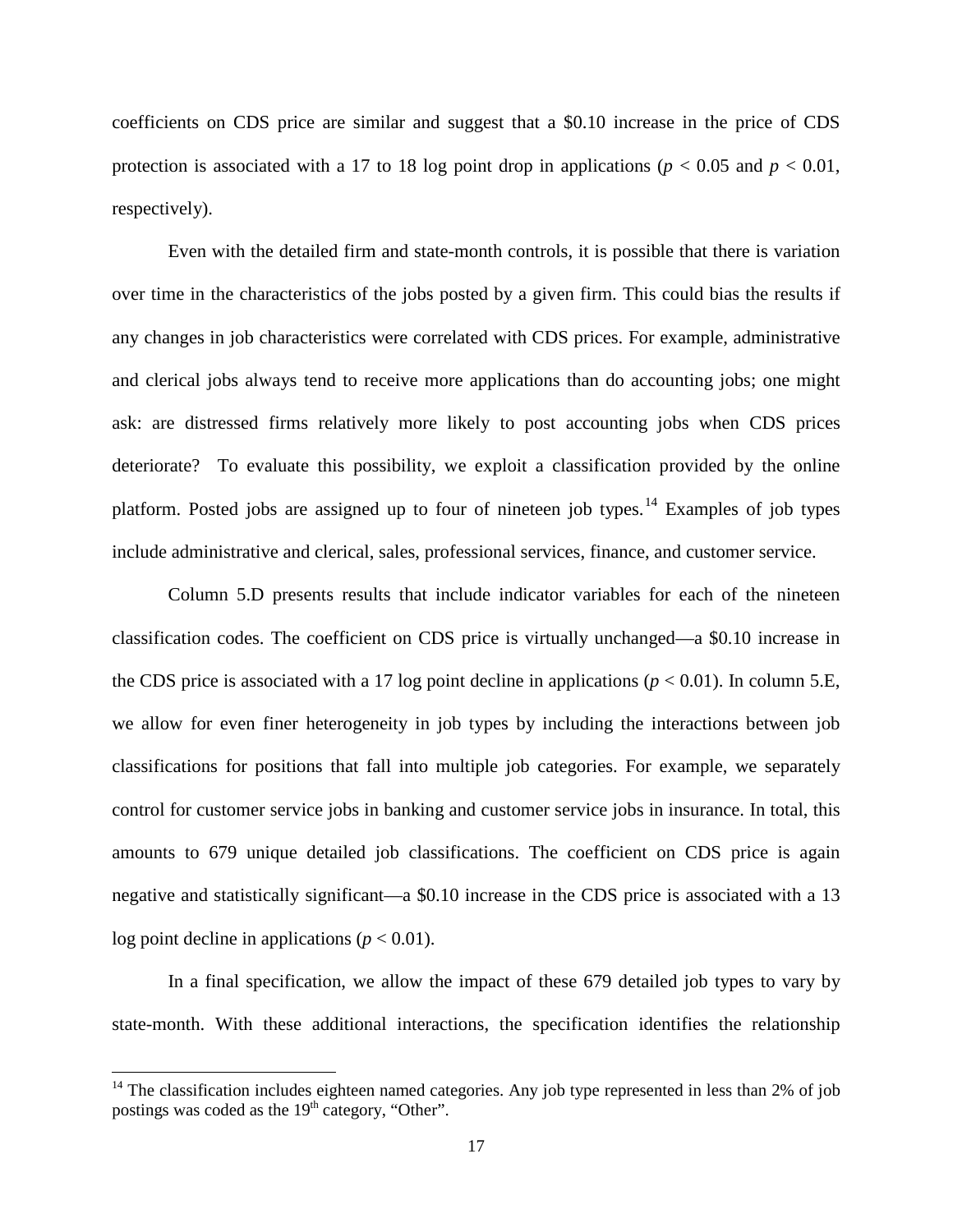between CDS price and the volume of applications within a given detailed job type in a given state during a single month. The estimated coefficient on CDS price is again statistically significant and suggests that a \$0.10 increase in the price of \$1 of CDS protection is associated with a nearly 24 log point decrease in the number of applicants ( $p < 0.01$ ).<sup>15</sup>

These results appear to be quite robust. In Table 6, we present analyses that assess the role of outliers by winsorizing either the application or CDS data at the 1% or 5% tails. Winsorizing the number of applications has little effect on the estimates (columns 6.A and 6.B). Winsorizing the CDS price yields estimates that are negative, statistically significant, and even larger in magnitude than those reported in Table 5. After winsorizing and controlling for firm and detailed job type-state-month fixed effects, a \$0.10 increase in the CDS price is associated with approximately a 55- to 60-log-point decline in the number of applications ( $p < 0.05$ ; columns 6.C and 6.D). In our sample, firms in the 1% tail of CDS prices were nearly immediately insolvent. We find that the decline in applications associated with a unit increase in CDS price is stronger for less extreme distress, consistent with applicants having concerns about medium- to long-term job security rather than only about immediate unemployment.

We also examine an alternative functional form. In column 6.E, we model a linear relationship between CDS price and the volume of applications. We again find a negative and statistically significant relationship. A \$0.10 increase in the CDS price is associated with about five fewer applicants per open position ( $p < 0.05$ )—a decrease of approximately 9%, relative to the mean.<sup>16</sup>

 $\overline{\phantom{a}}$ 

<sup>&</sup>lt;sup>15</sup> Some of the job postings specify educational requirements. As described in Section 5.2, 25,193 job postings require college and 11,802 explicitly require high school or less. Controlling for these educational requirements in a specification similar to column 5.F on this smaller sample, the coefficient on CDS price is –2.91 (s.e. 1.12; *p* < 0.01).

<sup>&</sup>lt;sup>16</sup> Given the high variability in the number of applications per position (see Table 4), we measure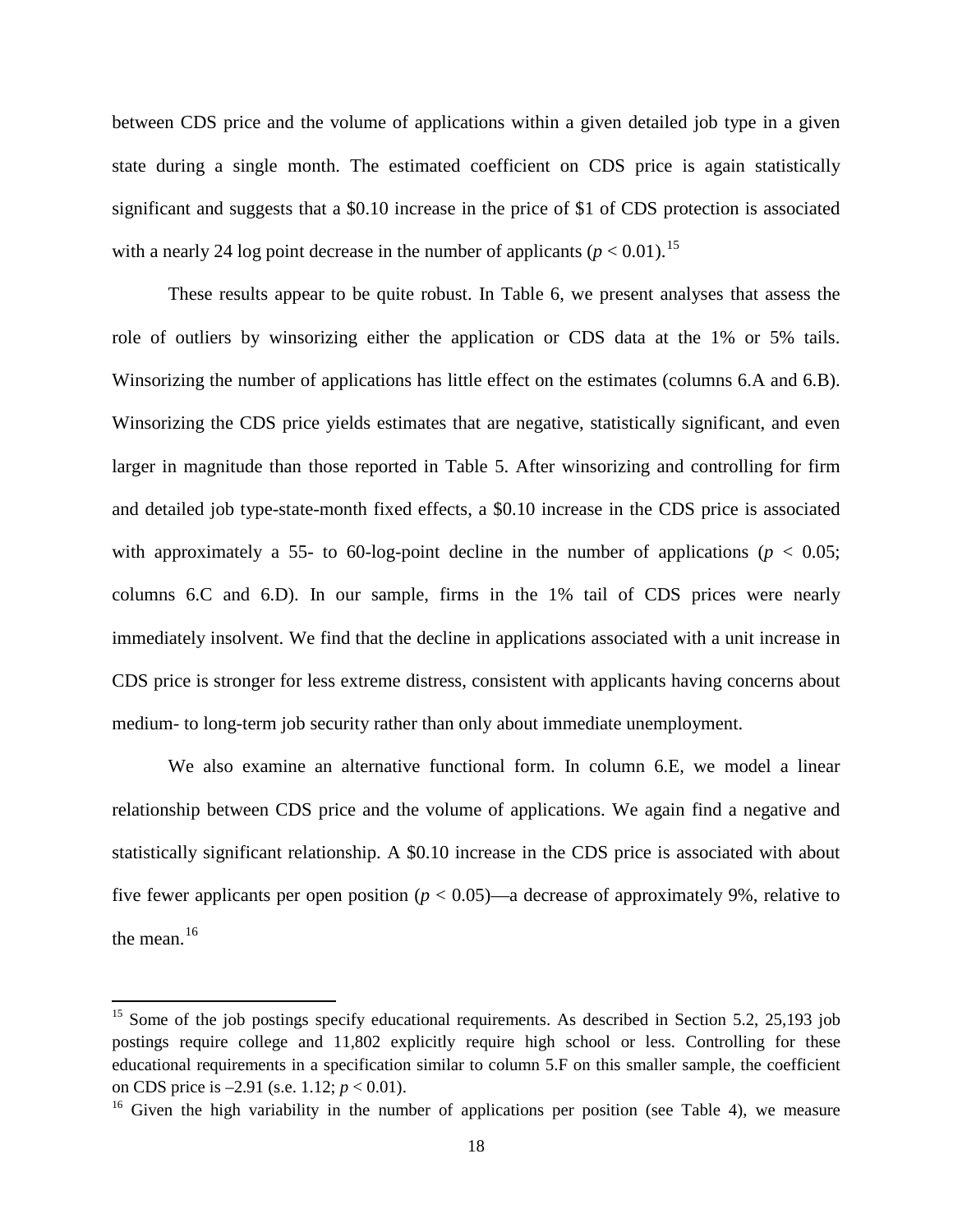We also consider firms' stock prices as an alternative high-frequency measure of firm performance. Although both CDS and equity prices should reflect all available information about firms' prospects and risks of default, these factors will manifest in the prices differently.<sup>17</sup> CDS prices most directly reflect the probability of a credit event, in the case of our study, within the next five years for the firms' senior corporate bonds. A credit event is undoubtedly bad for potential employees, but poor corporate performance can lead to layoffs and impose other costs on workers even when the firm does not default on its debt. Such nondefaulting underperformance may more likely be reflected in firms' equity market value, although equity values reflect many other factors as well.

Naturally, we expect any relationship between CDS and stock prices to be negative increases in a firm's default risk should be reflected in higher CDS prices and lower stock prices. Thus, we expect the relationship between stock price and the volume of applications to be positive. In column 6.F, we estimate the impact of a change in firms' stock prices. Controlling for firm fixed effects and detailed job type-state-month interactions, the estimates suggest that a 10% decrease in the stock price is associated with a 2% decrease in the number of applicants per job posting ( $p < 0.01$ ).

## **4. Why do applications decrease?**

 $\overline{\phantom{a}}$ 

Sections 2 and 3 present evidence that job seekers both perceive and respond to changes in firms' financial health. In this section, we ask "why?" We consider competing explanations for the relationship and conclude that a reduction in labor supply to distressed firms plays a role.

application counts in logs in the main specifications.

Papers studying the relationship between the stock and CDS markets include Longstaff et al. (2003), Fung et al. (2008), Forte and Pena (2009), and Norden and Weber (2009).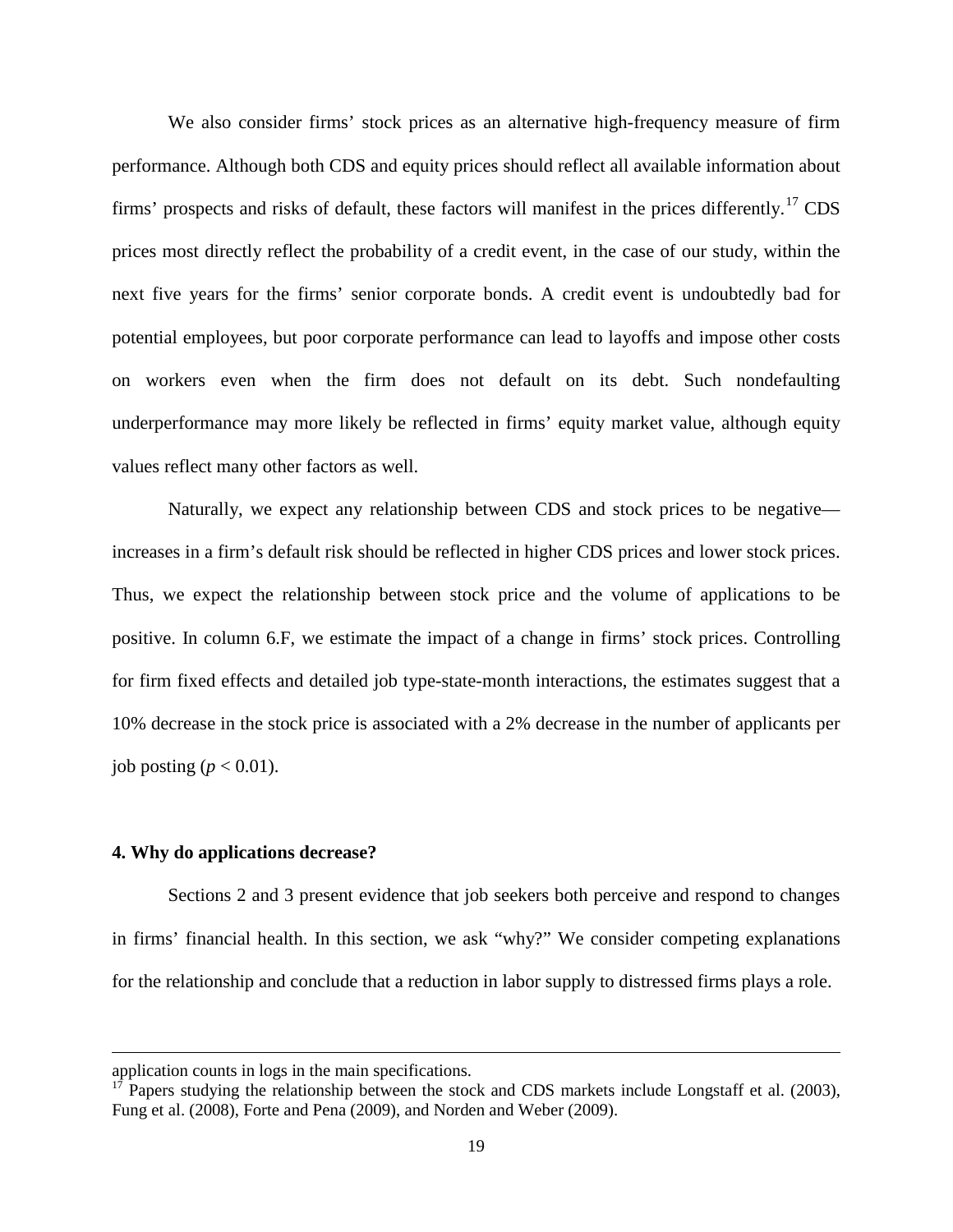# **4.1 Labor demand**

l

Although our main analysis has focused on job seekers' decisions, we consider the possibility that changes in firms' labor demand underlie the applicants' behavior. We evaluate two potential demand-side explanations: (1) firms' hiring needs become more specialized during periods of distress and (2) distress constrains firms' ability to compensate workers.

Firms' human capital needs may change when they are distressed. For example, a distressed commercial bank may be more focused on servicing existing loans than on originating new loans. As a result, hiring may shift from loan officers to collection specialists. To the extent that distressed firms recruit for specialized positions, the decline in observed applications might be attributable to a smaller pool of potential applicants rather than to workers having reduced interest in these firms. If distress shifts hiring across job classifications—for example, from marketing to accounting—then these effects would be captured by the detailed job type controls in Section 3. However, these controls would not account for hiring changes *within* a given job classification toward positions with smaller baseline applicant pools.

To evaluate this possibility, we analyze changes in the volume of applications for particular jobs. Every job posting in the dataset includes a specific job title—for example, Agricultural Loan Officer. Across all firms, the data include nearly 33,800 unique job titles. To confirm the homogeneity of jobs posted with the same job title, we examine variation in their salaries. Salary information was included in 6,391 job postings in the sample; we do not observe nonmonetary compensation, such as health insurance or other benefits.<sup>18</sup> Whereas the coefficient of variation of posted salaries across all jobs is 1.20, the average coefficient of variation within a

 $18$  The salary information is coded into categories of \$5,000 increments for salaries up to \$100,000 and \$25,000 increments for salaries between \$100,000 and \$500,000. In our analysis, we use the midpoint of each category and recode salaries above \$500,000 to \$650,000. The results reported in Table 7 are robust to using alternative recoding values and to excluding job postings with salaries over \$500,000. The median annual base salary is \$52,500, with an interquartile range of \$32,500 to \$97,500.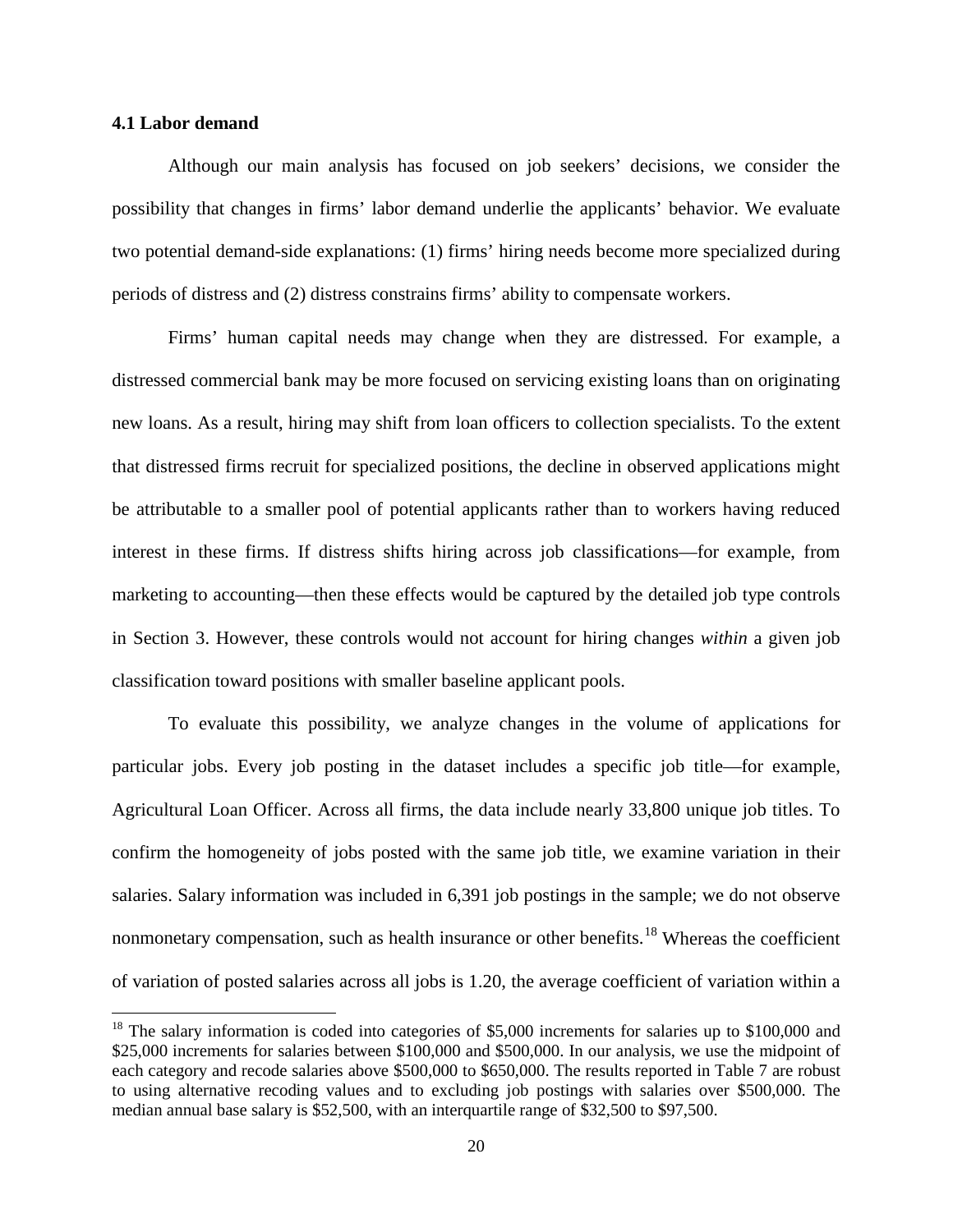job title at a given firm in a given state is only 0.02. This suggests that job characteristics are similar across positions with the same job title.

In the analysis presented in column 7.A of Table 7, we augment our baseline specification with fixed effects for each job title. The analyses reported in columns 7.B and 7.C include even more demanding controls, capturing fixed effects for each individual job title in each firm and for each job title within each firm in each state, respectively. In all of these specifications, the coefficient is negative and statistically significant—a \$0.10 increase in the CDS price is associated with a 9.6 to 11.1 log point decrease in applications ( $p < 0.05$ ). Together, these estimates suggest that the main result—that firms' distress is associated with a lower volume of applicants—is not being driven exclusively by changes in the human capital needs of distressed organizations.

Even if firms' human capital needs are not changing, distress may constrain their ability to hire. If applicants dislike working for distressed firms, then firms may need to offer higher salaries to attract the same number of applicants. But distressed firms may not have the resources to increase (or even maintain) their salary offers to new employees. In this case, we might observe fewer applications because of lower salaries, but not because of increased layoff risk or other labor supply considerations.

To investigate this potential demand-side explanation, we examine how salaries change when firms experience distress.<sup>19</sup> Columns 7.D through 7.F of Table 7 present results from regressions analyzing the natural log of the posted salary as the dependent variable. To focus on salary changes for specific jobs, we again include job title fixed effects, firm fixed effects, and

 $\overline{\phantom{a}}$ 

<sup>&</sup>lt;sup>19</sup> We find no evidence that a firm's distress affects its propensity to post salary information. In regressions of an indicator for salary information availability with controls similar to those in Table 7, the coefficients on CDS price are negative and not statistically significant. The estimates range from -0.9 (s.e. 1.2) to -1.6 (s.e. 2.4) percentage points for a \$0.10 increase in the CDS price.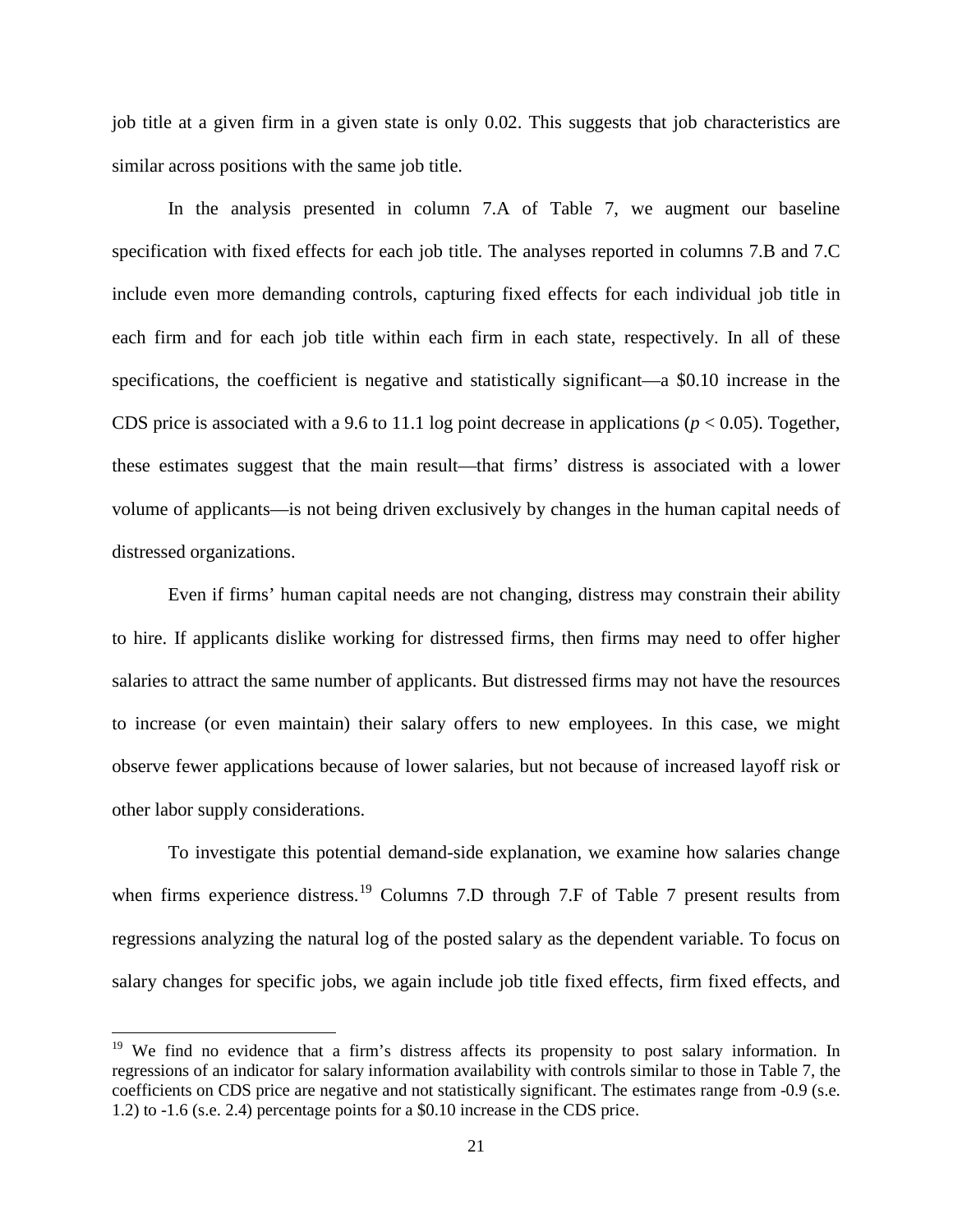state fixed effects and their interactions. The estimates suggest that, if anything, firms offer higher salaries to attract applicants during periods of distress. A \$0.10 increase in the CDS price is associated with a 16 to 18 log point increase in salary. These estimates are somewhat less precise than for application volumes, which is expected given the smaller sample size. The increase in salaries is consistent with the literature on compensating differentials for unemployment risk (see Rosen 1986 for a survey).

Overall, we find no evidence that changes in labor demand can fully explain our results.

# **4.2 Labor supply**

Another possibility is that corporate distress affects labor supply—when offered similar positions and the same wage, a worker may prefer to work for a firm in better financial health. Distress reduces job security (Hotchkiss 1995; Agrawal and Matsa 2012), which imposes both psychological (Sverke and Hellgren 2002) and economic costs (Maksimovic and Titman 1991), even for workers who remain with the firm. The costs of unemployment are even more substantial (Katz and Meyer 1990; Gibbons and Katz 1991; Gruber 1997). Given all of these costs, job seekers may avoid distressed firms, making it difficult for these firms to recruit new workers.

 We explore the role of labor supply in two ways. First, we exploit state-level variation in the unemployment insurance system. Although the basic structure of UI is common throughout the United States, there are substantial differences in the generosity of benefits across states. In every state, eligible claimants receive weekly benefits payments for a set number of weeks, based on their employment histories. Following Agrawal and Matsa (2012), we measure the generosity of states' UI systems using the product of the maximum benefit amount and the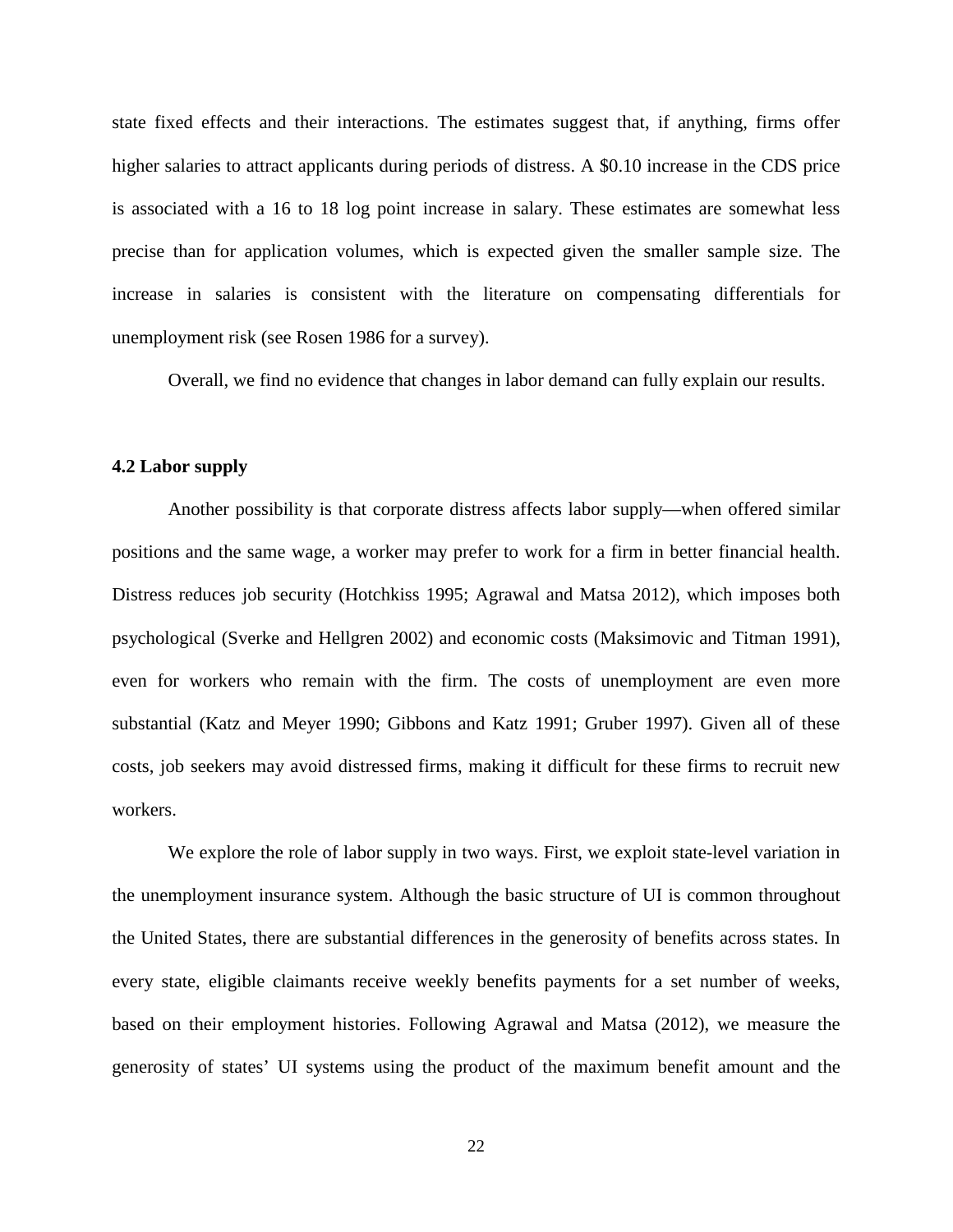maximum duration.<sup>20</sup> We use states' maximum UI benefits in January 2009, which averaged \$11,500 (standard deviation \$3,600).

More generous UI benefits reduce workers' costs of unemployment. To the extent that job seekers' behavior is influenced by concerns about job security, more generous UI benefits could mitigate these concerns and make workers' less sensitive to firms' distress. Empirically, this would reduce the sensitivity of the volume of applications to CDS prices.<sup>21</sup> In analysis reported in Table 8, we interact CDS prices with the log maximum UI benefit in the state in which the job is located. Although it is not reported, we also control for the uninteracted UI variable in specifications in which it is not absorbed by the fixed effects. To ease interpretation of the CDS main effect, the sample mean is removed from the log maximum UI benefits prior to the interaction.

We find that workers are more willing to apply to positions at distressed firms in states in which unemployment costs are lessened by a stronger social safety net during unemployment. Column 8.A presents results from the baseline specification with firm and month fixed effects. Whereas a \$0.10 increase in the CDS price is associated with a 19 log point decline in the number of applications in a state with average maximum UI benefits, this sensitivity is 7 log points lower for states with 25% higher UI benefits (*p* < 0.05). This relationship is robust to the various specifications. As we control for more detailed labor market variation, the point estimates increase in magnitude. Results from our most demanding specification—analysis with

l

 $20$  Although ideally we would focus on individual job-level variation in the ratio of the UI benefit to wages, the limited availability of wage data precludes us from adopting this approach. Instead, we exploit state-level differences in UI systems using maximum benefit levels—the primary source of cross-state variation in UI generosity (Moffitt and Nicholson 1982). As an additional test, we exploit variation based on the positions' educational requirements as a proxy for workers' income and liquid savings (see footnote 22).

 $21$  In theory, more generous UI could also make unemployed job seekers choosier, which might amplify applications' sensitivity to CDS prices. We estimate the net effect.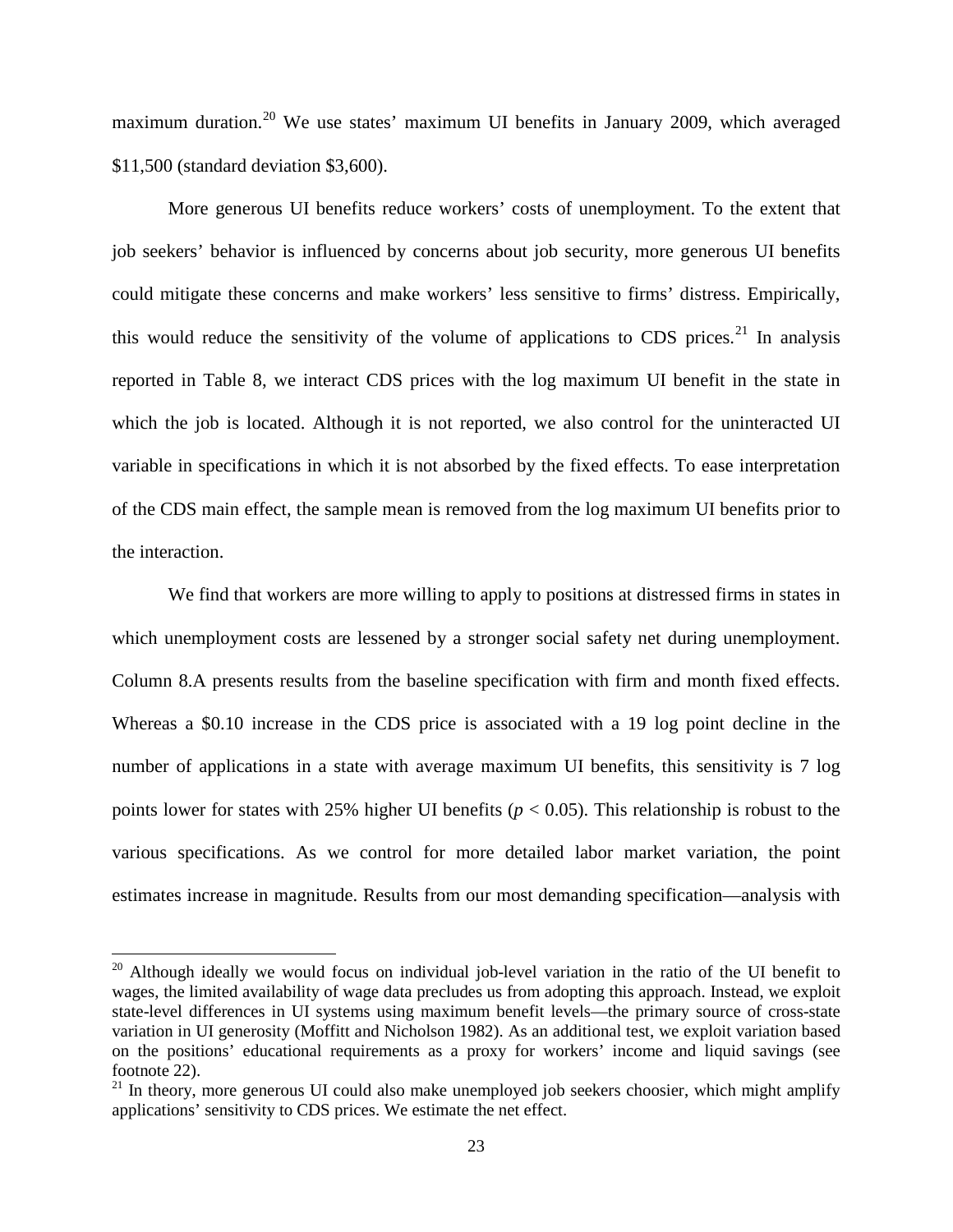firm and detailed job type-state-month fixed effects—are presented in column 8.F. Here, a 25% increase in maximum UI benefits cuts the sensitivity of applications to CDS prices nearly in half, from 22 to 12 log points  $(p < 0.01)$ .<sup>22</sup>

To further explore the role of labor supply, we examine whether large upfront costs make job seekers reluctant to apply to distressed firms. Specifically, we study the role of relocation costs. When a prospective employer's financial future is uncertain, the desirability of open positions may be particularly weak for workers who have to relocate for the job. These job seekers may be reluctant to make a substantial upfront investment for a job whose long-run prospects are uncertain.

 To examine this mechanism empirically, we limit our sample to job postings for which we observe at least 80% of the applicants' states of residence. For these jobs, 23% of applicants live outside of the state in which the job is located; many of these applicants would likely have to relocate if they took the position. In Table 9, we analyze the percentage of applications from out of state. The regressions are weighted by the number of applications for which location data are available to account for differences in the precision of the out-of-state measure.

We find that firms' distress decreases the proportion of applications from out of state. The coefficient on CDS price is negative and sizable. When controlling only for firm and month fixed effects, the coefficient estimate is large but imprecise (column 9.A). Adding more detailed job market controls reduces the standard error dramatically. With controls for firm and detailed job type-state-month, the estimate is significant at the 1% level. A \$0.10 increase in the price of

 $\overline{\phantom{a}}$ 

 $22$ As a further test, we split the sample based on jobs' educational requirements. Individuals with more liquid savings, such as the college educated, are likely to be less sensitive to marginal differences in UI generosity (Chetty 2008). Consistent with this, the interaction between CDS price and UI benefits is stronger for jobs with lower educational requirements. In an analysis with firm and detailed job typestate-month fixed effects, a 25% increase in the maximum UI benefit lowers the sensitivity of the number of applications to changes in CDS prices by 25 log points (s.e. 10) for jobs requiring only high school education and 7 log points (s.e. 8) for jobs requiring a college degree.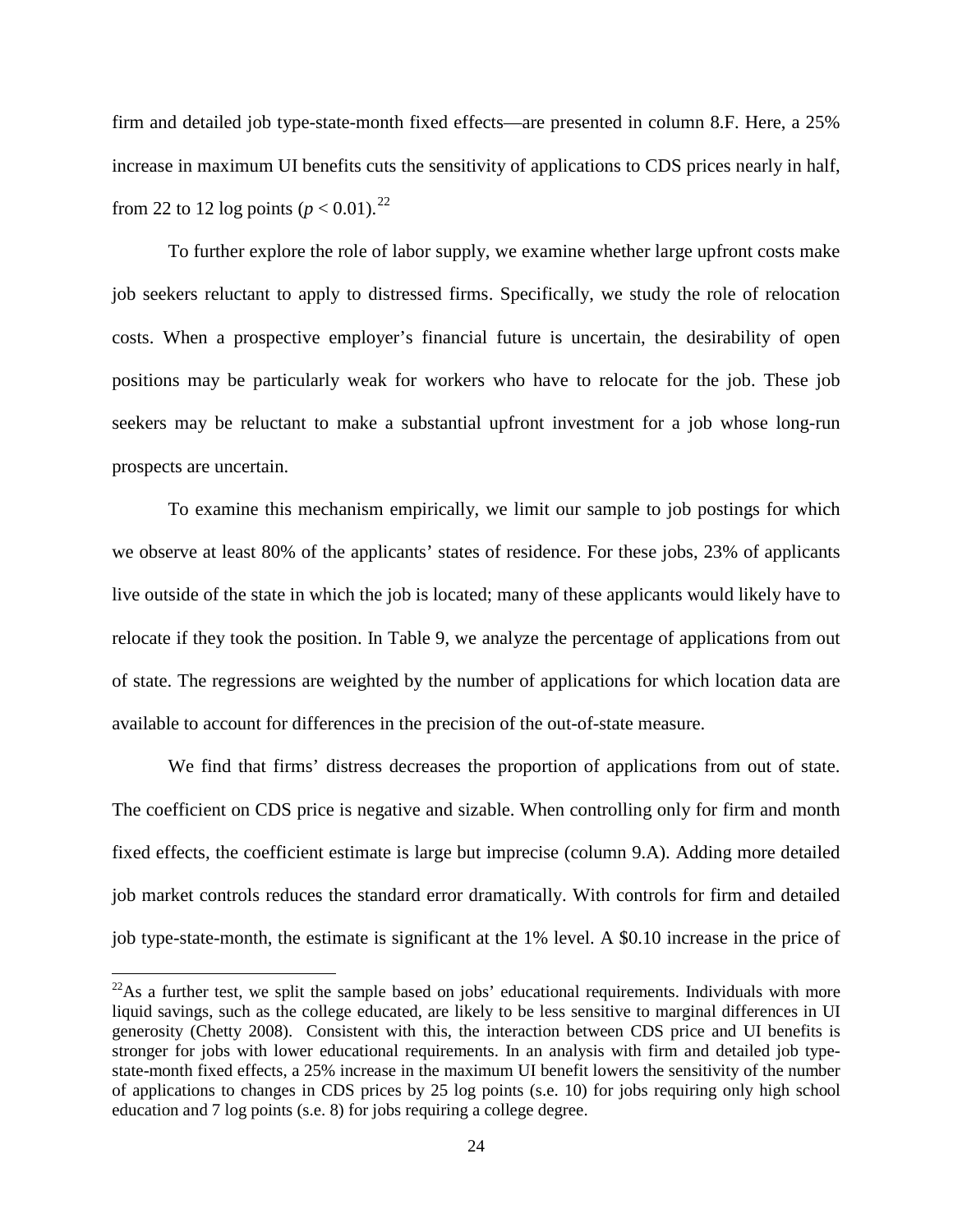\$1 of CDS protection is associated with a 1.7 percentage point decrease in the proportion of outof-state applicants (column 9.F). Relative to the sample mean, this effect represents a 7% decrease in the proportion of out-of-state applicants.

The reduction in out-of-state applications has strategic implications for distressed firms. Out-of-state applicants are particularly valuable to firms when local workers lack the skills required for open positions. Distress appears to constrain firms' ability to attract workers from the national labor market, potentially preventing them from hiring workers with the appropriate skills. This challenge in accumulating human capital may contribute to distressed firms' struggles to regain financial stability.

Together, the results exploiting variation in unemployment costs and relocation costs suggest that workers' labor supply indeed responds to firms' financial health. We conclude that the decrease in job applications to distressed firms at least partially reflects worker preferences, not strictly changes to firms' labor demand.

# **5. Potential implications for firms' human capital**

The negative effect of corporate distress on labor supply has potential implications for distressed firms' human capital accumulation and retention. Although a full examination of these issues is beyond the scope of our data, further analysis provides some indication of how the quality of the applicant pool changes with firm distress, which positions are most affected, and whether current employees' labor supply also decreases.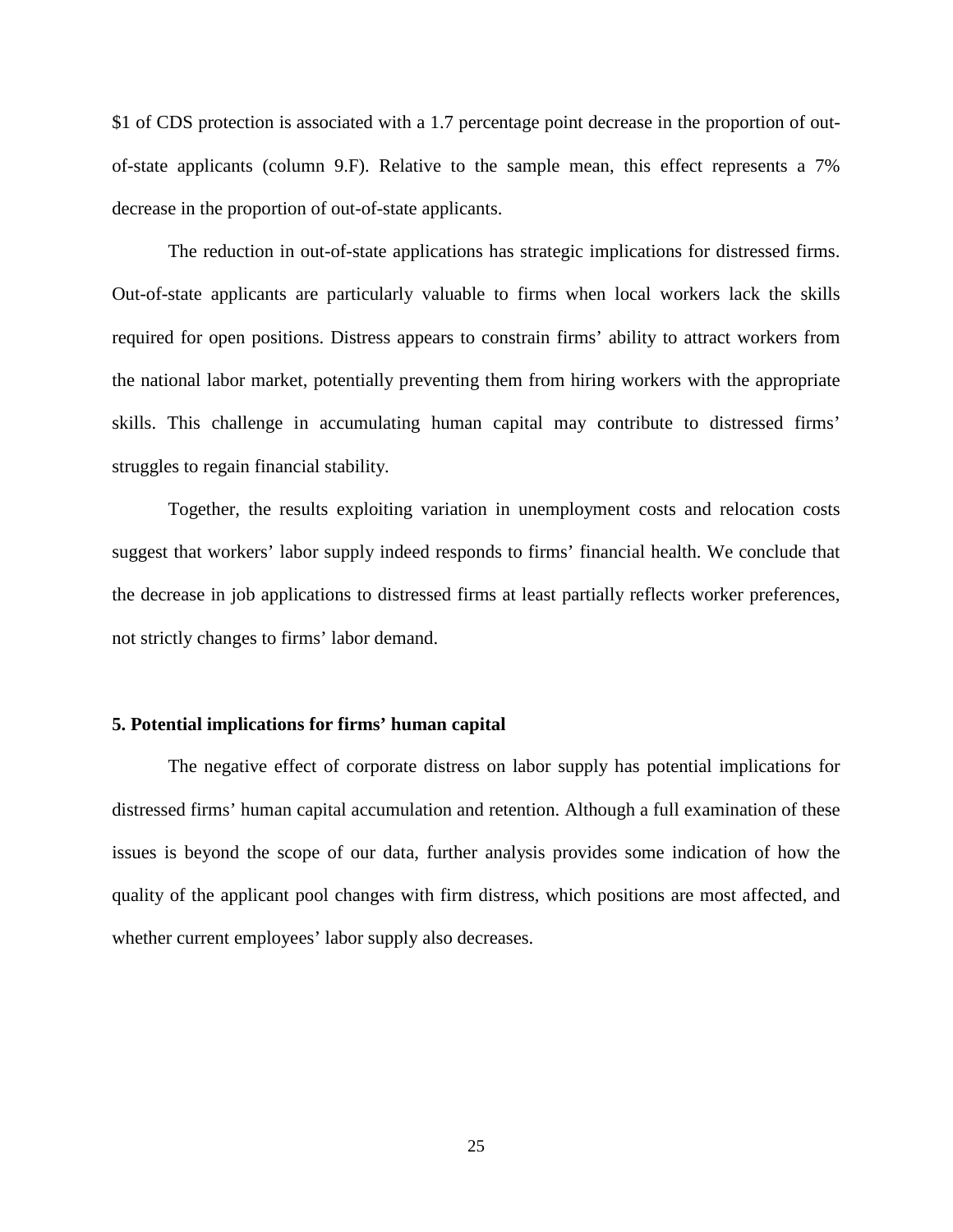# **5.1 Quality of the applicant pool**

Distress may affect not only the volume but also the quality of applicants to open positions in the firm. In deciding whether to apply, potential job applicants balance the expected value of a new position against their alternatives in the broader labor market. When a potential employer becomes distressed, the increased risk of unemployment lowers the value of working for the firm. The analyses in Sections 3 and 4 confirm that fewer job seekers apply. This decline may be driven by applicants with better outside options; if potential applicants have similar risk aversion and unemployment costs, then workers with high outside options may not find it worthwhile to apply. This would decrease the quality of the applicant pool to positions at distressed firms. In theory, however, average quality may not decrease if higher quality workers experience lower costs of unemployment or are less risk averse.

To explore whether firms' distress affects the quality of job applicants to open positions, we match applicants' locations to ZIP code demographics from the 2000 United States Census. Unfortunately, we do not observe detailed characteristics of the specific applicants in our data. The job search platform does not archive the individual PDF resumes uploaded with each job application. Although the platform separately collects parsed resume information from some users, they were unable to match those data with many applications for the purposes of this research. Nevertheless, by examining applicants' ZIP codes, we gain some insight into their backgrounds.

Table 10 reports results of regressions using four measures of applicant quality. Columns 10.A and 10.B examine the natural logs of the mean and median of average earnings (for the population sixteen years and over with earnings) in applicants' ZIP codes; columns 10.C and 10.D examine the mean and median of the percentage of the population in applicants' ZIP codes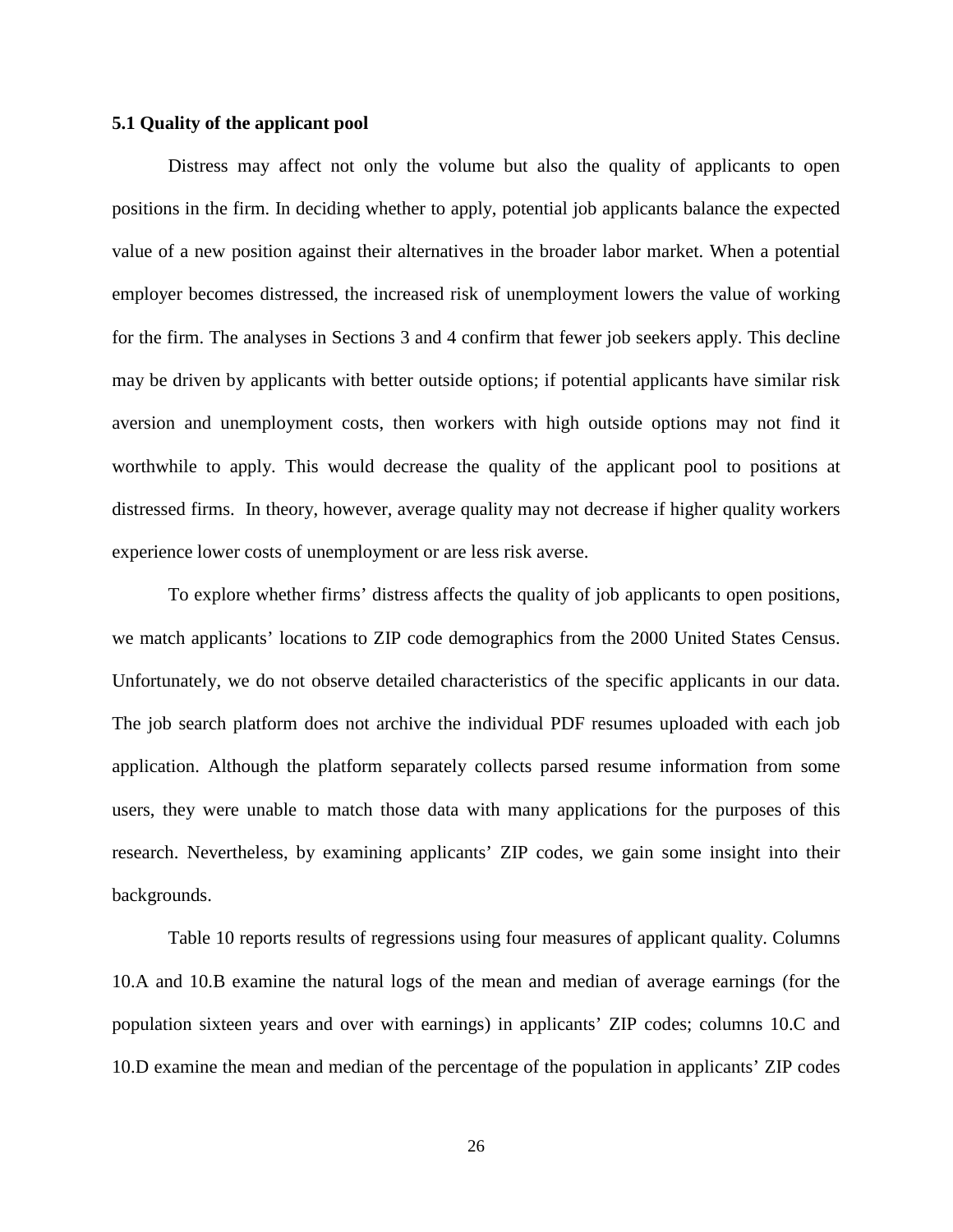with at least a four-year college degree. As in Table 9, we limit our sample to job postings for which we observe at least 80% of the applicants' location. All regressions include firm and detailed job type-state-month fixed effects and are weighted by the number of applications for which location data are available.

The results suggest that distressed firms struggle to attract high-quality applicants to open positions. An increase in CDS price is associated with a statistically significant decline in applicants' ZIP codes' earnings—a rough measure of applicants' past earnings and ability. A \$0.10 increase in the CDS price is associated with a 2 log point decline in ZIP code earnings (columns 10.A and 10.B;  $p < 0.10$  and  $p < 0.05$ ). An increase in CDS price is also associated with a decrease in the education of the applicant pool. A \$0.10 increase in the CDS price is associated with a 7 to 11 percentage point reduction in applicants' ZIP codes' college completion rate—a 25% to 40% decrease relative to the sample mean of 27.6% (columns 10.C and 10.D;  $p <$ 0.10 and  $p < 0.01$ ).

Section 3 shows that the volume of applications decreases in distress, and the results here suggest that the shrinking pool of applicants is also declining in quality. This finding highlights the potentially reinforcing nature of firm distress—poor performance may be exacerbated by a firm's inability to attract high-quality workers who can assist in its recovery.

# **5.2 Heterogeneity in human capital acquisition**

Distress may not affect hiring for all positions equally—the volume of applications for some positions may be more sensitive to distress than others. Workers who suffer most from being laid off are likely especially sensitive to job insecurity. These workers include, for example, people whose specific skills make it difficult to find a good match, jobs that require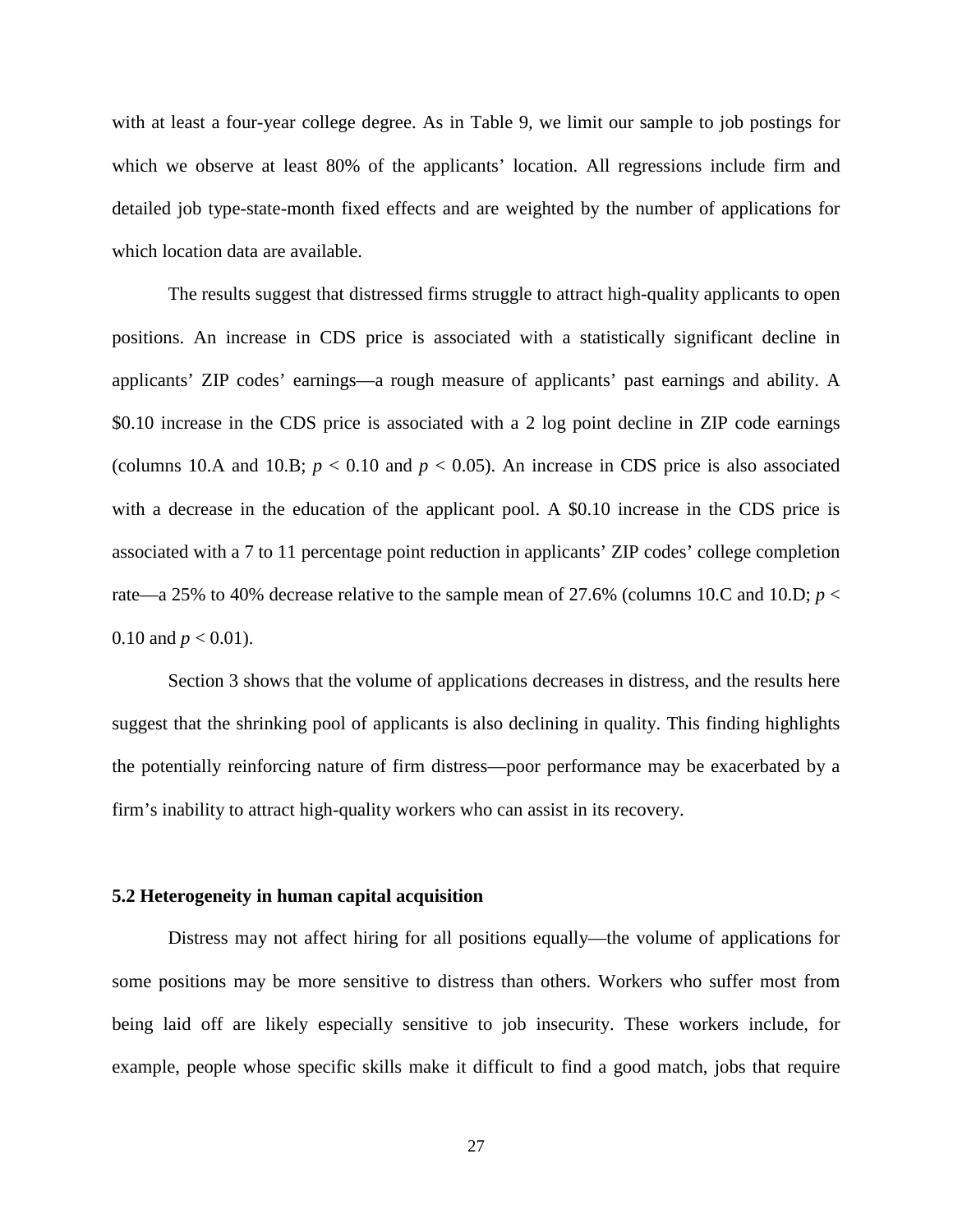firm-specific investments, and positions with steep wage-tenure profiles. Workers may also differ in their awareness of employers' financial health.

Irrespective of the underlying mechanisms, describing cross-worker heterogeneity in responsiveness to corporate distress can shed light on which types of human capital are most sensitive to firms' financial health. To this end, we divide job postings by educational requirements. Data on educational requirements are available for approximately 40% of the job postings. Of these, approximately 65% require a four-year college degree and 35% require only high school education.

The results are reported in Table 11. To save space, we report only specifications with our most demanding firm, month, location, and job-type controls. For lower-education jobs, the estimated coefficients for CDS price vary substantially across the specifications and are not statistically significant at conventional levels (columns 11.A through 11.C). In contrast, the coefficient estimates on the CDS price are negative, sizable and consistent in magnitude, and statistically significant for jobs requiring a college education. A \$0.10 increase in the CDS price is associated with a 21 to 28 log point decline in applications to jobs requiring a college degree (*p* < 0.10 and *p* < 0.05; columns 11.D through 11.F).

Comparing coefficient estimates across the two samples yields mixed results in different specifications. On one hand, analysis with firm, state-month, and detailed job type controls finds the effect of CDS price to be much larger for positions requiring college and the difference to be highly statistically significant ( $p < 0.01$ ; columns 11.B and 11.E). On the other hand, analysis with the most saturated controls finds similar point estimates across the samples; there are large differences in precision, which is unsurprising given the difference in sample sizes (columns 11.D and 11.F). The differences in the estimates from the third specification are in between these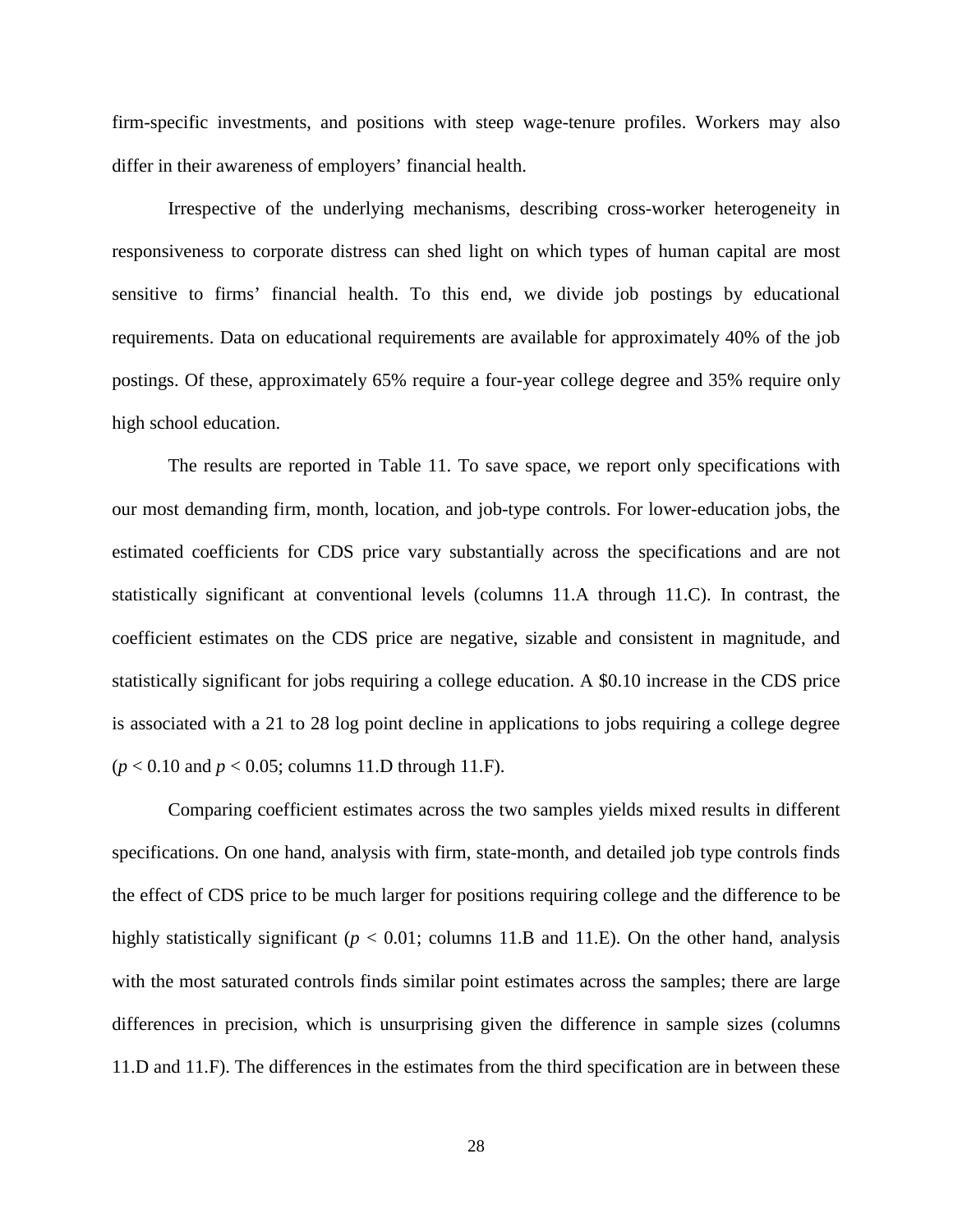extremes. Overall, however, the relative sizes of the coefficients in Table 11 suggest that the effect identified in Table 5 may largely reflect the sensitivity of applicants pursuing jobs with high educational requirements.

We propose two potential explanations for why skilled workers may be more sensitive to firms' distress—highly educated workers may be more knowledgeable about firms' financial condition and/or they may expect to suffer greater costs in the case of corporate distress. Highly educated workers likely bear greater expected distress costs, in part, because of their steeper wage-tenure profiles (e.g., Connolly and Gottchalk 2006). Expected total job tenure also increases with education, further magnifying potential losses due to corporate distress (Topel 1991; Topel and Ward 1992).

Multiple underlying models can explain the differential wage-tenure profiles. First, the firms could be using deferred compensation, whereby firms pay senior employees more than their marginal product and junior employees less in order to motivate workers early in their tenure (Lazear 1979). Such schemes rely on the continued solvency of the firm. If jobs requiring more education are also ones with established "career paths" and steep seniority-wage profiles, then workers qualified for those positions may be reluctant to apply when the firm's future is uncertain. Second, the differential wage-tenure profiles may be supported by specialized investments in human capital. Applicants seeking jobs that require greater investment in firmspecific human capital face higher unemployment costs. Uncertainty over the future health of the firm also makes such investment unattractive to new employees. Consequently, investment in human capital declines when workers face possible separation from the firm (Jovanovic 1979).

More educated job seekers may also be more informed about, and therefore more sensitive to, firms' financial health. In our empirical context—the financial services industry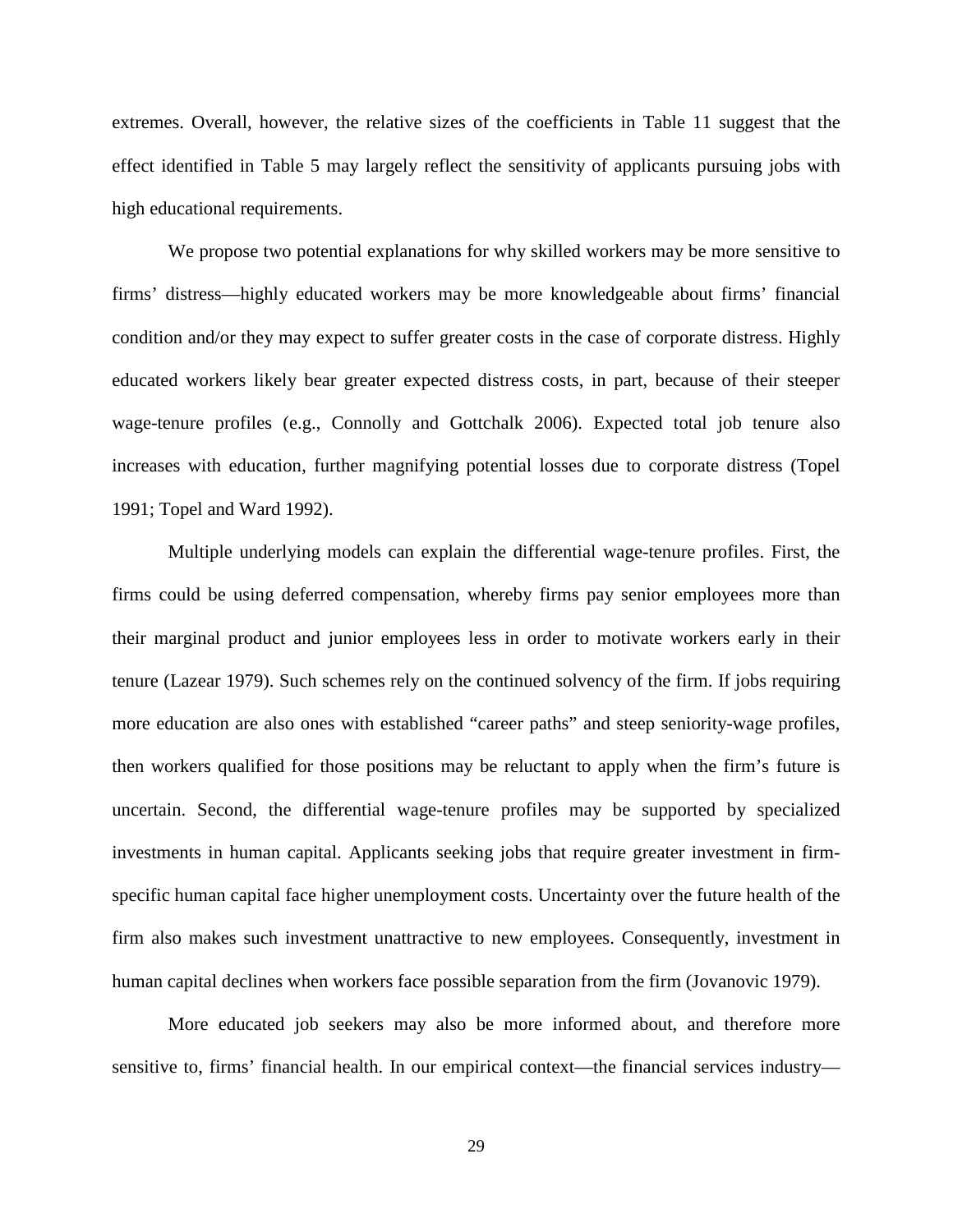the positions requiring higher education include jobs relating directly to corporate finance, capital markets, and investing. As these job listings target applicants with an interest and aptitude in finance and related fields, these individuals may be more aware of firms' financial condition. In contrast, the positions that do not require advanced education may attract applicants with more limited knowledge or interest in current events in business.

Although we cannot tease apart these potential mechanisms, our empirical findings suggest that jobs with more demanding educational requirements may attract even fewer applications when firms are distressed. Distressed firms thus face particularly acute challenges in recruiting for skilled positions, likely impeding these firms' accumulation of human capital.

# **5.3 Human capital retention**

To shed light on distressed firms' ability to retain talent, in a final analysis, we examine firms' total number of employees and job postings. Over the study period, distressed firms reduced their total workforces and reduced them by more than other firms. The first two columns of Table 12 report results from an analysis of employment data from Compustat, which are available only on an annual basis. First, we regress the percentage change in a firm's number of employees from December 2007 to December 2009 on the firm's maximum CDS price in that period. As reported in column 12.A, the coefficient on the CDS price is negative and statistically significant—a \$0.10 increase in the maximum CDS price for \$1 of protection is associated with an 11% decline in the number of workers in the firm over the two years  $(p < 0.05)$ . Distressed firms are also more likely to experience any cuts in their workforce. In the analysis reported in column 12.B, we examine the impact of distress on an indicator for negative net labor force growth over the two-year period. We find that a \$0.10 increase in a firm's maximum CDS price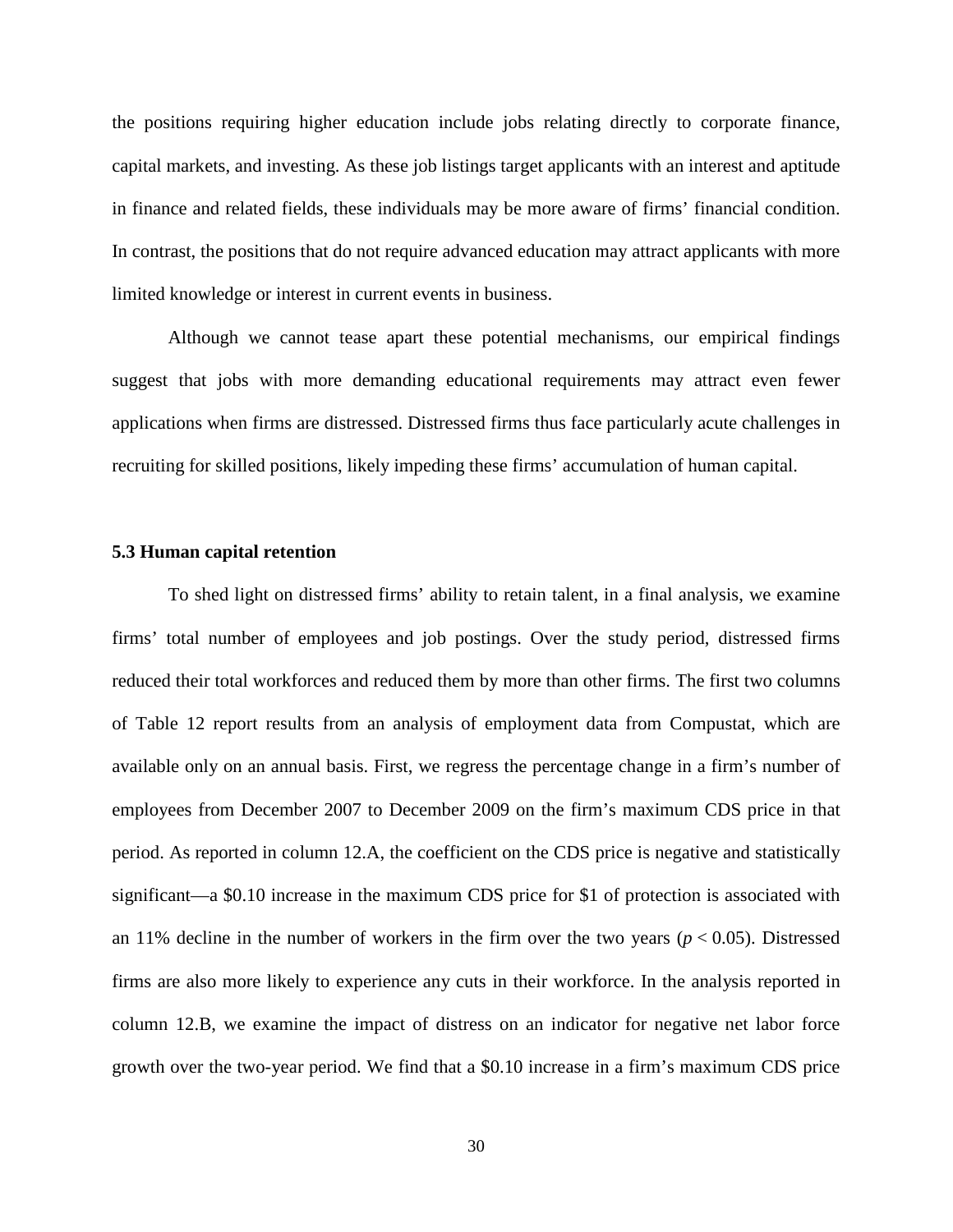is associated with a nearly 20-percentage-point increase in the probability that the firm's labor force shrinks ( $p < 0.05$ ).

The aggregate reductions in the labor force of distressed firms could reflect decreases in labor demand. After all, distressed firms are often forced to lay off employees to cut costs. But decreases in the supply of labor at distressed firms likely play a role in the aggregate reductions as well, if current employees leave for more secure jobs elsewhere and it is difficult to attract qualified new applicants. To shed light on this possibility, we examine the quantity of job postings in this period. If the reductions in employment are completely explained by decreases in labor demand, then we should observe a concomitant relative decline in the volume of job openings posted. If the relative number of positions posted does not decrease, then this suggests that distressed firms suffer greater attrition by current employees.

Table 12 also presents results from regressions examining the number of jobs posted. Looking over the entire sample period, the total number of jobs posted is positively related to a firm's maximum CDS price—a \$0.10 increase in the maximum CDS price is associated with about six additional job postings over the 21-month period, although the effect is not statistically significant (column 12.C). Because we observe the precise timing of job postings, further analysis is also possible. Using firm-month panel data, we regress an indicator for whether any positions are posted (column 12.D) or the log of the number of positions (conditional on any posting; column 12.E) on firms' contemporaneous CDS prices and firm and month fixed effects. The month fixed effects control for aggregate movements in job postings, including the precipitous drop after October 2008 depicted in Figure 4. The coefficient estimate is positive for both dependent variables and is significantly different than zero for the number of positions posted—a \$0.10 increase in the CDS price is associated with a 20 log point increase in the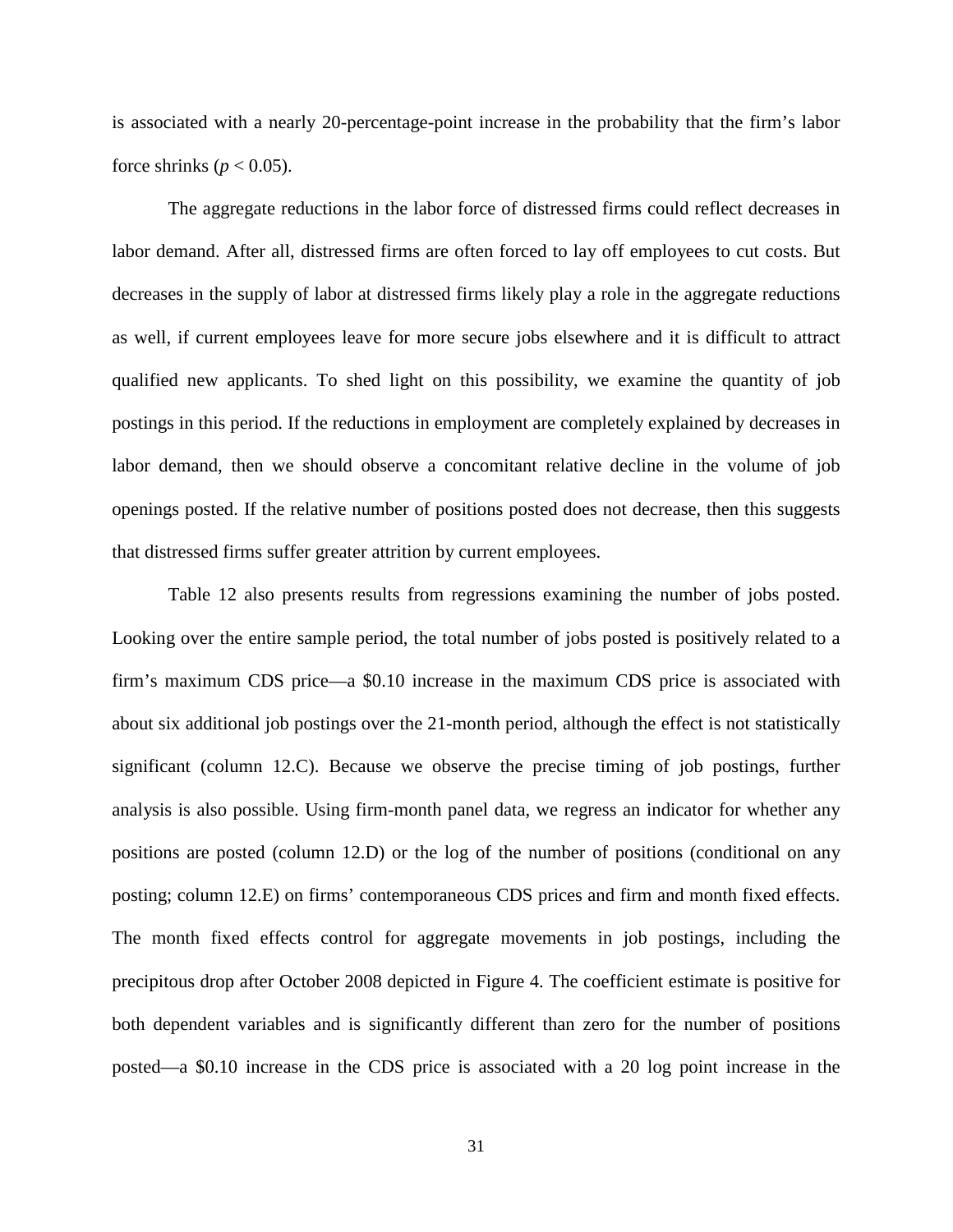number of postings ( $p < 0.10$ ; column 12.E). None of these three estimates show any indication of a relative decrease in recruiting, despite the firms' contemporaneous decrease in total employment.

Put together, distressed firms' overall decline in employment and lack of decrease in hiring suggest that these firms experience greater employee turnover. In periods of weak corporate financials, current workers facing uncertain job security may search for more stable work elsewhere. Our previous analyses found that new job seekers were less likely to be attracted to distressed firms; the results presented in Table 12 suggest that a similar attitude may prevail among current employees—in their case, a reluctance to remain aboard a sinking ship. Distressed firms appear to actively recruit to offset the loss of current employees, but these firms face a human resource challenge: as our evidence suggests, finding workers to fill vacancies can be particularly difficult just when the firm needs them the most.

# **6. Conclusion**

Using several unique datasets from a large online job search platform, we find that the volume and quality of applicants attracted to open job postings decline when firms become distressed. Evidence suggests that shifts in labor demand cannot fully explain the decline in applications—the results hold for same-job analysis, and advertised salaries, if anything, increase. Instead, the decline appears to be at least partly driven by changes in labor supply. Indeed, we confirm that job seekers accurately perceive deterioration in individual firms' financials. Heterogeneity in the sensitivity of applications to firms' distress also supports the importance of changes in labor supply: applications decrease most among workers facing greater upfront costs because they must relocate from out of the state and among workers with less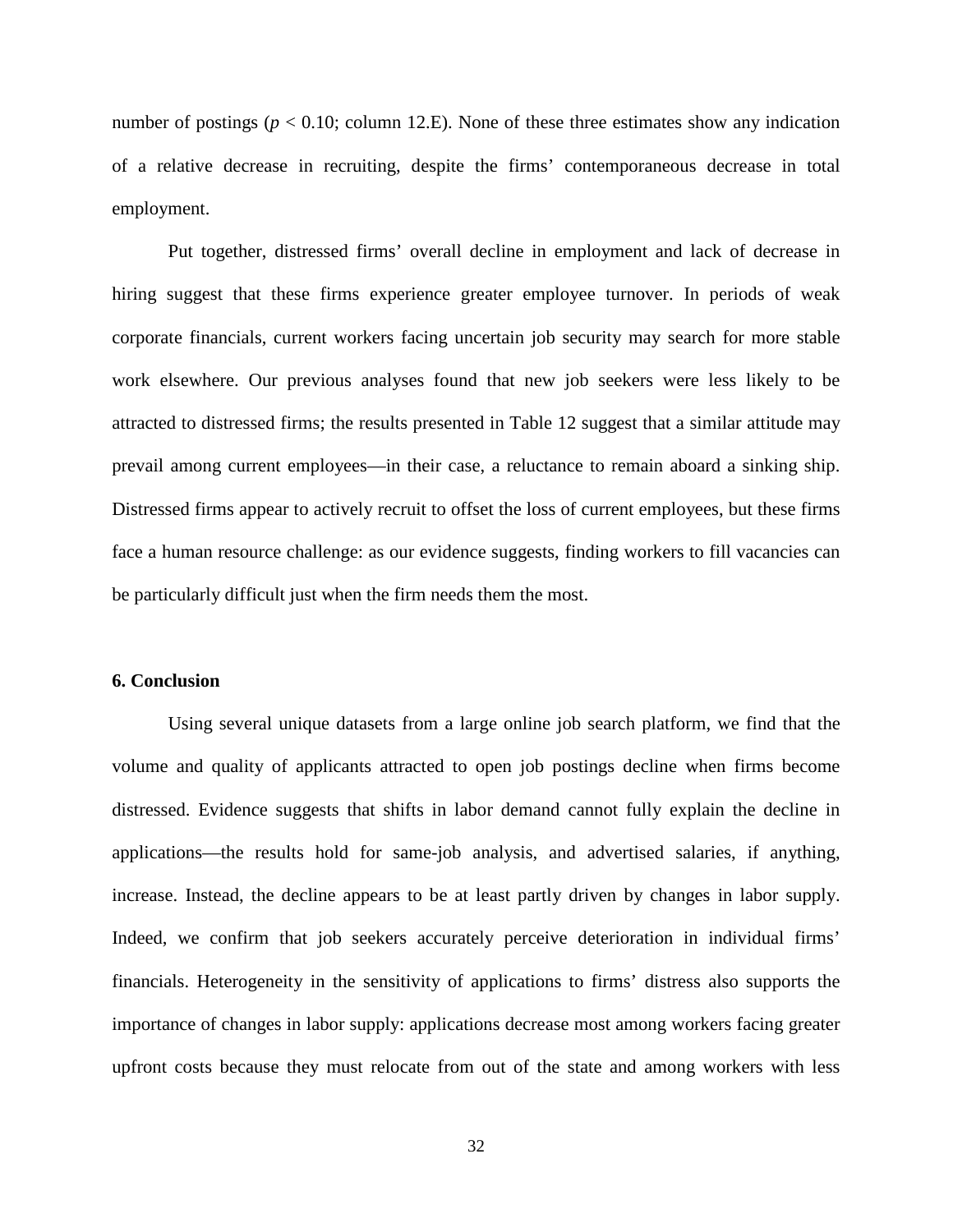protection provided by state unemployment insurance. Although UI is well known to undermine unemployed individuals' incentives for job search (Nicholson and Needels 2006), our results suggest that UI can also encourage employment by providing a safety net.

Although it is impossible to quantify the impact of these effects on firms' profitability, one likely implication is that distress reinforces distress—a struggling firm may be unable to retain and attract workers who could contribute to recovery. These challenges may be magnified in a recession when unemployment costs are all the more salient to workers. Distress reduces firms' access to the national labor market, reduces the quality of the applicant pool, and makes it particularly challenging to recruit for jobs with demanding educational requirements.

More broadly, our results imply that labor market frictions are an important consideration for corporate decisions related to risk taking—decisions including financial, operational, innovation, and growth strategies. The labor-related costs that we study provide firms with a strong incentive to avoid financial distress. Firms can abate these costs in various ways. Most directly, firm can reduce leverage and choose more conservative financial policies (Titman 1984; Berk, Stanton, and Zechner 2010; Agrawal and Matsa 2012). Firms can also reduce the probability of distress by reducing operating leverage (Lev 1974) or by taking less risky projects (Hennessy and Whited 2005), or can mitigate workers' costs of distress by redesigning job tasks to require fewer firm-specific skills (Jaggia and Thakor 1994). Exploring the impact of labor market frictions on such corporate strategies is an important area for future research.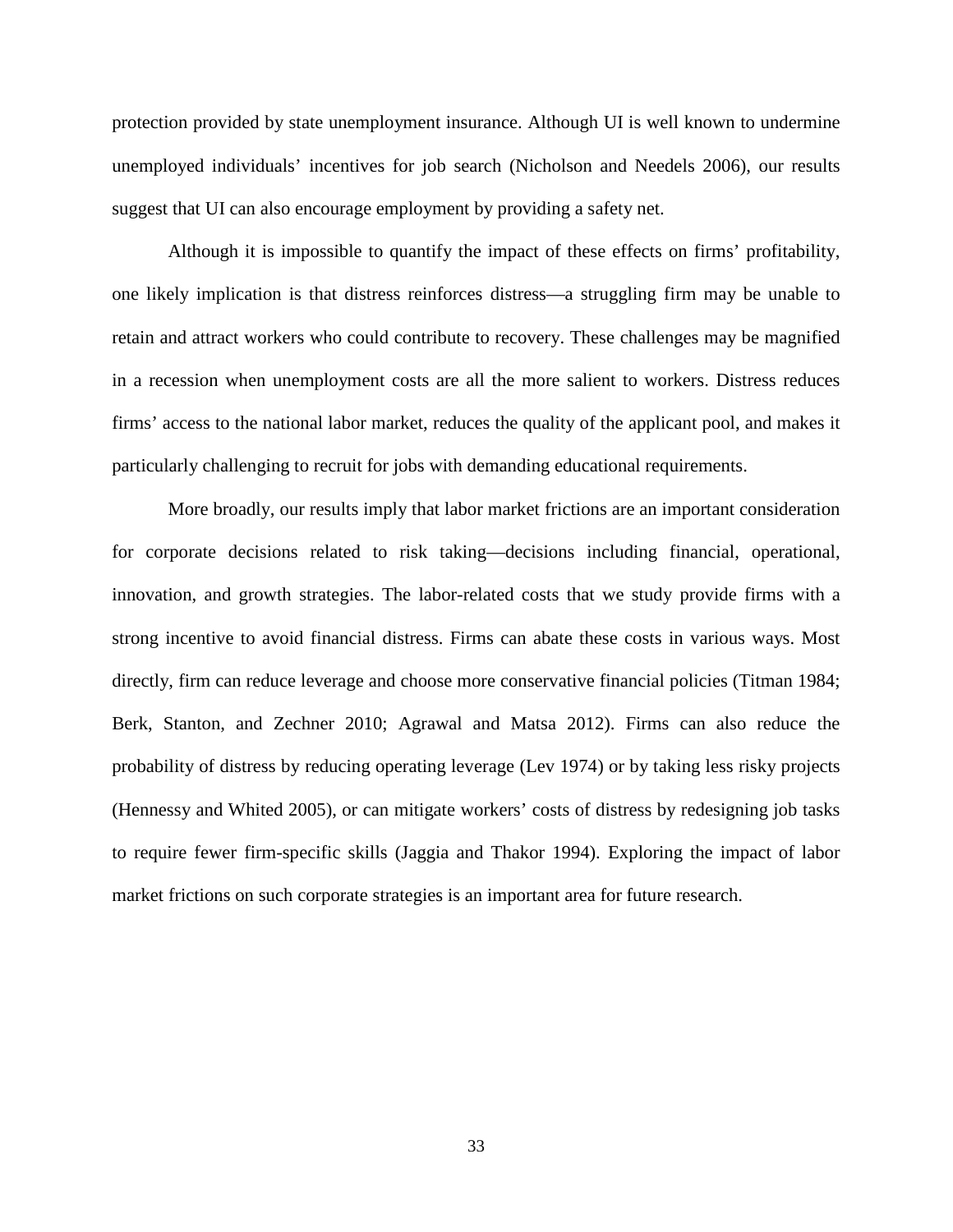# **References**

- Abowd, J., and O. Ashenfelter. 1981. "Anticipated Unemployment, Temporary Layoffs, and Compensating Wage Differentials." In: Rosen, S. (Ed.), Studies in Labor Markets University of Chicago Press, Chicago.
- Agrawal, A. K., and D. A. Matsa. 2012. "Labor Unemployment Risk and Corporate Financing Decisions." Working paper, Northwestern University.
- Andrade, G., and S. Kaplan. 1998. "How Costly Is Financial (Not Economic) Distress? Evidence from Highly Leveraged Transactions That Become Distressed." *Journal of Finance*, 53: 1443–1493.
- Averett, S., H. Bodenhorn, and J. Staisiunas. 2005. "Unemployment Risk And Compensating Differentials In New Jersey Manufacturing." *Economic Inquiry*, 43: 734–749.
- Barron, J.M., J. Bishop, and W.C. Dunkelberg. 1985. "Employer Search: The Interviewing and Hiring of New Employees." *Review of Economics and Statistics*, 67: 43–52.
- Benmelech, E., and N. Bergman. 2011. "Bankruptcy and the Collateral Channel." *Journal of Finance*, 66: 337–78.
- Benmelech, E., N. Bergman, and R. Enriquez. 2012. "Negotiating with Labor under Financial Distress." *Review of Corporate Finance Studies*, 1: 28–67.
- Berk, J., R. Stanton, and J. Zechner. 2010. "Human Capital, Bankruptcy, and Capital Structure." *Journal of Finance*, 65: 891–926.
- Borenstein, S., and N. L. Rose. 2003. "The Impact of Bankruptcy on Airline Service Levels." *American Economic Review*, 93: 415–419.
- Burdett, K., and E.J. Cunningham. 1998. "Toward a Theory of Vacancies." *Journal of Labor Economics*, 16: 445–47.
- Chen, J., M. Kacperczyk, and H. Ortiz-Molina. 2011. "Labor Unions, Operating Flexibility, and the Cost of Equity." *Journal of Financial and Quantitative Analysis*, 46: 25–58.
- Chetty, R. 2008. "Moral Hazard vs. Liquidity and Optimal Unemployment Insurance." *Journal of Political Economy*, 116: 173–234.
- Chevalier, J. A. 1995a. "Capital Structure and Product-Market Competition: Empirical Evidence from the Supermarket Industry." *American Economic Review*, 85: 415-35.
- Chevalier, J. A. 1995b. "Do LBO Supermarkets Charge More? An Empirical Analysis of the Effects of LBOs on Supermarket Pricing." *Journal of Finance*, 50: 1095–1112.
- Chevalier, J. A., and D. S. Scharfstein. 1996. "Capital-Market Imperfections and Countercyclical Markups: Theory and Evidence." *American Economic Review*, 86: 703-25.
- Connolly, H., and P. T. Gottchalk. 2006. "Differences in Wage Growth by Education Level: Do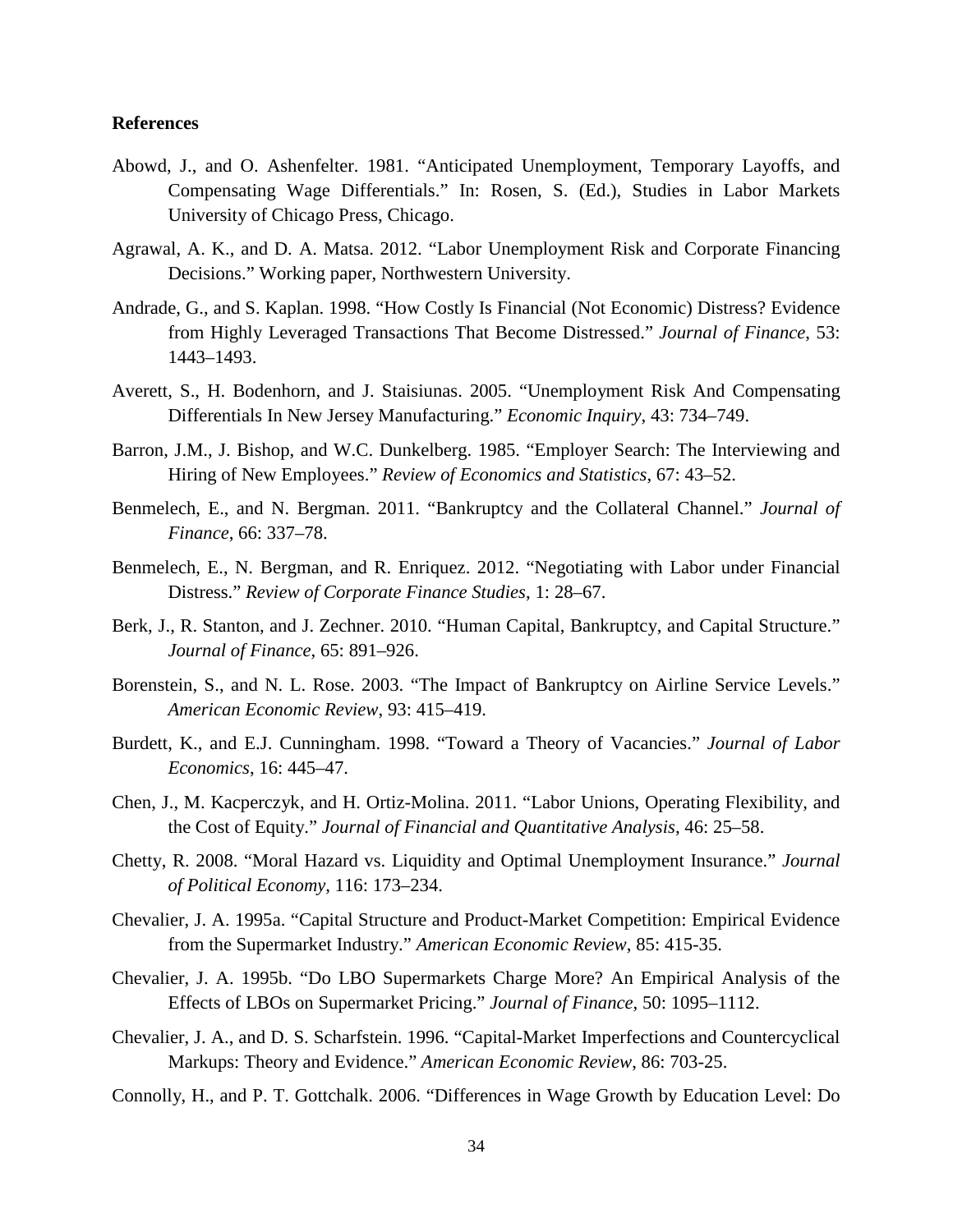Less-Educated Workers Gain Less from Work Experience?" IZA Discussion Paper No. 2331.

- Davis, S. J., and T. von Wachter. 2011. "Recessions and the Costs of Job Loss." *Brookings Papers on Economic Activity*, Fall: 1–72.
- Fishback, P.V. 1998. "'Unfettered' Labor Markets: Exit and Voice in American Labor Markets at the Turn of the Century." *Journal of Economic Literature*, 36: 722–765.
- Forte, S., and J. I. Pena. 2009. "Credit Spreads: An Empirical Analysis on the Information Content of Stocks, Bonds, and CDS." *Journal of Banking and Finance*, 33: 2012–2025.
- Fung, H. G., G. E. Sierra, J. Yau, and G. Zhang. 2008. "Are the U.S. Stock Market and Credit Default Swap Market Related? Evidence from the CDX Indices." *Journal of Alternative Investments*, 11: 43–61.
- Gibbons, R., and L. F. Katz. 1991. "Layoffs and Lemons." *Journal of Labor Economics* 9: 351– 380.
- Gruber, J. 1997. "The Consumption Smoothing Benefits of Unemployment Insurance." *American Economic Review*, 87: 192–205.
- Hennessy, C. A., and T. M. Whited. 2005. "Debt Dynamics." *Journal of Finance*, 60: 1129– 1165.
- Holzer, H.J. 1994. "Job Vacancy Rates in the Firm: An Empirical Analysis." *Economica*, 61: 17– 36.
- Holzer, H. J., L. F. Katz, and A. B. Krueger. 1991. "Job Queues and Wages." *Quarterly Journal of Economics*, 106: 739–768.
- Hortascu, A., G. Matvos, C. Syverson, and S. Venkataraman. 2012. "Are Consumers Affected by Durable Goods Makers' Financial Distress? The Case of Auto Manufacturers." Working paper, University of Chicago.
- Hotchkiss, E. S. 1995. "Post-Bankruptcy Performance and Management Turnover." *Journal of Finance*, 50: 3–21.
- Jacobson, L. S., R. T. LaLonde, and D. G. Sullivan. 1993. "Earnings Losses of Displaced Workers." *American Economic Review*, 84: 685–709.
- Jaggia, P. B., A. V. Thakor. 1994. "Firm-Specific Human Capital and Optimal Capital Structure." *International Economic Review*, 35: 283–308.
- Jovanovic, B. 1979. "Firm-Specific Capital and Turnover." *Journal of Political Economy*, 87: 1246–1260.
- Kim, H. 2012. "Does Human Capital Specificity Affect Employer Capital Structure? Evidence from a Natural Experiment." Working paper, Duke University.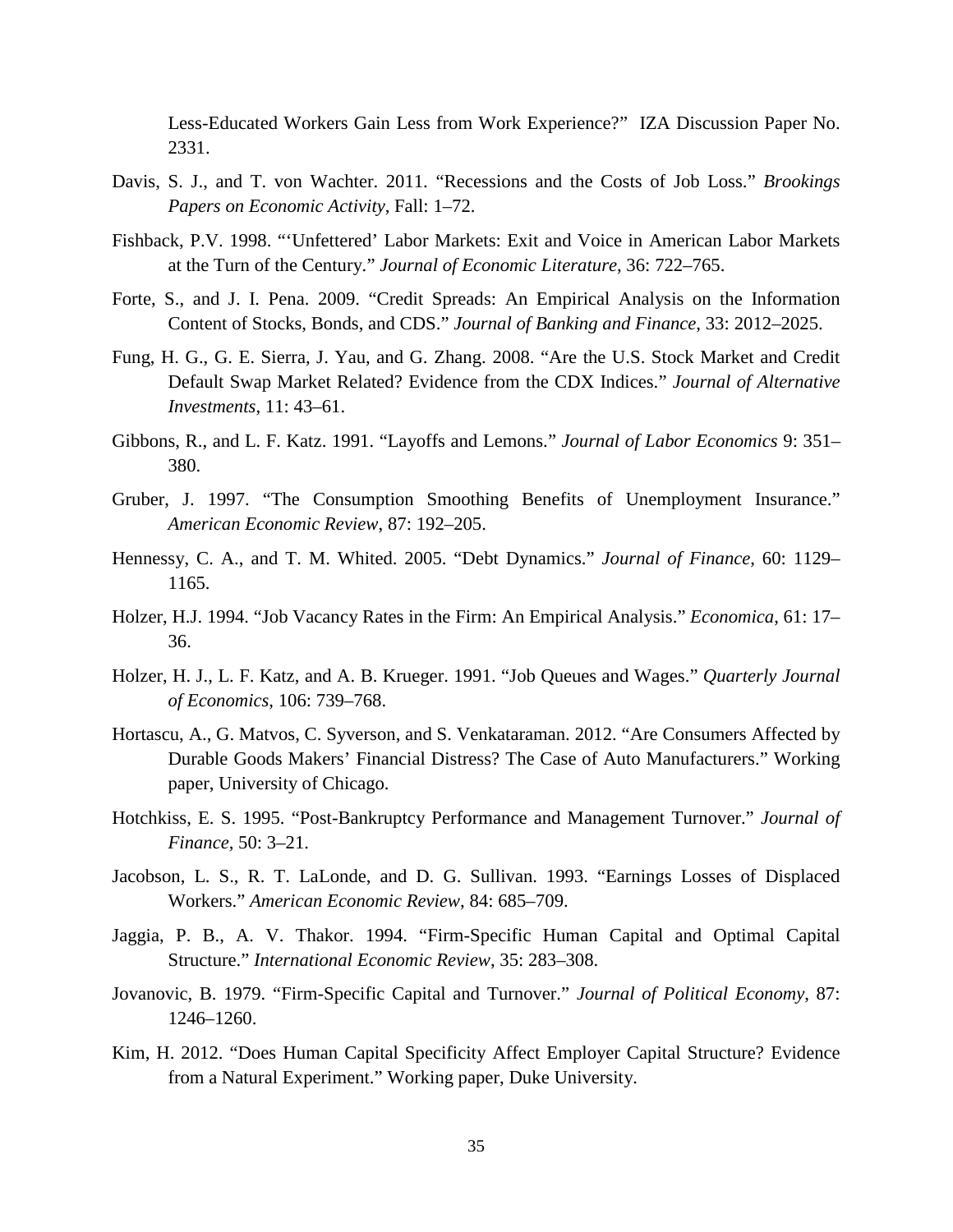- Kovenock, D., and G. M. Phillips. 1997. "Capital Structure and Product Market Behavior: An Examination of Plant Exit and Investment Decisions." *Review of Financial Studies*, 10: 767–803.
- Lazear, E. P. 1979. "Why Is There Mandatory Retirement?" *Journal of Political Economy*, 87: 1261–1284.
- Longstaff, F. A., S. Mithal, and E. Neis. 2003. "The Credit-Default Swap Market: Is Credit Protection Priced Correctly?" Working paper, University of California at Los Angeles.
- Lev, B. 1974. "On the Association between Operating Leverage and Risk." *Journal of Financial and Quantitative Analysis*, 9: 627–641.
- Maksimovic, V., and S. Titman. 1991. "Financial Policy and Reputation for Product Quality." *Review of Financial Studies*, 4: 175–200.
- Manning, A. 2000. "Pretty Vacant: Recruitment in a Low-Wage Labour Market." *Oxford Bulletin of Economics and Statistics*, 62: 747–70.
- Matsa, D. A. 2010. "Capital Structure as a Strategic Variable: Evidence from Collective Bargaining." *Journal of Finance*, 65: 1197–1232.
- Matsa, D. A. 2011. "Running on Empty? Financial Leverage and Product Quality in the Supermarket Industry." *American Economic Journal: Microeconomics*, 3: 137–173.
- Moffitt, R., and W. Nicholson. 1982. "The Effect of Unemployment Insurance on Unemployment: The Case of Federal Supplemental Benefits." *Review of Economics and Statistics,* 64: 1–11.
- Nicholson, W., and K. Needels. 2006. "Unemployment Insurance: Strengthening the Relationship between Theory and Policy." *Journal of Economic Perspectives*, 20: 47–70.
- Norden, L., and M. Weber. 2009. "The Co-Movement of Credit Default Swap, Bond and Stock Markets: An Empirical Analysis." *European Financial Management*, 15: 529–562.
- Phillips, G. M. 1995. "Increased Debt and Industry Product Markets: An Empirical Analysis." *Journal of Financial Economics*, 37: 189–238.
- Phillips, G., and G. Sertsios. 2012. "How Do Firm Financial Conditions Affect Product Quality and Pricing?" Working paper, University of Maryland.
- van Ours, J., and G. Ridder. 1992. "Vacancies and the Recruitment of New Employees." *Journal of Labor Economics*, 10: 138–55.
- Oyer, P., and S. Schaefer. 2011. "Personnel Economics: Hiring and Incentives." In: O. Ashenfelter and D. Card, editors: *Handbook of Labor Economics*, Volume 4b, Great Britain: North Holland, pp.1769–1823.
- Pulvino, T. C. 1998. "Do Asset Fire Sales Exist? An Empirical Investigation of Commercial Aircraft Transactions." *Journal of Finance*, 53: 939–978.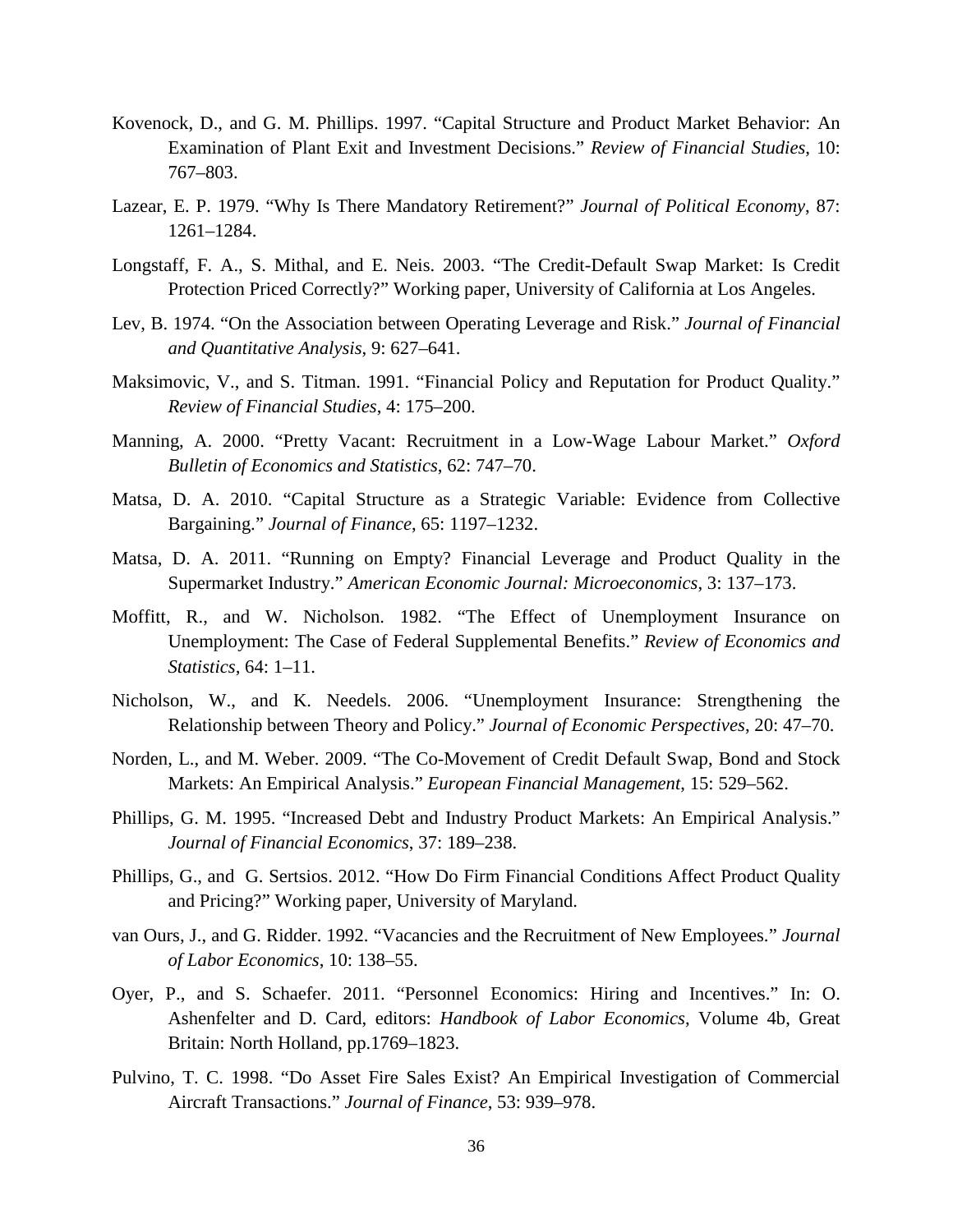- Rose, N. L. 1990. "Profitability and Product Quality: Economic Determinants of Airline Safety Performance." *Journal of Political Economy*, 98: 944–64.
- Rosen. 1986. "The Theory of Equalizing Differences." In: O. Ashenfelter and R. Layard, editors: *Handbook of Labor Economics*, Volume 1, Great Britain: Elsevier, pp.641–692.
- Smith, A., 1976. An Inquiry into the Nature and Causes of the Wealth of Nations. In: Campbell, R. H., Skinner, A. S. (Eds.), The Glasgow Edition of the Works and Correspondence of Adam Smith, Vol. 2. Oxford University Press, Oxford, UK.
- Sullivan, D. G., and T. von Wachter. 2009. "Job Displacement and Mortality: An Analysis Using Administrative Data." *Quarterly Journal of Economics*, 124: 1265-1306.
- Sverke, M., and J. Hellgren. 2002. "The Nature of Job Insecurity: Understanding Employment Uncertainty on the Brink of the New Millennium." *Applied Psychology*, 51: 23–42.
- Titman, S. 1984. "The Effect of Capital Structure on a Firm's Liquidation Decision." *Journal of Financial Economics*, 13: 137–151.
- Topel, R. 1984. "Equilibrium Earnings, Turnover, and Unemployment: New Evidence." *Journal of Labor Economics*, 2: 500–522.
- Topel, R. 1991. "Specific Capital, Mobility, and Wages: Wages Rise with Job Seniority." *Journal of Political Economy*, 99: 145–176.
- Topel, R. H., and M. P. Ward. 1992. "Job Mobility and the Careers of Young Men." *Quarterly Journal of Economics*, 107: 439–79.
- Zingales, L. 1998. "Survival of the Fittest or the Fattest? Exit and Financing in the Trucking Industry." *Journal of Finance*, 53: 905–938.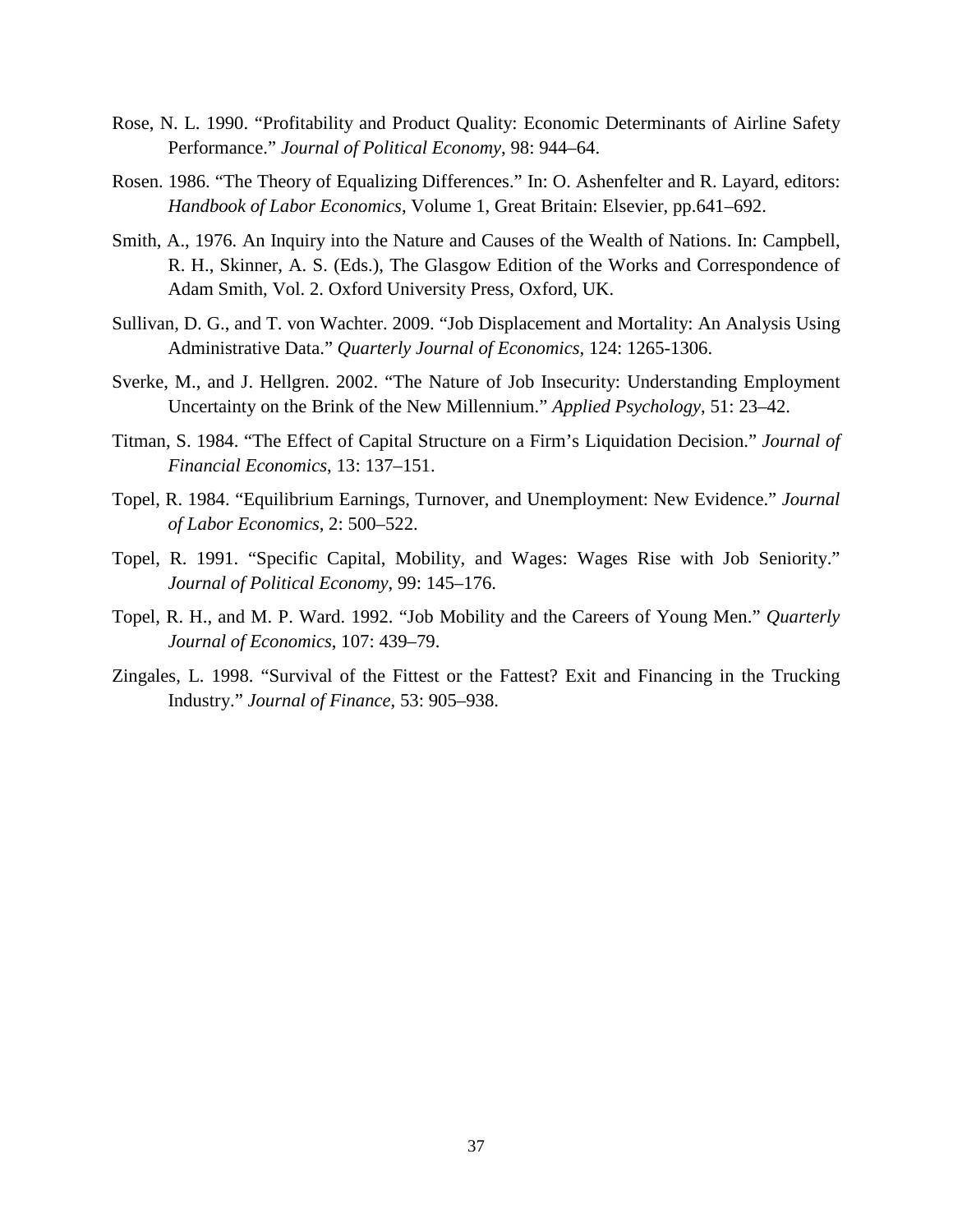





Panel B: Firms in financial industry



Notes: The figure reports average survey responses, scored from 1 ("weak performance") to 5 ("strong performance). CDS price is per \$10,000 in CDS protection on the survey date. Panel A includes 126 observations for which survey data and CDS prices are available; Panel B includes only the 37 of these observations that are for firms in the financial industry. To conceal firms' identities, this figure includes only firms with CDS prices below 1,000.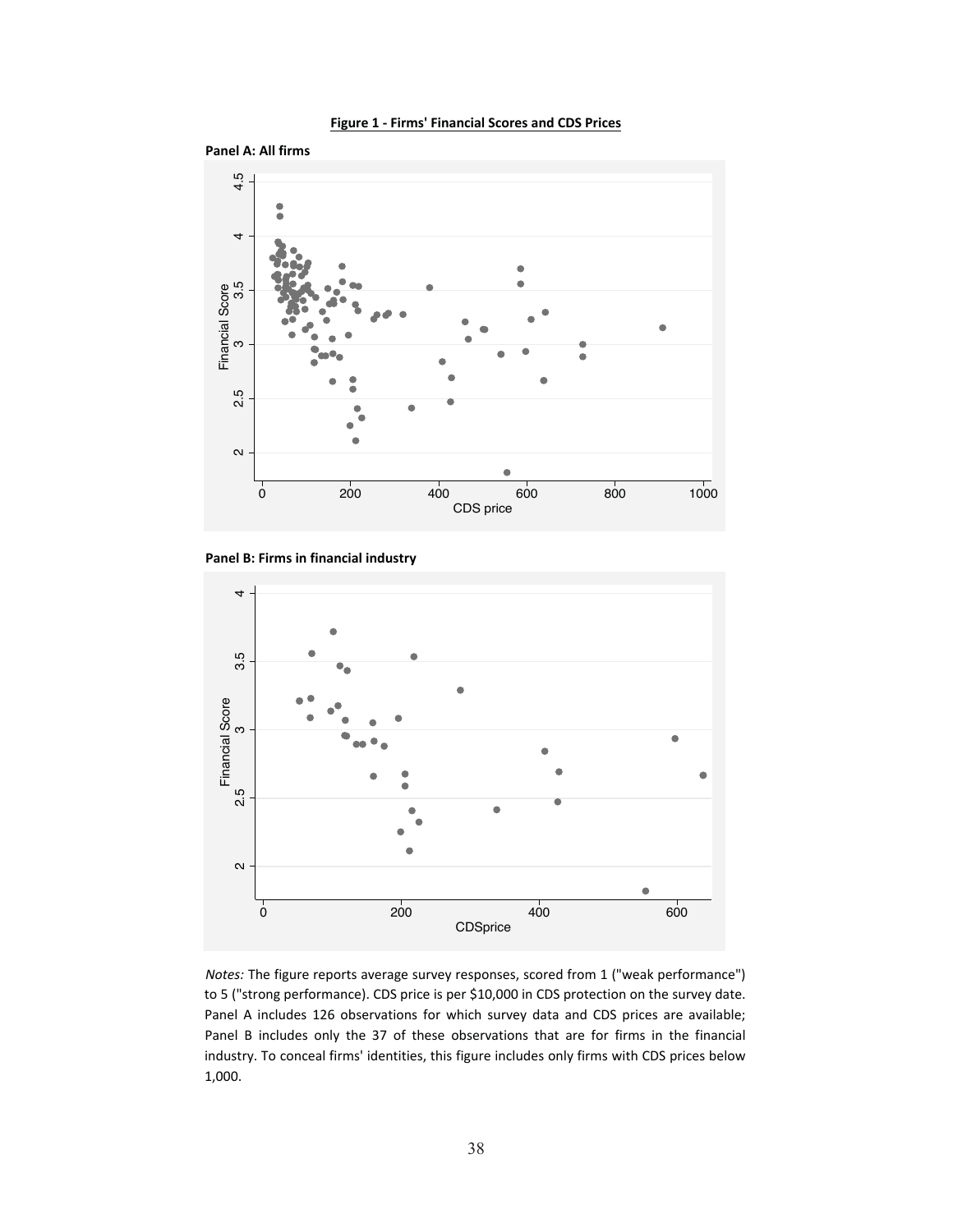



Notes: The figure reports the 25th percentile, median, and 75th percentile daily CDS prices for the 99 firms in the financial services industry (including banks, investment firms and insurance companies) with total assets in excess of \$25 billion and for which CDS prices are available. CDS price is per \$10,000 in CDS protection.



**Figure 3 - Distribution of Job Postings By State** 

Notes: This figure displays the geographic distribution of job postings. The positions, many of which are in retail branches, are spread across all fifty U.S. states roughly in proportion to population.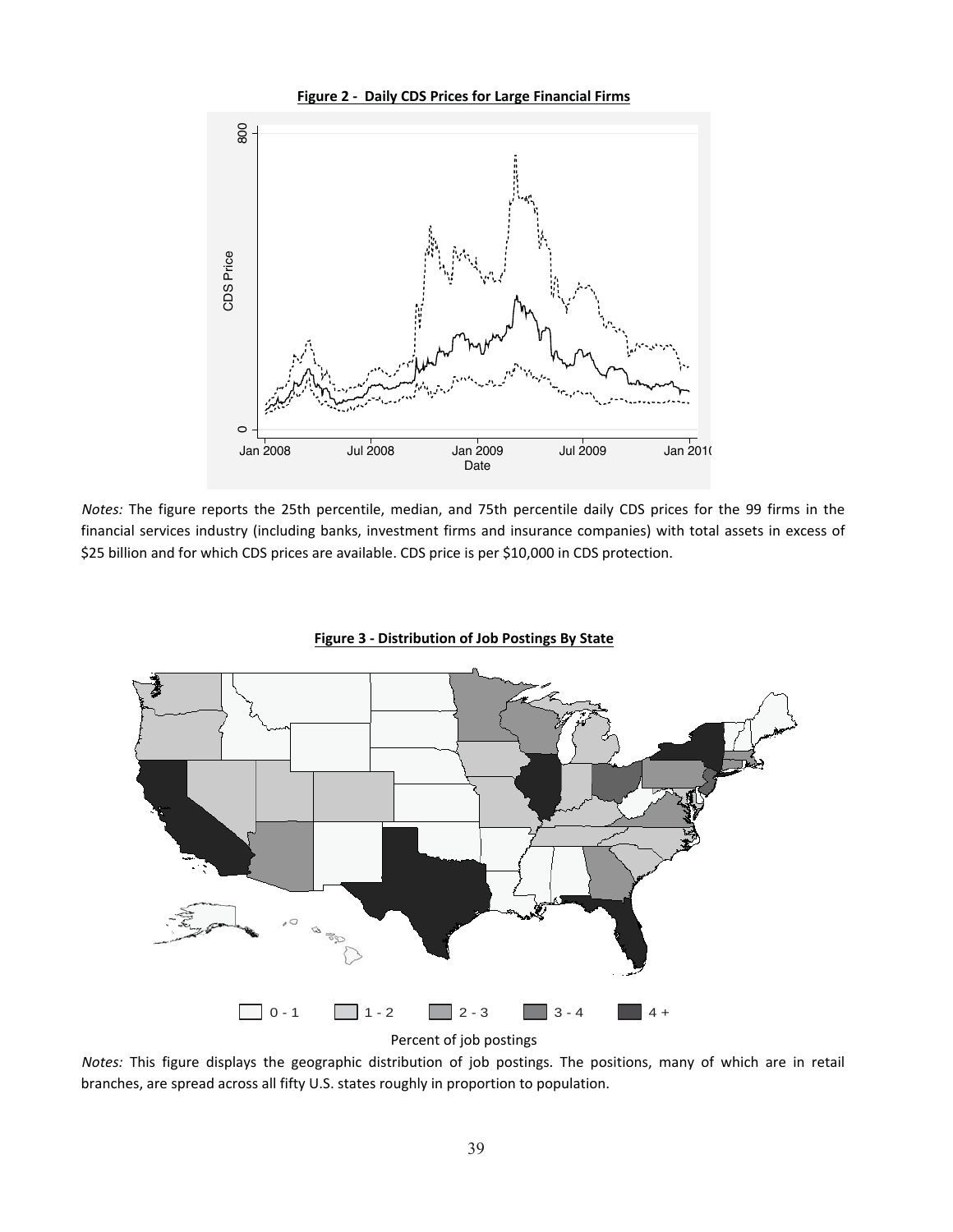

Notes: The number of jobs posted is the sum total of all jobs posted to the online platform each month by the 40 financial services firms of interest. CDS price is per \$10,000 in CDS protection.



Figure 5 - Number of applications and CDS Prices in October 2008

Notes: This figure plots the predicted number of applications per job posting in October 2008 as a quadratic function of the CDS price. The shaded area represented the 95% confidence interval for the prediction. CDS price is per \$10,000 in CDS protection.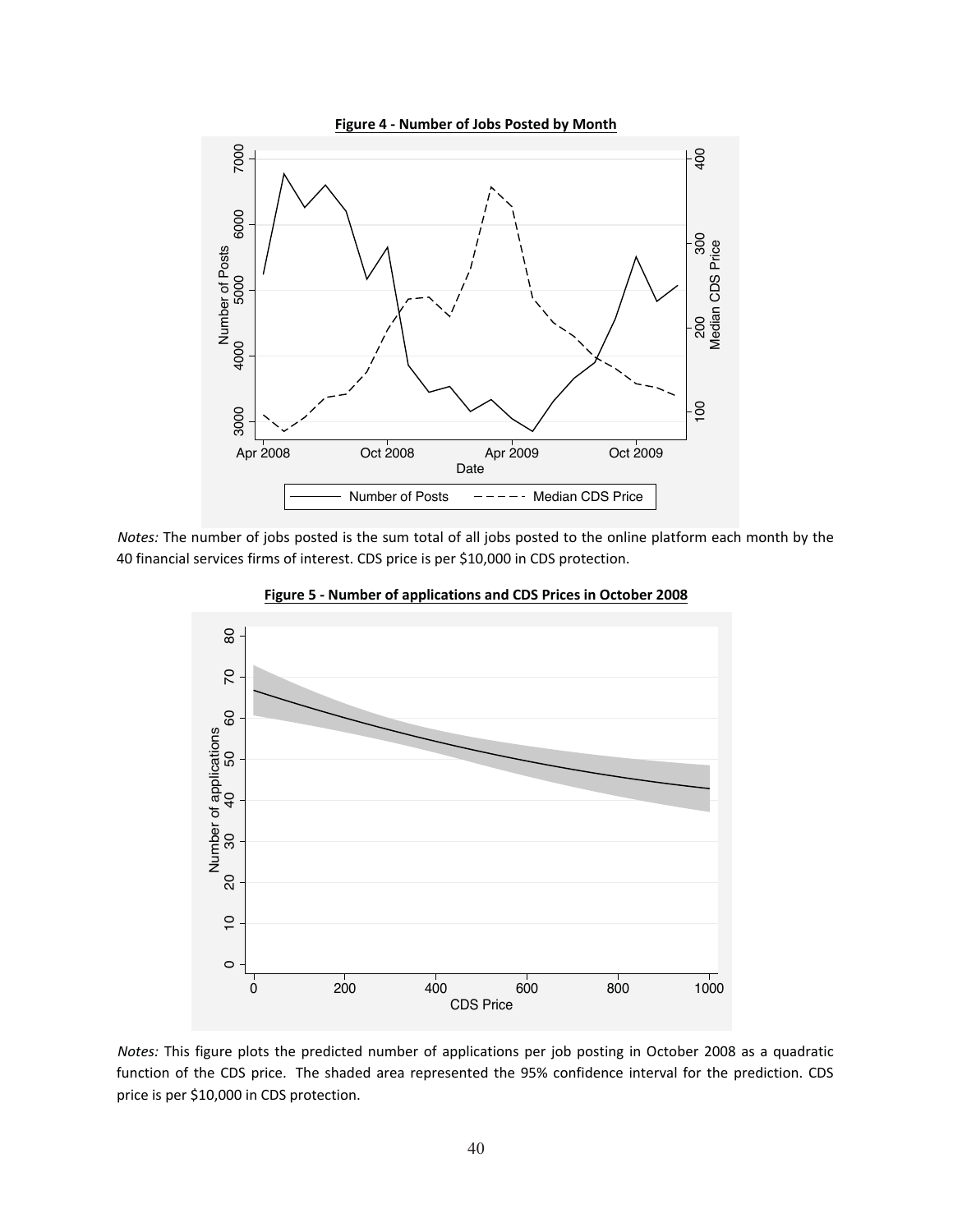### **Table 1 - Survey Summary Statistics**

| <b>Panel A: Surveys and respondents</b>          |                |        |           |
|--------------------------------------------------|----------------|--------|-----------|
| # of unique firms                                | 145            |        |           |
| # of observations                                | 194            |        |           |
| # of observations with CDS prices                | 126            |        |           |
|                                                  |                |        |           |
|                                                  | # of obs.      | Mean   | Std. dev. |
| # of respondents                                 | 194            | 150.7  | 91.6      |
| Financial score (1=v. weak  5=v. strong)         | 194            | 3.3    | 0.4       |
|                                                  |                |        |           |
| Daily CDS price (for \$10,000 in CDS protection) | 126            | 242    | 319       |
|                                                  |                |        |           |
| Panel B: Firms in surveys (2008Q1)               |                |        |           |
|                                                  | # of obs.      | Mean   | Std. dev. |
| Market cap (millions \$)                         | 124            | 31,974 | 54,067    |
| Return on assets (%)                             | 122            | 2.05   | 1.98      |
| Sales growth (%)                                 | 134            | 11.16  | 25.83     |
| Market-to-book ratio                             | 124            | 1.65   | 0.81      |
| Debt / Total assets                              | 125            | 0.29   | 0.21      |
|                                                  |                |        |           |
| Panel C: Industry breakdown for survey firms     |                |        |           |
|                                                  | # of firms     |        |           |
| Accommodation and food services                  | 10             |        |           |
| Administrative and Support Services              | 4              |        |           |
| Construction                                     | 3              |        |           |
| Finance and insurance                            | 30             |        |           |
| Health care and social assistance                | 8              |        |           |
| Information                                      | 17             |        |           |
| Manufacturing                                    | 33             |        |           |
| Other                                            | $\overline{2}$ |        |           |
| Professional, scientific and technical services  | 10             |        |           |
| Real estate, rental, and leasing                 | 4              |        |           |
| Retail trade                                     | 15             |        |           |
| Transportation and warehousing                   | 5              |        |           |
| Wholesale trade                                  | 4              |        |           |

Notes: Panel B includes only firms for which Compustat data were available for Q1 of 2008. In Panel C, firms were classified based on two-digit NAICS codes in Compustat.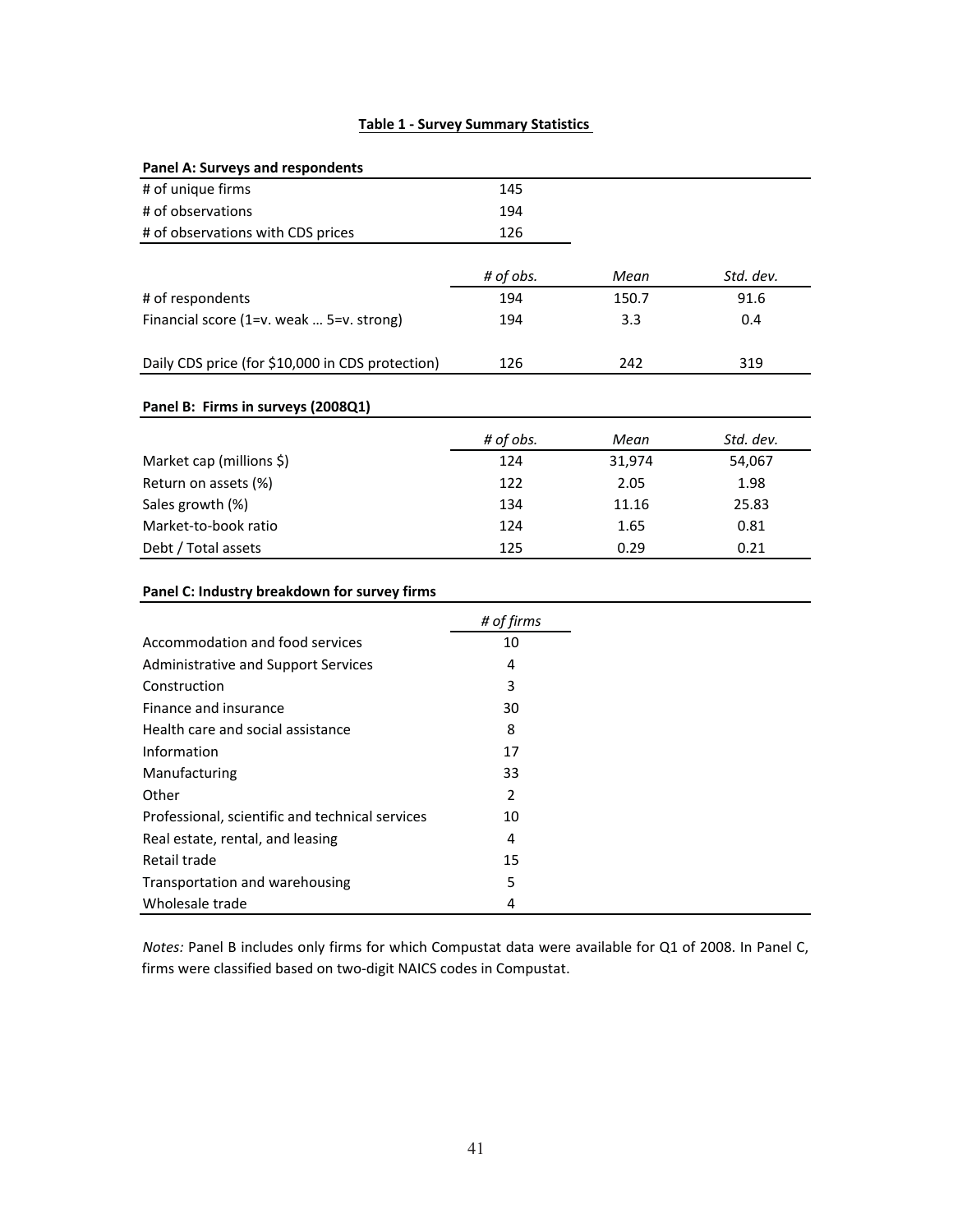| Panel A. All firms                                                                    |             |             |             |             |
|---------------------------------------------------------------------------------------|-------------|-------------|-------------|-------------|
| Dependent variable: Average financial score                                           |             |             |             |             |
|                                                                                       | 2.A         | 2.B         | 2.C         | 2.D         |
| CDS price                                                                             | $-5.32$ *** | $-5.48$ *** | $-5.77$ *** | $-6.06$ *** |
| (for \$1 CDS protection)                                                              | (1.54)      | (1.32)      | (1.55)      | (1.14)      |
| <b>Fixed effects</b>                                                                  |             |             |             |             |
| Industry (3-digit NAICS)                                                              |             | X           |             | X           |
| Quarter                                                                               |             |             | X           | X           |
| R-squared                                                                             | 0.16        | 0.63        | 0.27        | 0.67        |
| # of observations<br>126                                                              |             | 126         | 126         | 126         |
| Panel B. Financial industry firms only<br>Dependent variable: Average financial score |             |             |             |             |
|                                                                                       | 2.E         | 2.F         | 2.G         | 2.H         |
| CDS price                                                                             | $-7.38$ *** | $-7.46$ *** | $-9.39$ *** | $-9.36$ *** |
| (for \$1 CDS protection)                                                              | (2.32)      | (2.77)      | (1.96)      | (2.38)      |
| Fixed effects                                                                         |             |             |             |             |
| Industry (3-digit NAICS)                                                              |             | X           |             | Χ           |
| Quarter                                                                               |             |             | X           | X           |
| R-squared                                                                             | 0.23        | 0.30        | 0.35        | 0.41        |
| # of observations                                                                     | 37          | 37          | 37          | 37          |

#### Table 2: CDS Prices and Firms' Financial Score

Notes: Robust standard errors are reported in parentheses.

\*\*\* $p < 0.01$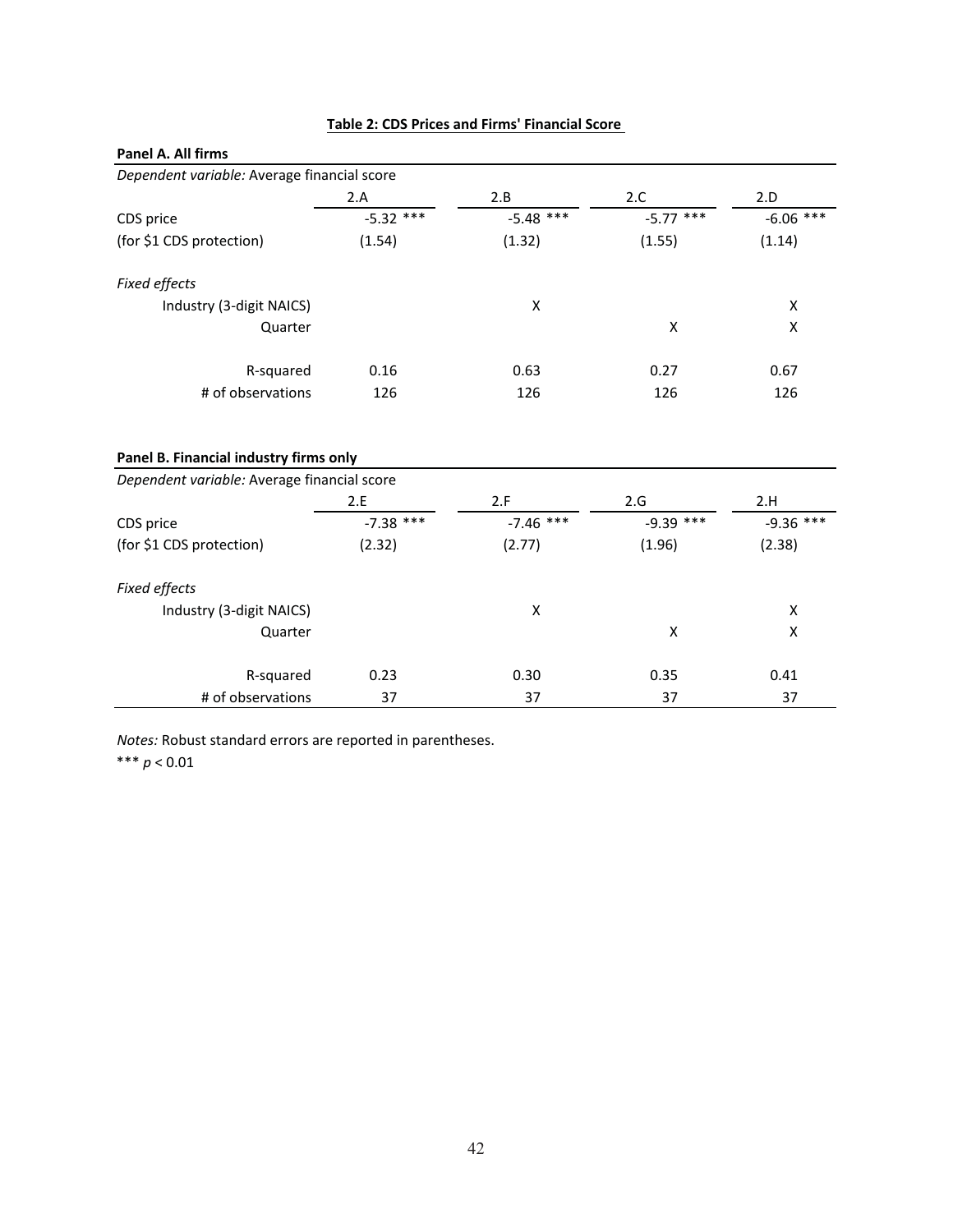| Panel A. All firms                          |                    |                    |            |             |
|---------------------------------------------|--------------------|--------------------|------------|-------------|
| Dependent variable: Average financial score |                    |                    |            |             |
|                                             | 3.A                | 3.B                | 3.C        | 3.D         |
| Return on assets (lagged 1 quarter)         | $2.69$ ***         |                    |            | 2.66<br>*** |
|                                             | (0.76)             |                    |            | (0.67)      |
| Sales growth (lagged 1 quarter)             |                    | $0.29*$            |            |             |
|                                             |                    | (0.14)             |            |             |
| Market-to-book ratio (lagged 1 quarter)     |                    |                    | $0.17***$  |             |
|                                             |                    |                    | (0.05)     |             |
| CDS price (for \$1 CDS protection)          |                    |                    |            | $-5.32$ *** |
|                                             |                    |                    |            | (0.95)      |
| Fixed effects                               |                    |                    |            |             |
| Industry (3-digit NAICS)                    | Χ                  | X                  | X          | X           |
| Quarter                                     | X                  | X                  | x          | X           |
|                                             |                    |                    |            |             |
| R-squared                                   | 0.58               | 0.53               | 0.52       | 0.78        |
| # of observations                           | 162                | 180                | 167        | 103         |
|                                             |                    |                    |            |             |
| Panel B. Financial industry firms only      |                    |                    |            |             |
| Dependent variable: Average financial score |                    |                    |            |             |
|                                             | 3.E                | 3.F                | 3.G        | 3.H         |
| Return on assets (lagged 1 quarter)         | 23.28 ***          |                    |            | 24.08 **    |
|                                             | (4.77)             |                    |            | (8.64)      |
| Sales growth (lagged 1 quarter)             |                    | $0.38$ **          |            |             |
|                                             |                    | (0.16)             |            |             |
| Market-to-book ratio (lagged 1 quarter)     |                    |                    | $0.26$ *** |             |
|                                             |                    |                    | (0.07)     |             |
| CDS price (for \$1 CDS protection)          |                    |                    |            | $-4.94$ *** |
|                                             |                    |                    |            | (1.03)      |
| Fixed effects                               |                    |                    |            |             |
| Industry (3-digit NAICS)                    | x                  | X                  | X          | X           |
| Quarter                                     | $\pmb{\mathsf{X}}$ | $\pmb{\mathsf{X}}$ | Χ          | X           |
|                                             |                    |                    |            |             |
| R-squared                                   | 0.50               | 0.41               | 0.45       | 0.62        |
| # of observations                           | 45                 | 55                 | 47         | 32          |

#### Table 3: Firms' Financial Score and Return on Assets, Sales Growth, and Market-to-Book Ratio

*Notes:* Robust standard errors are reported in parentheses. \*  $p < 0.1$ , \*\*  $p < 0.05$ , \*\*\*  $p < 0.01$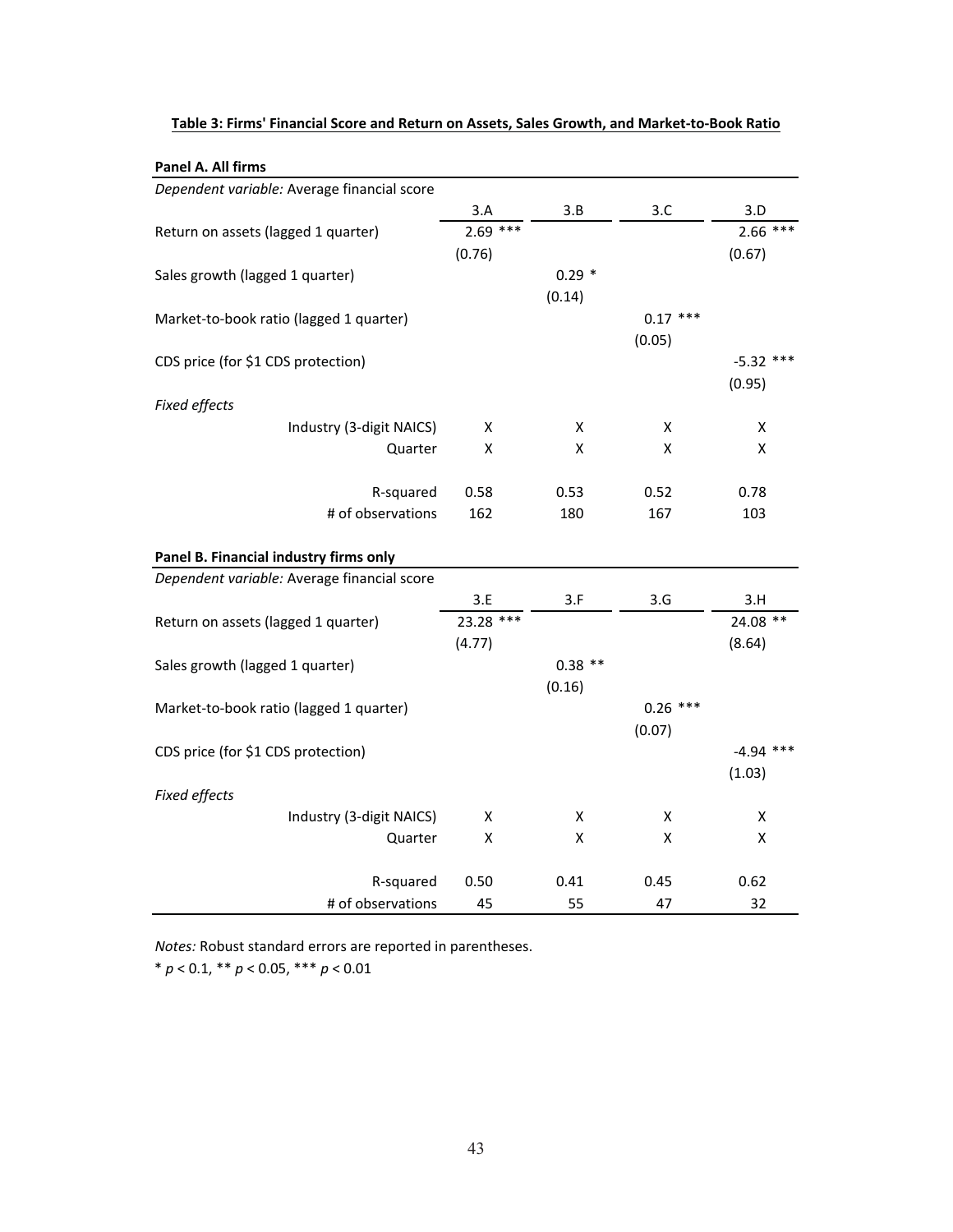| # of firms                                       | 40        |           |           |        |
|--------------------------------------------------|-----------|-----------|-----------|--------|
| # of weeks of available data                     | 91        |           |           |        |
| # of job postings                                | 96,065    |           |           |        |
|                                                  | # of obs. | Mean      | Std. dev. | Median |
| # of jobs posted per firm over all weeks         | 40        | 2,401.6   | 3,687.5   | 659    |
| # of jobs posted per week                        | 91        | 1,055.7   | 330.6     | 976    |
| # of jobs posted per firm per week               | 2,552     | 37.6      | 60.4      | 14     |
| # of applications per job posting                | 96,065    | 57.7      | 111.1     | 28     |
| # of applications per firm over all weeks        | 40        | 138,646.8 | 186,764.8 | 46,191 |
| Daily CDS price (for \$10,000 in CDS protection) | 10,110    | 279       | 383       | 174    |

# **Table 4 - Application Data Summary Statistics**

# **Table 5: CDS Prices and Applicant Counts**

| Dependent variable:           | In(# of applicants) |             |              |              |              |              |
|-------------------------------|---------------------|-------------|--------------|--------------|--------------|--------------|
|                               | 5.A                 | 5.B         | 5.C          | 5.D          | 5.E          | 5.F          |
| CDS price                     | $-1.937$ **         | $-1.784$ ** | $-1.745$ *** | $-1.733$ *** | $-1.337$ *** | $-2.372$ *** |
| (for \$1 CDS protection)      | (0.833)             | (0.720)     | (0.655)      | (0.646)      | (0.466)      | (0.833)      |
| Fixed effects                 |                     |             |              |              |              |              |
| Firm                          | X                   | X           | X            | X            | X            | Χ            |
| Month                         | X                   | X           |              |              |              |              |
| State                         |                     | X           |              |              |              |              |
| State-Month                   |                     |             | X            | X            | X            |              |
| Job type                      |                     |             |              | X            |              |              |
| Detailed job type             |                     |             |              |              | X            |              |
| Detailed job type-State-Month |                     |             |              |              |              | Χ            |
| R-squared                     | 0.18                | 0.26        | 0.27         | 0.35         | 0.40         | 0.63         |
| # of observations             | 96,065              | 96,065      | 96,065       | 96,065       | 96,065       | 96,065       |

Notes: Standard errors, adjusted for clustering at the firm level, are reported in parentheses.

 $^{\ast\ast}$   $p < 0.05,$   $^{\ast\ast\ast}$   $p < 0.01$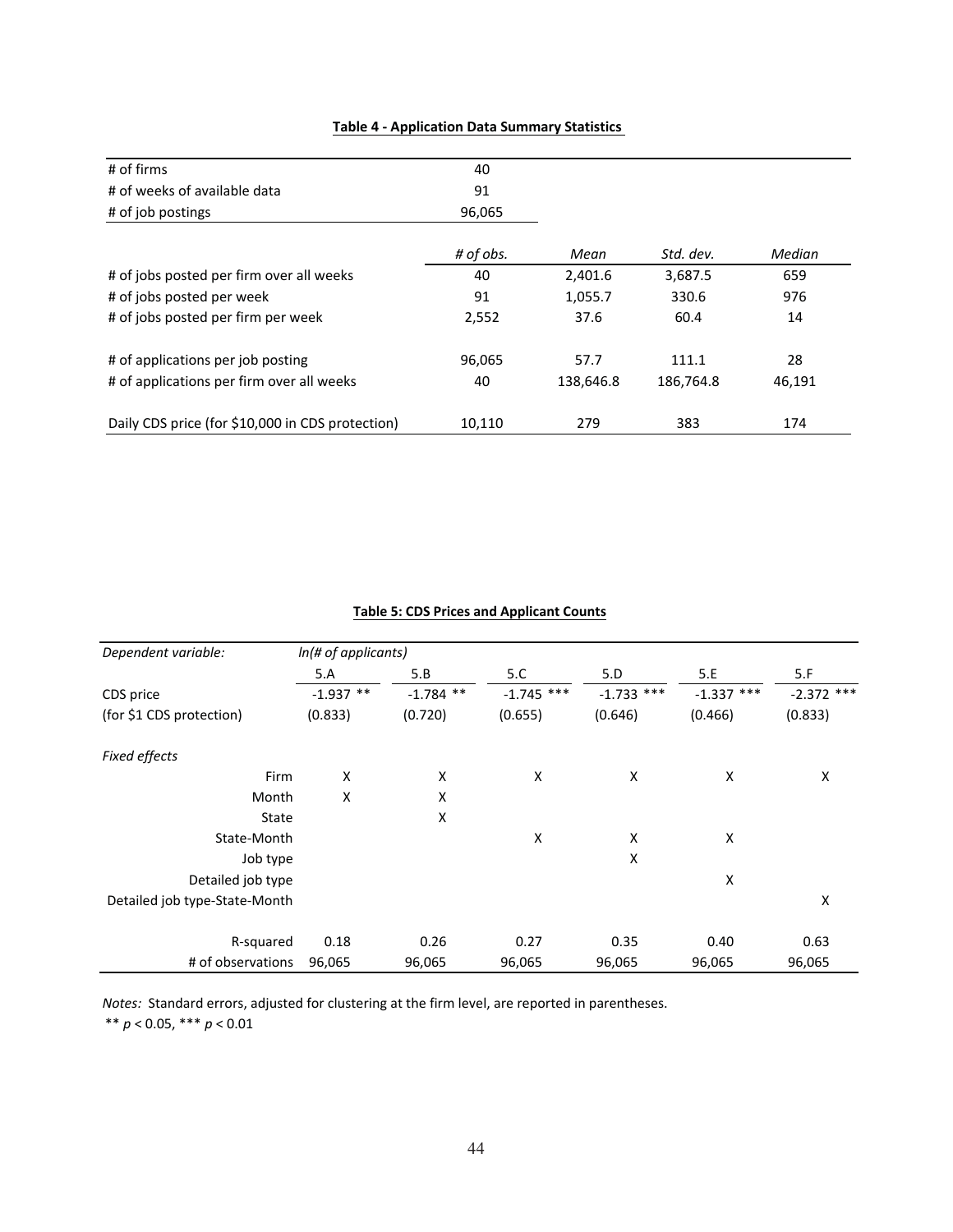| Dependent variable:           | In(# of applicants) |              |              |             |            |             |
|-------------------------------|---------------------|--------------|--------------|-------------|------------|-------------|
|                               | 6.A                 | 6.B          | 6.C          | 6.D         | 6.E        | 6.F         |
| CDS price                     | $-2.382$ ***        | $-2.286$ *** | $-5.420$ *** | $-6.212$ ** | $-56.089*$ |             |
| (for \$1 CDS protection)      | (0.835)             | (0.777)      | (1.790)      | (2.550)     | (31.519)   |             |
| In(Stock price)               |                     |              |              |             |            | $0.198$ *** |
|                               |                     |              |              |             |            | (0.045)     |
| Winsorize                     |                     |              |              |             |            |             |
| Applicant count               | 1%                  | 5%           |              |             |            |             |
| CDS price                     |                     |              | 1%           | 5%          |            |             |
| <b>Fixed effects</b>          |                     |              |              |             |            |             |
| Firm                          | X                   | X            | X            | X           | X          | X           |
| Detailed job type-State-Month | X                   | X            | X            | X           | X          | X           |
| R-squared                     | 0.63                | 0.62         | 0.63         | 0.63        | 0.63       | 0.64        |
| # of observations 96,065      |                     | 96,065       | 96,065       | 96,065      | 96,065     | 84,763      |

#### **Table 6: Robustness Tests**

Notes: Standard errors, adjusted for clustering at the firm level, are reported in parentheses.

\*  $p < 0.1$ , \*\*  $p < 0.05$ , \*\*\*  $p < 0.01$ 

| Dependent variable:      | In(# of applicants) |             | In(Average annual salary) |          |          |         |
|--------------------------|---------------------|-------------|---------------------------|----------|----------|---------|
|                          | 7.A                 | 7.B         | 7.C                       | 7.D      | 7.E      | 7.F     |
| CDS price                | $-1.125$ **         | $-0.962$ ** | $-1.045$ ***              | $1.792*$ | $1.738*$ | 1.569   |
| (for \$1 CDS protection) | (0.470)             | (0.489)     | (0.416)                   | (0.946)  | (0.911)  | (1.050) |
| Fixed effects            |                     |             |                           |          |          |         |
| Firm                     | X                   |             |                           | x        |          |         |
| Month                    |                     |             | X                         |          |          | X       |
| State-Month              | X                   | X           |                           | X        | Χ        |         |
| Job title                | X                   |             |                           | X        |          |         |
| Firm-Job title           |                     | X           |                           |          | X        |         |
| Firm-State-Job title     |                     |             | X                         |          |          | Χ       |
| R-squared                | 0.72                | 0.76        | 0.80                      | 0.98     | 0.98     | 0.99    |
| # of observations        | 96,065              | 96,065      | 96,065                    | 6,391    | 6,391    | 6,391   |

#### **Table 7: CDS Prices, Applicant Counts, and Salaries**

Notes: Standard errors, adjusted for clustering at the firm level, are reported in parentheses.

\* $p < 0.1,$ \*\* $p < 0.05,$ \*\*\* $p < 0.01$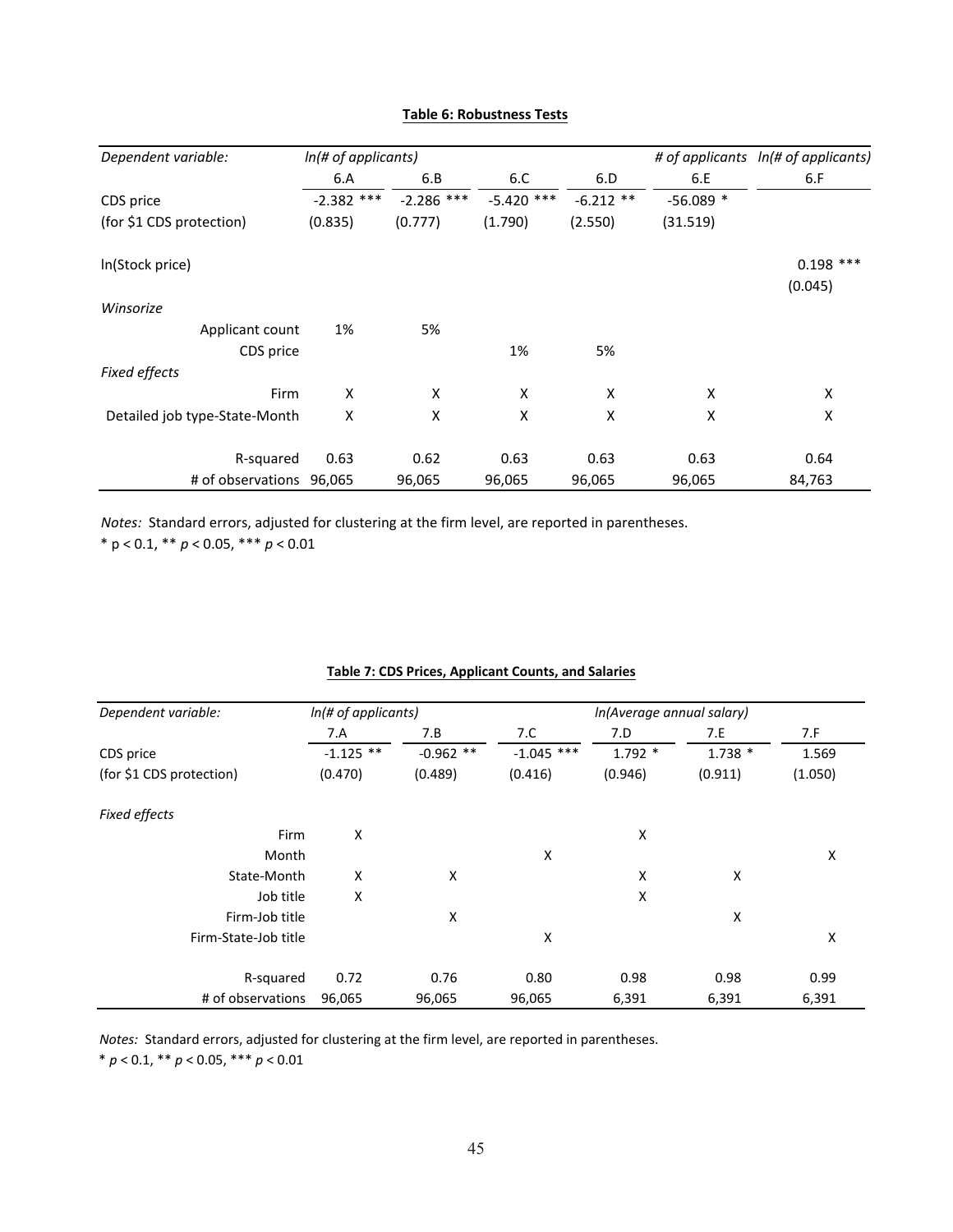| Dependent variable:            | In(# of applicants) |             |              |                    |                    |              |
|--------------------------------|---------------------|-------------|--------------|--------------------|--------------------|--------------|
|                                | 8.A                 | 8.B         | 8.C          | 8.D                | 8.E                | 8.F          |
| CDS price                      | $-1.915$ **         | $-1.773$ ** | $-1.706$ *** | $-1.693$ ***       | $-1.300$ ***       | $-2.233$ *** |
| (for \$1 CDS protection)       | (0.829)             | (0.738)     | (0.663)      | (0.656)            | (0.472)            | (0.872)      |
| CDS price x ln(Max UI benefit) | $2.915$ **          | $2.982**$   | 4.857 ***    | 4.878 ***          | $4.674$ ***        | 4.554 ***    |
|                                | (1.320)             | (1.320)     | (1.416)      | (1.239)            | (1.144)            | (1.426)      |
| Fixed effects                  |                     |             |              |                    |                    |              |
| Firm                           | Χ                   | Χ           | Χ            | X                  | $\pmb{\mathsf{X}}$ | Χ            |
| Month                          | X                   | Χ           |              |                    |                    |              |
| State                          |                     | X           |              |                    |                    |              |
| State-Month                    |                     |             | X            | $\pmb{\mathsf{X}}$ | Χ                  |              |
| Job type                       |                     |             |              | $\pmb{\mathsf{X}}$ |                    |              |
| Detailed job type              |                     |             |              |                    | Χ                  |              |
| Detailed job type-State-Month  |                     |             |              |                    |                    | Χ            |
| R-squared                      | 0.19                | 0.26        | 0.27         | 0.35               | 0.40               | 0.63         |
| # of observations              | 96,059              | 96,059      | 96,059       | 96,059             | 96,059             | 96,059       |

#### Table 8: CDS Prices, UI benefits, and Applicant Counts

Notes: Max UI benefit is the state-specific maximum that a recipient can receive for a single unemployment spell; the variable is demeaned before it is interacted with the CDS price. Although not reported in the table, regression 8.A includes Max UI benefit (not interacted) as a control; in all other specifications, that estimate is absorbed by the state fixed effects. Standard errors, adjusted for clustering at the firm level, are reported in parentheses.  $^{**}$   $p < 0.05,$   $^{***}$   $p < 0.01$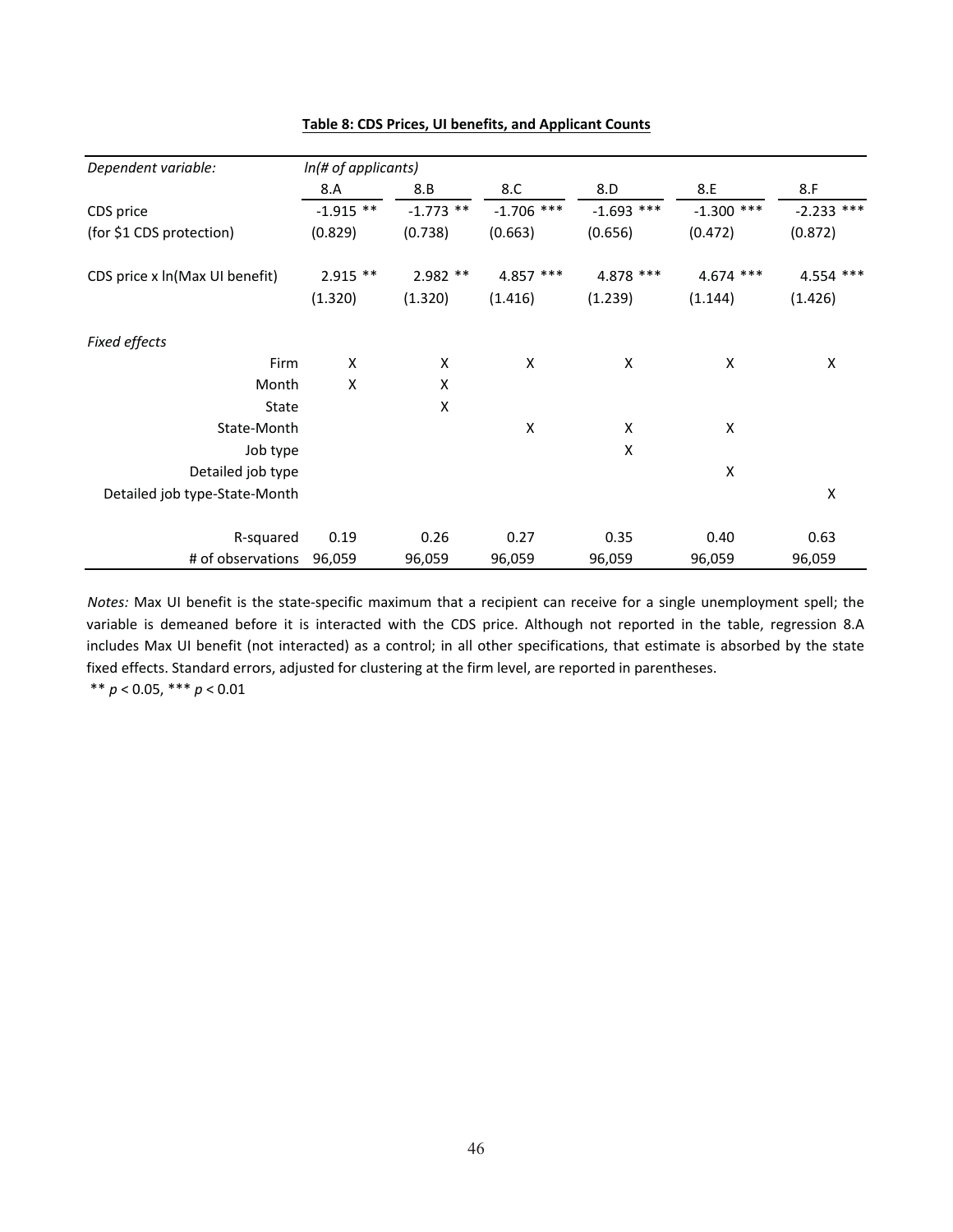| Dependent variable:           |          | Percentage of applicants who live out of state |             |              |              |              |
|-------------------------------|----------|------------------------------------------------|-------------|--------------|--------------|--------------|
|                               | 9.A      | 9.B                                            | 9.C         | 9.D          | 9.E          | 9.F          |
| CDS price                     | $-18.42$ | $-17.79$ *                                     | $-16.95$ ** | $-14.95$ *** | $-13.09$ *** | $-16.74$ *** |
| (for \$1 CDS protection)      | (16.87)  | (10.26)                                        | (7.27)      | (4.36)       | (4.41)       | (5.09)       |
| <b>Fixed effects</b>          |          |                                                |             |              |              |              |
| Firm                          | X        | X                                              | X           | X            | X            | X            |
| Month                         | X        | Χ                                              |             |              |              |              |
| State                         |          | X                                              |             |              |              |              |
| State-Month                   |          |                                                | X           | X            | X            |              |
| Job type                      |          |                                                |             | X            |              |              |
| Detailed job type             |          |                                                |             |              | X            |              |
| Detailed job type-State-Month |          |                                                |             |              |              | X            |
| R-squared                     | 0.13     | 0.56                                           | 0.59        | 0.63         | 0.64         | 0.83         |
| # of observations             | 46,031   | 46,031                                         | 46,031      | 46,031       | 46,031       | 46,031       |

### **Table 9: CDS Prices and Location of Applicants**

Notes: Regressions include only jobs for which >80% of applicants have location information and are weighted by the number of applicants with location information. Standard errors, adjusted for clustering at the firm level, are reported in parentheses.

\*  $p < 0.1$ , \*\*  $p < 0.05$ , \*\*\*  $p < 0.01$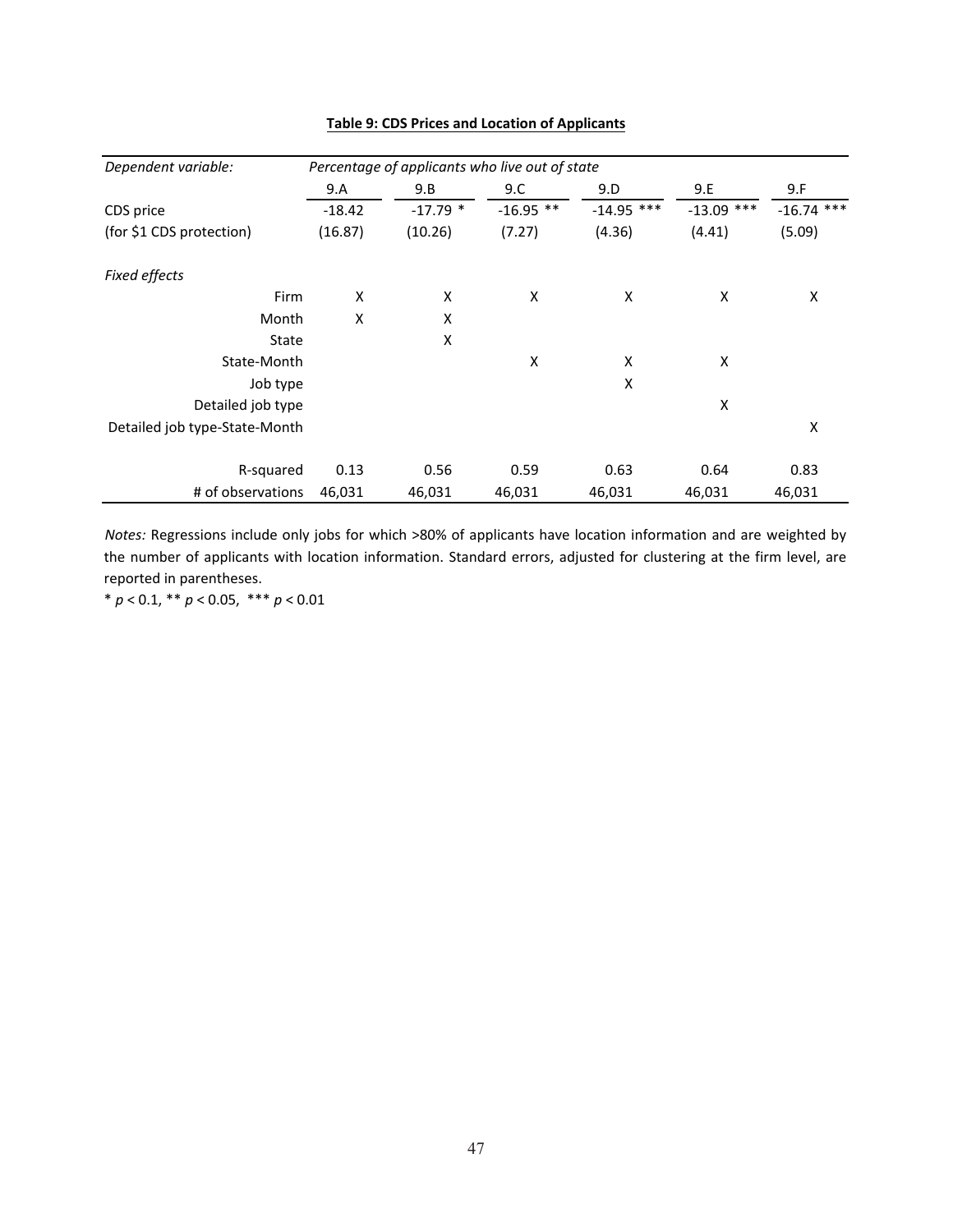| I                                                                                    |
|--------------------------------------------------------------------------------------|
|                                                                                      |
|                                                                                      |
|                                                                                      |
|                                                                                      |
|                                                                                      |
|                                                                                      |
|                                                                                      |
| J                                                                                    |
|                                                                                      |
|                                                                                      |
| $\mathbf{r}$                                                                         |
|                                                                                      |
|                                                                                      |
|                                                                                      |
|                                                                                      |
|                                                                                      |
|                                                                                      |
|                                                                                      |
| ֧֧֧֚֚֚֚֚֚֚֚֚֚֚֚֚֚֚֚֚֚֚֚֚֚֚֚֚֚֚֚֡֓֡֡֡֡֡֬֝֓֞֡֝֓֝֓                                      |
| è                                                                                    |
|                                                                                      |
| ֧֧֧֧֧֧֧֧֧֧ׅ֧֧֧֧֧֪֧֪֧֪֧֪֧֪֧֪֧֧֧֚֚֚֚֚֚֚֚֚֚֚֚֚֚֚֚֚֚֚֚֚֚֚֚֚֚֚֚֚֚֚֚֡֝֟֓֝֓֝֓֓֟֓֝֓֝֓֝֓֜֜֝֬֝ |
|                                                                                      |
|                                                                                      |
| ί                                                                                    |
| ī                                                                                    |
| ĵ                                                                                    |
|                                                                                      |

| Dependent variable:                   | In(Average applicant In(Median applicant<br>zipcode earnings) | zipcode earnings)    | Average percentage of<br>applicant zipcode with<br>4-year college degree | applicant zipcode with<br>Median percentage of<br>4-year college degree |
|---------------------------------------|---------------------------------------------------------------|----------------------|--------------------------------------------------------------------------|-------------------------------------------------------------------------|
|                                       | 10.A                                                          | 10.8                 | 10.C                                                                     | 10.D                                                                    |
| (for \$1 CDS protection)<br>CDS price | $-0.18$ *<br>(0.11)                                           | $-0.23$ **<br>(0.10) | $-7.24$ *<br>(4.12)                                                      | $-11.49$ ***<br>(4.08)                                                  |
| Fixed effects                         |                                                               |                      |                                                                          |                                                                         |
| Firm                                  | ×                                                             |                      |                                                                          |                                                                         |
| :ate-Month<br>Detailed job type-St    | ×                                                             |                      | ×                                                                        | ×                                                                       |
| R-squared                             | 0.76                                                          | 0.73                 | 0.74                                                                     | 0.71                                                                    |
| # of observations                     | 35,883                                                        | 35,883               | 35,883                                                                   | 35,883                                                                  |
|                                       |                                                               |                      |                                                                          |                                                                         |

Notes: Regressions include only jobs for which >80% of applicants have census information and are weighted by the number of applicants with census information. Standard errors, adjusted for clustering at the firm level, are reported in parentheses. \*  $p < 0.1$ , \*\*  $p < 0.05$ , \*\*\*  $p < 0.01$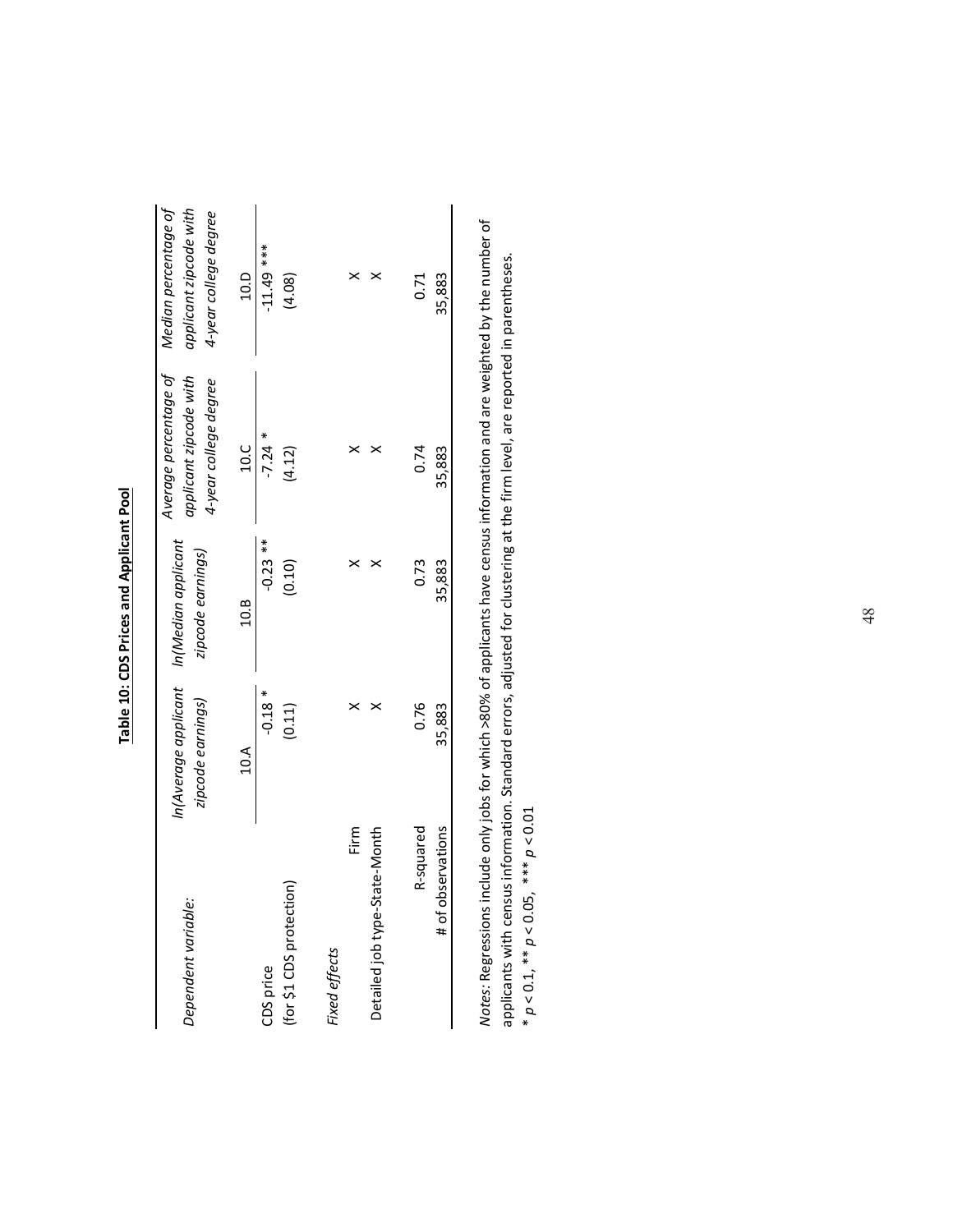| Dependent variable:           | In(# of applicants) |                                    |          |                                       |             |             |  |
|-------------------------------|---------------------|------------------------------------|----------|---------------------------------------|-------------|-------------|--|
|                               |                     | Jobs requiring high school or less |          | Jobs requiring 4 -year college degree |             |             |  |
|                               | 11.A                | 11.B                               | 11.C     | 11.D                                  | 11.E        | 11.F        |  |
| CDS price                     | $-0.518$            | 1.106                              | $-2.288$ | $-2.091$ *                            | $-2.808$ ** | $-2.583$ ** |  |
| (for \$1 CDS protection)      | (1.537)             | (1.029)                            | (2.121)  | (1.129)                               | (1.246)     | (1.313)     |  |
| <b>Fixed effects</b>          |                     |                                    |          |                                       |             |             |  |
| Firm                          | X                   | X                                  | X        | X                                     | X           | X           |  |
| State-Month                   | X                   | X                                  |          | X                                     | X           |             |  |
| Job type                      | X                   |                                    |          | X                                     |             |             |  |
| Detailed job type             |                     | X                                  |          |                                       | X           |             |  |
| Detailed job type-State-Month |                     |                                    | Χ        |                                       |             | Χ           |  |
| R-squared                     | 0.32                | 0.41                               | 0.65     | 0.38                                  | 0.42        | 0.65        |  |
| # of observations             | 11,802              | 11,802                             | 11,802   | 25,193                                | 25,193      | 25,193      |  |

# Table 11: CDS Prices and Applicant Counts by Required Education

Notes: Standard errors, adjusted for clustering at the firm level, are reported in parentheses.

\*  $p < 0.1,$  \*\*  $p < 0.05$